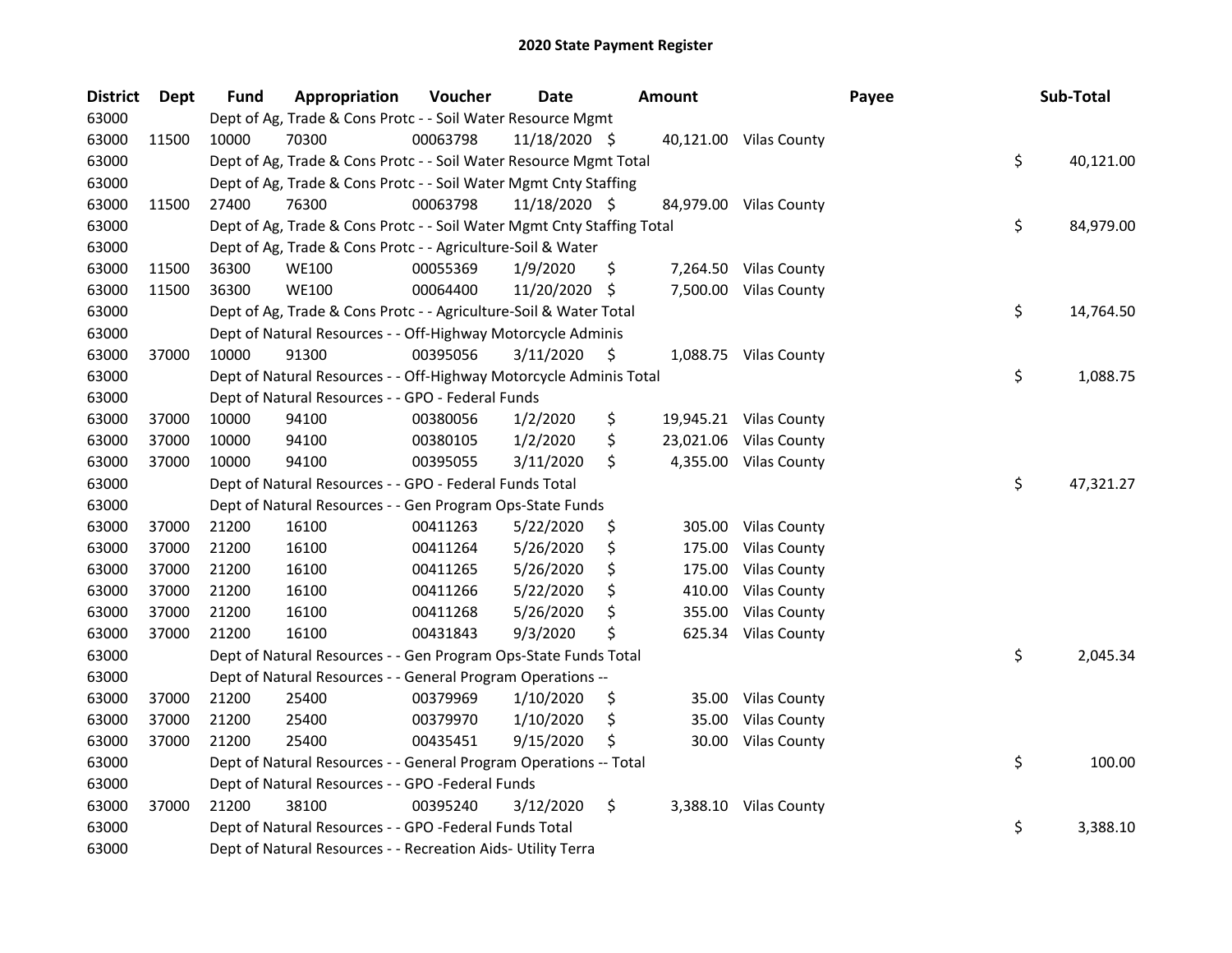| <b>District</b> | Dept  | <b>Fund</b> | Appropriation                                                      | Voucher  | <b>Date</b> |     | <b>Amount</b> |                         | Payee | Sub-Total        |
|-----------------|-------|-------------|--------------------------------------------------------------------|----------|-------------|-----|---------------|-------------------------|-------|------------------|
| 63000           | 37000 | 21200       | 54700                                                              | 00391592 | 2/24/2020   | \$  |               | 358.12 Vilas County     |       |                  |
| 63000           |       |             | Dept of Natural Resources - - Recreation Aids- Utility Terra Total |          |             |     |               |                         |       | \$<br>358.12     |
| 63000           |       |             | Dept of Natural Resources - - Ra- Utv Prj Aids, Gas Tax Pymt       |          |             |     |               |                         |       |                  |
| 63000           | 37000 | 21200       | 54800                                                              | 00418718 | 6/22/2020   | \$  |               | 371.15 Vilas County     |       |                  |
| 63000           |       |             | Dept of Natural Resources - - Ra- Utv Prj Aids, Gas Tax Pymt Total |          |             |     |               |                         |       | \$<br>371.15     |
| 63000           |       |             | Dept of Natural Resources - - Venison Processing                   |          |             |     |               |                         |       |                  |
| 63000           | 37000 | 21200       | 54900                                                              | 00399285 | 3/30/2020   | \$  |               | 195.00 Vilas County     |       |                  |
| 63000           |       |             | Dept of Natural Resources - - Venison Processing Total             |          |             |     |               |                         |       | \$<br>195.00     |
| 63000           |       |             | Dept of Natural Resources - - Enf A - Boating Enforcement          |          |             |     |               |                         |       |                  |
| 63000           | 37000 | 21200       | 55000                                                              | 00395240 | 3/12/2020   | \$  |               | 6,941.48 Vilas County   |       |                  |
| 63000           |       |             | Dept of Natural Resources - - Enf A - Boating Enforcement Total    |          |             |     |               |                         |       | \$<br>6,941.48   |
| 63000           |       |             | Dept of Natural Resources - - Enf A - Atv & Utv Enforcement        |          |             |     |               |                         |       |                  |
| 63000           | 37000 | 21200       | 55100                                                              | 00436272 | 9/18/2020   | \$  |               | 12,687.15 Vilas County  |       |                  |
| 63000           |       |             | Dept of Natural Resources - - Enf A - Atv & Utv Enforcement Total  |          |             |     |               |                         |       | \$<br>12,687.15  |
| 63000           |       |             | Dept of Natural Resources - - Enf A - Snow Enforcement             |          |             |     |               |                         |       |                  |
| 63000           | 37000 | 21200       | 55200                                                              | 00436455 | 9/24/2020   | \$. |               | 15,285.74 Vilas County  |       |                  |
| 63000           |       |             | Dept of Natural Resources - - Enf A - Snow Enforcement Total       |          |             |     |               |                         |       | \$<br>15,285.74  |
| 63000           |       |             | Dept of Natural Resources - - Wildlife Damage Claims & Abat        |          |             |     |               |                         |       |                  |
| 63000           | 37000 | 21200       | 55300                                                              | 00399285 | 3/30/2020   | \$  |               | 14,352.11 Vilas County  |       |                  |
| 63000           |       |             | Dept of Natural Resources - - Wildlife Damage Claims & Abat Total  |          |             |     |               |                         |       | \$<br>14,352.11  |
| 63000           |       |             | Dept of Natural Resources - - Ra- Fish, WI & Forestry              |          |             |     |               |                         |       |                  |
| 63000           | 37000 | 21200       | 56400                                                              | 00400738 | 4/9/2020    | \$  |               | 1,922.63 Vilas County   |       |                  |
| 63000           |       |             | Dept of Natural Resources - - Ra- Fish, WI & Forestry Total        |          |             |     |               |                         |       | \$<br>1,922.63   |
| 63000           |       |             | Dept of Natural Resources - - Ra- Suppl Snow Trail Aids            |          |             |     |               |                         |       |                  |
| 63000           | 37000 | 21200       | 56900                                                              | 00391665 | 2/25/2020   | \$  |               | 163.42 Vilas County     |       |                  |
| 63000           | 37000 | 21200       | 56900                                                              | 00395897 | 3/23/2020   | S.  |               | 145,200.00 Vilas County |       |                  |
| 63000           |       |             | Dept of Natural Resources - - Ra- Suppl Snow Trail Aids Total      |          |             |     |               |                         |       | \$<br>145,363.42 |
| 63000           |       |             | Dept of Natural Resources - - Resaids - Cnty Forst & Admin         |          |             |     |               |                         |       |                  |
| 63000           | 37000 | 21200       | 57200                                                              | 00395749 | 3/16/2020   | \$  |               | 42,151.36 Vilas County  |       |                  |
| 63000           |       |             | Dept of Natural Resources - - Resaids - Cnty Forst & Admin Total   |          |             |     |               |                         |       | \$<br>42,151.36  |
| 63000           |       |             | Dept of Natural Resources - - Ra- Cnty Snow Trail & Area Aid       |          |             |     |               |                         |       |                  |
| 63000           | 37000 | 21200       | 57400                                                              | 00380106 | 1/2/2020    | \$  |               | 57,932.92 Vilas County  |       |                  |
| 63000           | 37000 | 21200       | 57400                                                              | 00391601 | 2/24/2020   | \$  |               | 600.00 Vilas County     |       |                  |
| 63000           | 37000 | 21200       | 57400                                                              | 00391664 | 2/25/2020   | \$  |               | 671.85 Vilas County     |       |                  |
| 63000           | 37000 | 21200       | 57400                                                              | 00391726 | 2/25/2020   | \$  |               | 165,942.07 Vilas County |       |                  |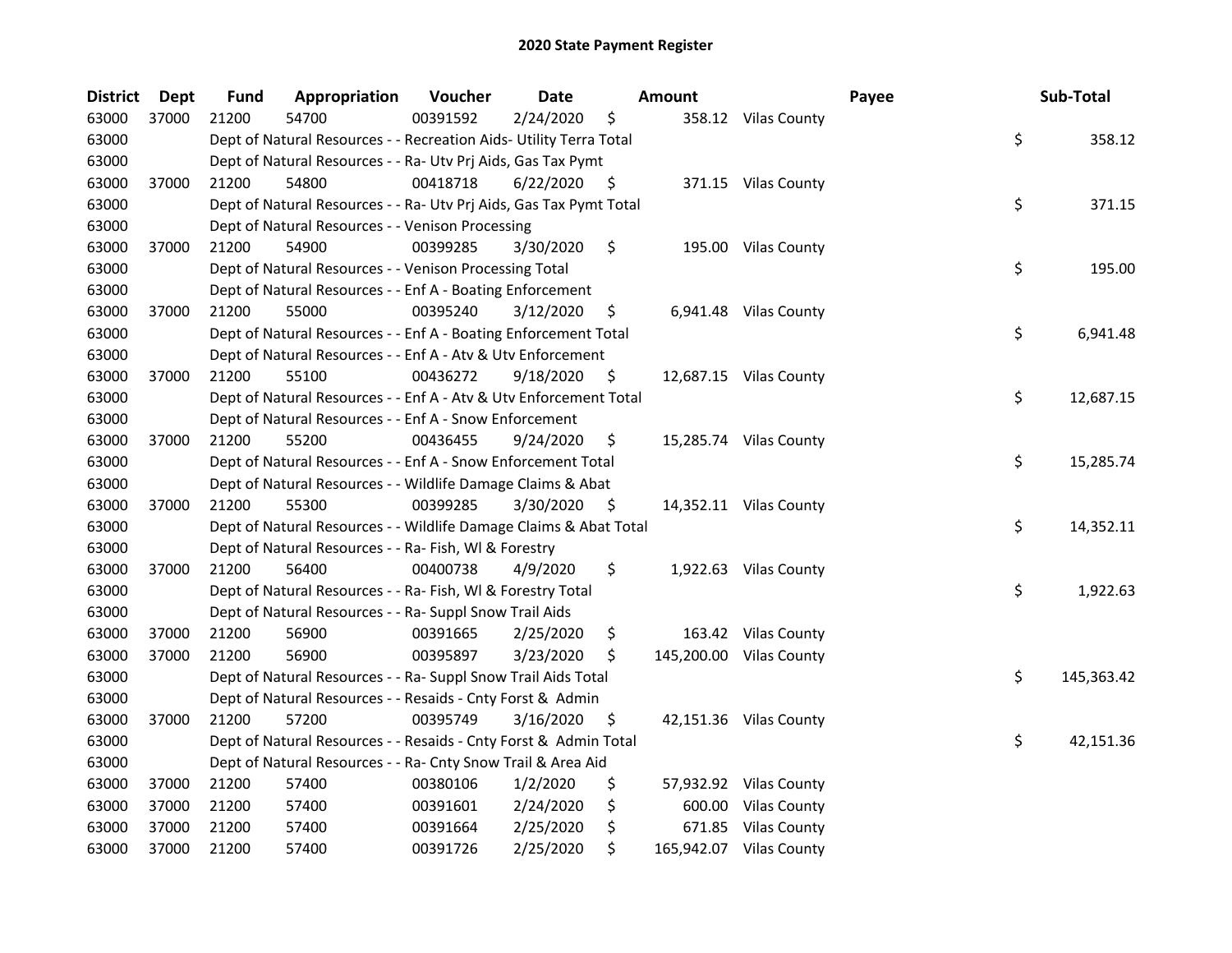| <b>District</b> | <b>Dept</b> | <b>Fund</b> | Appropriation                                                      | Voucher  | Date          |     | <b>Amount</b> |                        | Payee | Sub-Total        |
|-----------------|-------------|-------------|--------------------------------------------------------------------|----------|---------------|-----|---------------|------------------------|-------|------------------|
| 63000           | 37000       | 21200       | 57400                                                              | 00408077 | 5/13/2020     | \$  | 53.33         | <b>Vilas County</b>    |       |                  |
| 63000           | 37000       | 21200       | 57400                                                              | 00430097 | 8/19/2020     | \$  | 72,900.00     | <b>Vilas County</b>    |       |                  |
| 63000           |             |             | Dept of Natural Resources - - Ra- Cnty Snow Trail & Area Aid Total |          |               |     |               |                        |       | \$<br>298,100.17 |
| 63000           |             |             | Dept of Natural Resources - - Ra- Snowmobile Trail Areas           |          |               |     |               |                        |       |                  |
| 63000           | 37000       | 21200       | 57500                                                              | 00391601 | 2/24/2020     | \$  | 72,600.00     | <b>Vilas County</b>    |       |                  |
| 63000           | 37000       | 21200       | 57500                                                              | 00438120 | 9/30/2020     | \$  | 145,800.00    | <b>Vilas County</b>    |       |                  |
| 63000           |             |             | Dept of Natural Resources - - Ra- Snowmobile Trail Areas Total     |          |               |     |               |                        |       | \$<br>218,400.00 |
| 63000           |             |             | Dept of Natural Resources - - Ra- Atv Prj Aids, Gas Tax Pymt       |          |               |     |               |                        |       |                  |
| 63000           | 37000       | 21200       | 57600                                                              | 00380057 | 1/2/2020      | \$  |               | 2,732.72 Vilas County  |       |                  |
| 63000           | 37000       | 21200       | 57600                                                              | 00408101 | 5/11/2020     | \$  | 120.00        | <b>Vilas County</b>    |       |                  |
| 63000           | 37000       | 21200       | 57600                                                              | 00408102 | 5/18/2020     | \$  | 60.00         | <b>Vilas County</b>    |       |                  |
| 63000           | 37000       | 21200       | 57600                                                              | 00430092 | 8/19/2020     | \$  | 13,600.00     | <b>Vilas County</b>    |       |                  |
| 63000           | 37000       | 21200       | 57600                                                              | 00430095 | 8/19/2020     | \$  | 120.00        | <b>Vilas County</b>    |       |                  |
| 63000           |             |             | Dept of Natural Resources - - Ra- Atv Prj Aids, Gas Tax Pymt Total |          |               |     |               |                        |       | \$<br>16,632.72  |
| 63000           |             |             | Dept of Natural Resources - - Ra- Atv Project Aids                 |          |               |     |               |                        |       |                  |
| 63000           | 37000       | 21200       | 57700                                                              | 00408079 | 5/13/2020     | \$  | 53.33         | <b>Vilas County</b>    |       |                  |
| 63000           | 37000       | 21200       | 57700                                                              | 00430094 | 8/19/2020     | \$. | 1,581.15      | <b>Vilas County</b>    |       |                  |
| 63000           | 37000       | 21200       | 57700                                                              | 00454160 | 12/29/2020    | \$. | 523,609.88    | <b>Vilas County</b>    |       |                  |
| 63000           |             |             | Dept of Natural Resources - - Ra- Atv Project Aids Total           |          |               |     |               |                        |       | \$<br>525,244.36 |
| 63000           |             |             | Dept of Natural Resources - - Resaids - Pymt In Lieu Tax Fed       |          |               |     |               |                        |       |                  |
| 63000           | 37000       | 21200       | 58400                                                              | 00410781 | 5/22/2020     | \$  | 2,919.00      | <b>Vilas County</b>    |       |                  |
| 63000           | 37000       | 21200       | 58400                                                              | 00439077 | 10/1/2020     | \$  |               | 158.31 Vilas County    |       |                  |
| 63000           |             |             | Dept of Natural Resources - - Resaids - Pymt In Lieu Tax Fed Total |          |               |     |               |                        |       | \$<br>3,077.31   |
| 63000           |             |             | Dept of Natural Resources - - Ea - Lake Protection                 |          |               |     |               |                        |       |                  |
| 63000           | 37000       | 21200       | 66300                                                              | 00399437 | 3/31/2020     | \$  | 3,300.00      | <b>Vilas County</b>    |       |                  |
| 63000           | 37000       | 21200       | 66300                                                              | 00409089 | 5/14/2020     | \$  | 50,000.00     | <b>Vilas County</b>    |       |                  |
| 63000           |             |             | Dept of Natural Resources - - Ea - Lake Protection Total           |          |               |     |               |                        |       | \$<br>53,300.00  |
| 63000           |             |             | Dept of Natural Resources - - Ea - River Protect, Cons Fund        |          |               |     |               |                        |       |                  |
| 63000           | 37000       | 21200       | 67500                                                              | 00453782 | 12/22/2020 \$ |     |               | 2,500.00 Vilas County  |       |                  |
| 63000           |             |             | Dept of Natural Resources - - Ea - River Protect, Cons Fund Total  |          |               |     |               |                        |       | \$<br>2,500.00   |
| 63000           |             |             | Dept of Natural Resources - - Ea - Invasive Aqu & Lake Mon         |          |               |     |               |                        |       |                  |
| 63000           | 37000       | 21200       | 67800                                                              | 00406052 | 4/24/2020     | \$  |               | 12,500.00 Vilas County |       |                  |
| 63000           |             |             | Dept of Natural Resources - - Ea - Invasive Aqu & Lake Mon Total   |          |               |     |               |                        |       | \$<br>12,500.00  |
| 63000           |             |             | Dept of Natural Resources - - Equipment Pool Operations            |          |               |     |               |                        |       |                  |
| 63000           | 37000       | 21200       | 89300                                                              | 00380131 | 1/3/2020      | \$  |               | 143.36 Vilas County    |       |                  |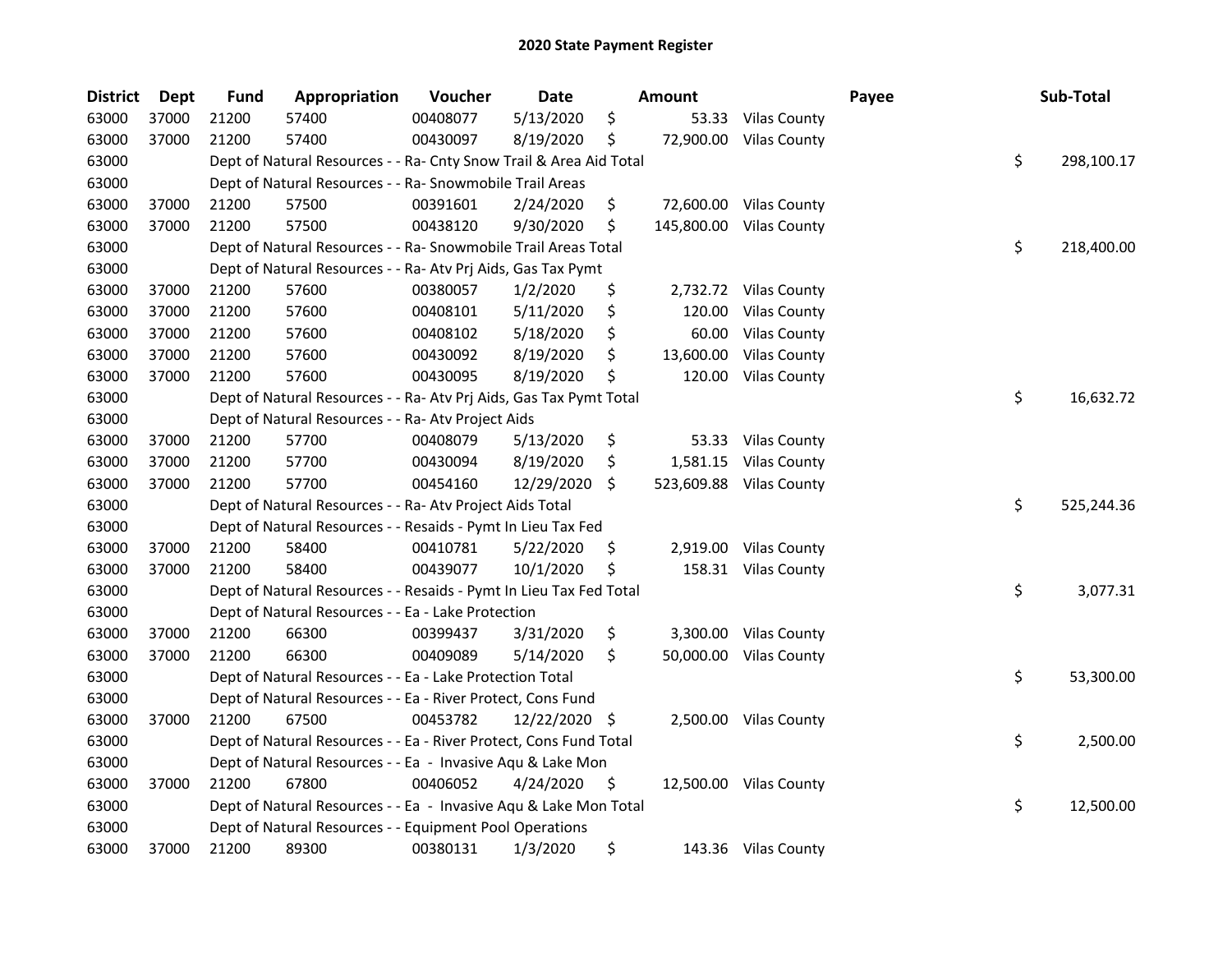| <b>District</b> | <b>Dept</b> | <b>Fund</b> | Appropriation                                                      | Voucher  | <b>Date</b> |     | Amount     |                        | Payee | Sub-Total        |
|-----------------|-------------|-------------|--------------------------------------------------------------------|----------|-------------|-----|------------|------------------------|-------|------------------|
| 63000           | 37000       | 21200       | 89300                                                              | 00391356 | 3/6/2020    | \$  | 63.75      | <b>Vilas County</b>    |       |                  |
| 63000           | 37000       | 21200       | 89300                                                              | 00397916 | 4/3/2020    | \$  | 92.14      | <b>Vilas County</b>    |       |                  |
| 63000           | 37000       | 21200       | 89300                                                              | 00402901 | 5/1/2020    | \$  | 166.11     | <b>Vilas County</b>    |       |                  |
| 63000           | 37000       | 21200       | 89300                                                              | 00410163 | 6/4/2020    | \$  | 166.11     | <b>Vilas County</b>    |       |                  |
| 63000           | 37000       | 21200       | 89300                                                              | 00429361 | 8/24/2020   | \$  | 36.22      | <b>Vilas County</b>    |       |                  |
| 63000           | 37000       | 21200       | 89300                                                              | 00429364 | 8/24/2020   | \$  | 430.37     | <b>Vilas County</b>    |       |                  |
| 63000           | 37000       | 21200       | 89300                                                              | 00430570 | 8/24/2020   | \$  | 152.64     | <b>Vilas County</b>    |       |                  |
| 63000           | 37000       | 21200       | 89300                                                              | 00437951 | 10/2/2020   | \$  | 137.18     | <b>Vilas County</b>    |       |                  |
| 63000           | 37000       | 21200       | 89300                                                              | 00447811 | 11/17/2020  | \$  | 123.63     | <b>Vilas County</b>    |       |                  |
| 63000           | 37000       | 21200       | 89300                                                              | 00448248 | 12/3/2020   | \$  | 299.62     | <b>Vilas County</b>    |       |                  |
| 63000           | 37000       | 21200       | 89300                                                              | 00452675 | 12/17/2020  | S   | 178.80     | <b>Vilas County</b>    |       |                  |
| 63000           |             |             | Dept of Natural Resources - - Equipment Pool Operations Total      |          |             |     |            |                        |       | \$<br>1,989.93   |
| 63000           |             |             | Dept of Natural Resources - - Off-Highway Motorcycle Admin         |          |             |     |            |                        |       |                  |
| 63000           | 37000       | 21200       | 95200                                                              | 00449668 | 12/2/2020   | \$. | 3,815.25   | <b>Vilas County</b>    |       |                  |
| 63000           | 37000       | 21200       | 95200                                                              | 00449670 | 12/2/2020   | \$  | 3,243.00   | <b>Vilas County</b>    |       |                  |
| 63000           |             |             | Dept of Natural Resources - - Off-Highway Motorcycle Admin Total   |          |             |     |            |                        |       | \$<br>7,058.25   |
| 63000           |             |             | Dept of Natural Resources - - Fin Asst For Responsible Units       |          |             |     |            |                        |       |                  |
| 63000           | 37000       | 27400       | 67000                                                              | 00413112 | 5/29/2020   | \$  | 110,008.36 | <b>Vilas County</b>    |       |                  |
| 63000           |             |             | Dept of Natural Resources - - Fin Asst For Responsible Units Total |          |             |     |            |                        |       | \$<br>110,008.36 |
| 63000           |             |             | Dept of Natural Resources - - Recycling Consolidation Grants       |          |             |     |            |                        |       |                  |
| 63000           | 37000       | 27400       | 67300                                                              | 00413112 | 5/29/2020   | \$  |            | 5,501.85 Vilas County  |       |                  |
| 63000           |             |             | Dept of Natural Resources - - Recycling Consolidation Grants Total |          |             |     |            |                        |       | \$<br>5,501.85   |
| 63000           |             |             | Dept of Natural Resources - - Land Acquisition                     |          |             |     |            |                        |       |                  |
| 63000           | 37000       | 36300       | <b>TA100</b>                                                       | 00391445 | 2/21/2020   | \$  | 3.00       | <b>Vilas County</b>    |       |                  |
| 63000           | 37000       | 36300       | <b>TA100</b>                                                       | 00419420 | 6/25/2020   | \$  | 150.00     | <b>Vilas County</b>    |       |                  |
| 63000           |             |             | Dept of Natural Resources - - Land Acquisition Total               |          |             |     |            |                        |       | \$<br>153.00     |
| 63000           |             |             | Dept of Natural Resources - - GPO - Sd Water Loan Prog, Fed        |          |             |     |            |                        |       |                  |
| 63000           | 37000       | 57300       | 48200                                                              | 00383941 | 1/21/2020   | \$  |            | 19,412.50 Vilas County |       |                  |
| 63000           | 37000       | 57300       | 48200                                                              | 00400369 | 4/8/2020    | \$  | 15,585.50  | <b>Vilas County</b>    |       |                  |
| 63000           | 37000       | 57300       | 48200                                                              | 00418826 | 7/16/2020   | \$  | 15,585.50  | <b>Vilas County</b>    |       |                  |
| 63000           | 37000       | 57300       | 48200                                                              | 00436816 | 10/21/2020  | \$. | 15,585.50  | <b>Vilas County</b>    |       |                  |
| 63000           |             |             | Dept of Natural Resources - - GPO - Sd Water Loan Prog, Fed Total  |          |             |     |            |                        |       | \$<br>66,169.00  |
| 63000           |             |             | Department of Tourism - - Revenue, Gifts/Grants/Proceed            |          |             |     |            |                        |       |                  |
| 63000           | 38000       | 10000       | 12000                                                              | 00009429 | 12/8/2020   | \$  |            | 76,635.00 Vilas County |       |                  |
| 63000           |             |             | Department of Tourism - - Revenue, Gifts/Grants/Proceed Total      |          |             |     |            |                        |       | \$<br>76,635.00  |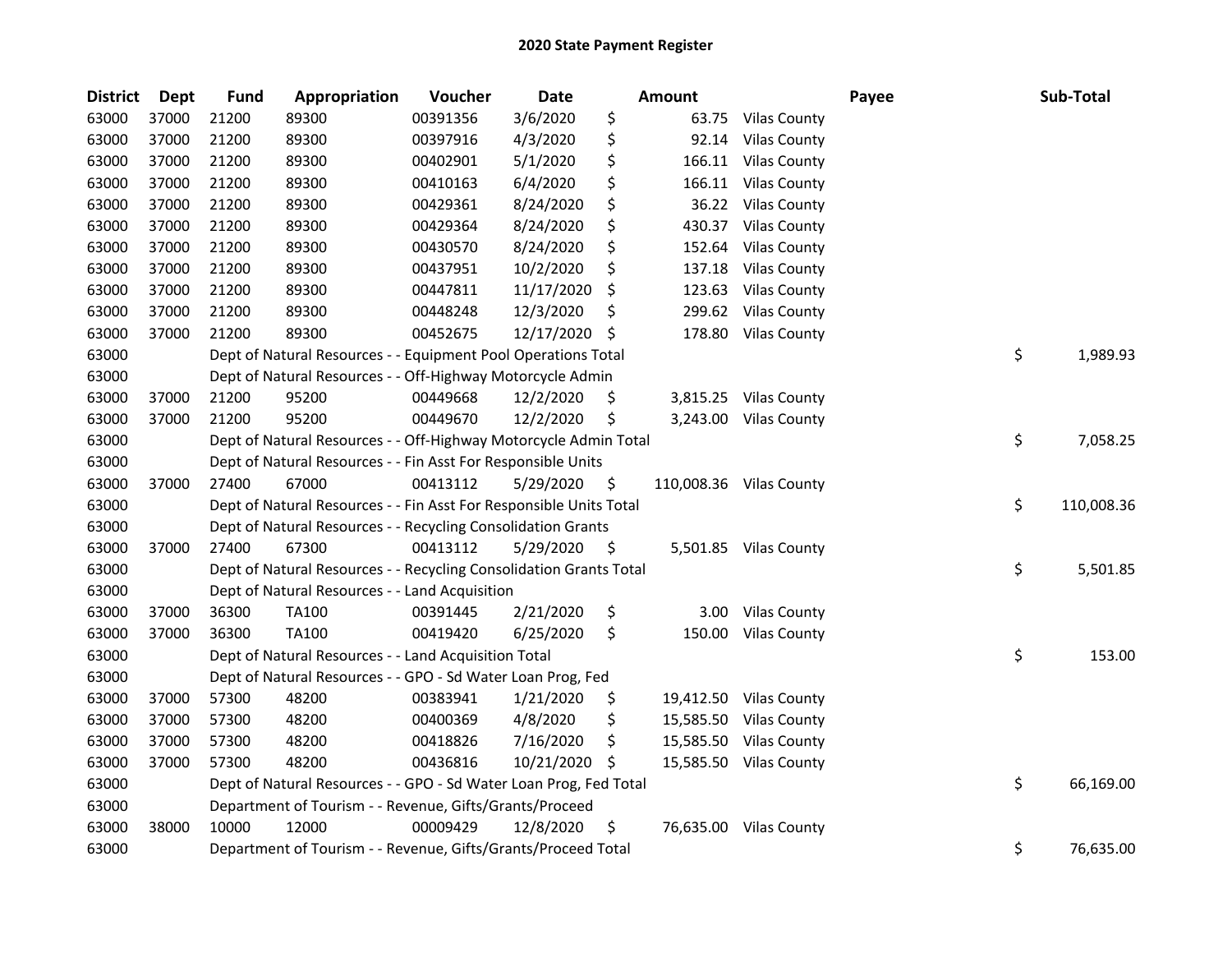| <b>District</b> | Dept  | <b>Fund</b> | <b>Appropriation</b>                                     | Voucher  | <b>Date</b> | <b>Amount</b>    |                         | Payee | Sub-Total        |
|-----------------|-------|-------------|----------------------------------------------------------|----------|-------------|------------------|-------------------------|-------|------------------|
| 63000           |       |             | WI Dept of Transportation - - Eldly&Disa Co/Aid Sf       |          |             |                  |                         |       |                  |
| 63000           | 39500 | 21100       | 16800                                                    | 00481758 | 1/16/2020   | \$<br>94,945.00  | <b>Vilas County</b>     |       |                  |
| 63000           | 39500 | 21100       | 16800                                                    | 00513378 | 4/14/2020   | \$<br>440.40     | <b>Vilas County</b>     |       |                  |
| 63000           |       |             | WI Dept of Transportation - - Eldly&Disa Co/Aid Sf Total |          |             |                  |                         |       | \$<br>95,385.40  |
| 63000           |       |             | WI Dept of Transportation - - County Forest Aids         |          |             |                  |                         |       |                  |
| 63000           | 39500 | 21100       | 17000                                                    | 00500044 | 3/10/2020   | \$               | 16,977.87 Vilas County  |       |                  |
| 63000           |       |             | WI Dept of Transportation - - County Forest Aids Total   |          |             |                  |                         |       | \$<br>16,977.87  |
| 63000           |       |             | WI Dept of Transportation - - Trans Aids To Co.-Sf       |          |             |                  |                         |       |                  |
| 63000           | 39500 | 21100       | 19000                                                    | 00475486 | 1/6/2020    | \$               | 217,409.37 Vilas County |       |                  |
| 63000           | 39500 | 21100       | 19000                                                    | 00542333 | 7/6/2020    | \$<br>434,818.74 | <b>Vilas County</b>     |       |                  |
| 63000           | 39500 | 21100       | 19000                                                    | 00585159 | 10/5/2020   | \$<br>217,409.40 | <b>Vilas County</b>     |       |                  |
| 63000           |       |             | WI Dept of Transportation - - Trans Aids To Co.-Sf Total |          |             |                  |                         |       | \$<br>869,637.51 |
| 63000           |       |             | WI Dept of Transportation - - Loc Rd Imp Prg St Fd       |          |             |                  |                         |       |                  |
| 63000           | 39500 | 21100       | 27800                                                    | 00556596 | 7/31/2020   | \$<br>4,696.43   | <b>Vilas County</b>     |       |                  |
| 63000           | 39500 | 21100       | 27800                                                    | 00599942 | 10/16/2020  | \$               | 95,547.00 Vilas County  |       |                  |
| 63000           |       |             | WI Dept of Transportation - - Loc Rd Imp Prg St Fd Total |          |             |                  |                         |       | \$<br>100,243.43 |
| 63000           |       |             | WI Dept of Transportation - - St Hwy Rehab, Sf           |          |             |                  |                         |       |                  |
| 63000           | 39500 | 21100       | 36300                                                    | 00534346 | 6/8/2020    | \$<br>1,289.75   | <b>Vilas County</b>     |       |                  |
| 63000           | 39500 | 21100       | 36300                                                    | 00550790 | 7/13/2020   | \$<br>271.86     | <b>Vilas County</b>     |       |                  |
| 63000           | 39500 | 21100       | 36300                                                    | 00566175 | 8/14/2020   | \$<br>30.00      | <b>Vilas County</b>     |       |                  |
| 63000           | 39500 | 21100       | 36300                                                    | 00583343 | 9/15/2020   | \$<br>3,125.82   | <b>Vilas County</b>     |       |                  |
| 63000           | 39500 | 21100       | 36300                                                    | 00584940 | 9/18/2020   | \$<br>30.00      | <b>Vilas County</b>     |       |                  |
| 63000           |       |             | WI Dept of Transportation - - St Hwy Rehab, Sf Total     |          |             |                  |                         |       | \$<br>4,747.43   |
| 63000           |       |             | WI Dept of Transportation - - Hwy Mgmt & Opers Sf        |          |             |                  |                         |       |                  |
| 63000           | 39500 | 21100       | 36500                                                    | 00486378 | 1/28/2020   | \$<br>297.00     | <b>Vilas County</b>     |       |                  |
| 63000           | 39500 | 21100       | 36500                                                    | 00488005 | 2/3/2020    | \$<br>297.00     | <b>Vilas County</b>     |       |                  |
| 63000           | 39500 | 21100       | 36500                                                    | 00499532 | 3/6/2020    | \$<br>297.00     | <b>Vilas County</b>     |       |                  |
| 63000           | 39500 | 21100       | 36500                                                    | 00504919 | 3/23/2020   | \$<br>297.00     | <b>Vilas County</b>     |       |                  |
| 63000           | 39500 | 21100       | 36500                                                    | 00514720 | 4/14/2020   | \$<br>297.00     | <b>Vilas County</b>     |       |                  |
| 63000           | 39500 | 21100       | 36500                                                    | 00541872 | 6/25/2020   | \$<br>297.00     | <b>Vilas County</b>     |       |                  |
| 63000           | 39500 | 21100       | 36500                                                    | 00541885 | 6/25/2020   | \$<br>297.00     | <b>Vilas County</b>     |       |                  |
| 63000           | 39500 | 21100       | 36500                                                    | 00607721 | 10/29/2020  | \$<br>297.00     | <b>Vilas County</b>     |       |                  |
| 63000           | 39500 | 21100       | 36500                                                    | 00607723 | 10/29/2020  | \$<br>297.00     | <b>Vilas County</b>     |       |                  |
| 63000           | 39500 | 21100       | 36500                                                    | 00607725 | 10/29/2020  | \$<br>297.00     | <b>Vilas County</b>     |       |                  |
| 63000           | 39500 | 21100       | 36500                                                    | 00607727 | 10/29/2020  | \$<br>297.00     | <b>Vilas County</b>     |       |                  |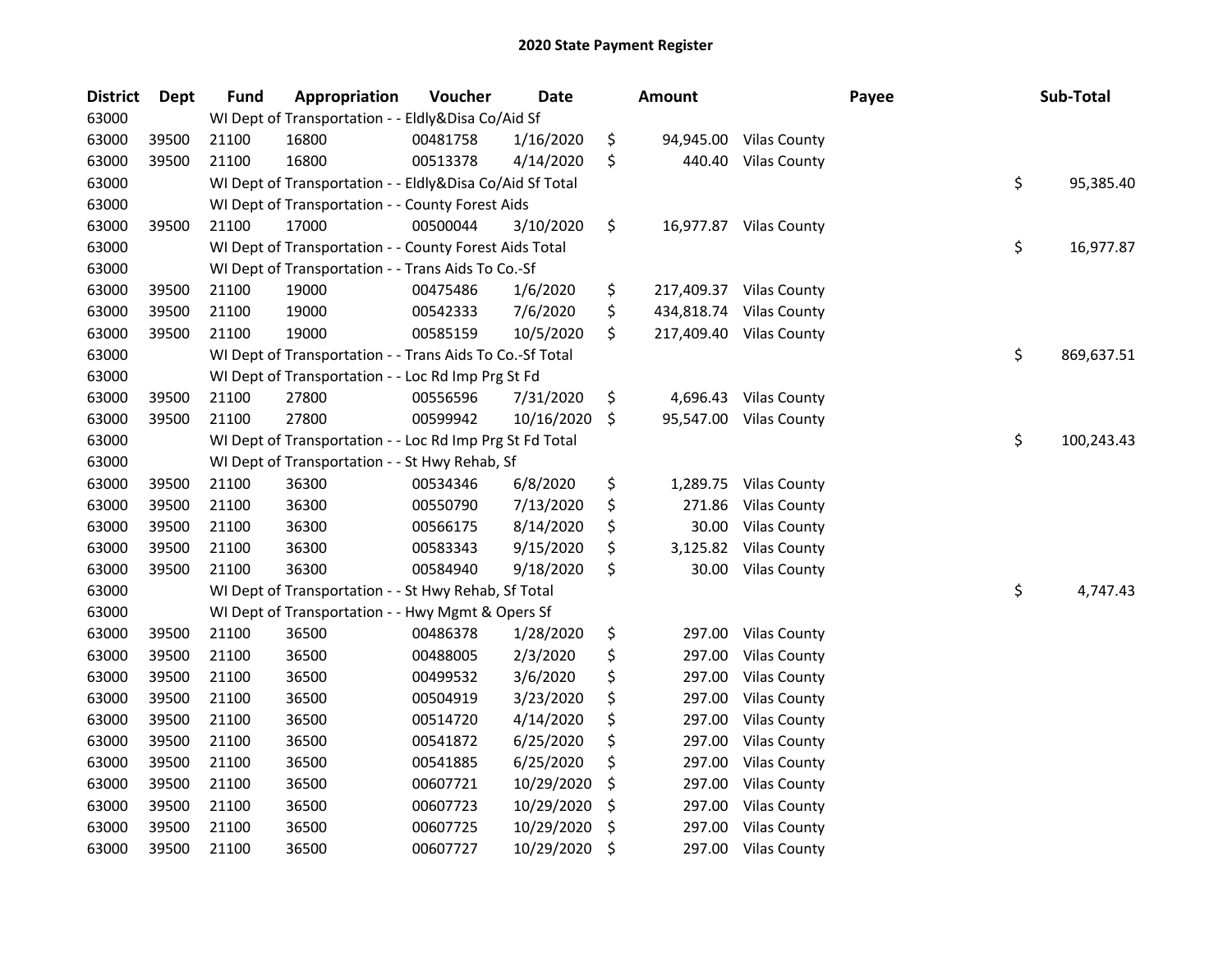| <b>District</b> | <b>Dept</b> | <b>Fund</b> | Appropriation                                           | Voucher  | <b>Date</b> |     | Amount     |                        | Payee | Sub-Total          |
|-----------------|-------------|-------------|---------------------------------------------------------|----------|-------------|-----|------------|------------------------|-------|--------------------|
| 63000           | 39500       | 21100       | 36500                                                   | 00613323 | 11/12/2020  | \$  | 297.00     | <b>Vilas County</b>    |       |                    |
| 63000           |             |             | WI Dept of Transportation - - Hwy Mgmt & Opers Sf Total |          |             |     |            |                        |       | \$<br>3,564.00     |
| 63000           |             |             | WI Dept of Transportation - - Routine Maint Sf          |          |             |     |            |                        |       |                    |
| 63000           | 39500       | 21100       | 36800                                                   | 00488005 | 2/3/2020    | \$  | 208,604.62 | <b>Vilas County</b>    |       |                    |
| 63000           | 39500       | 21100       | 36800                                                   | 00492639 | 2/20/2020   | \$  | 91,823.15  | <b>Vilas County</b>    |       |                    |
| 63000           | 39500       | 21100       | 36800                                                   | 00492640 | 2/20/2020   | \$  | 10,052.24  | <b>Vilas County</b>    |       |                    |
| 63000           | 39500       | 21100       | 36800                                                   | 00495764 | 2/21/2020   | \$  | 175,055.06 | <b>Vilas County</b>    |       |                    |
| 63000           | 39500       | 21100       | 36800                                                   | 00499532 | 3/6/2020    | \$  |            | 1,022.61 Vilas County  |       |                    |
| 63000           | 39500       | 21100       | 36800                                                   | 00502450 | 3/13/2020   | \$  | 100,573.47 | <b>Vilas County</b>    |       |                    |
| 63000           | 39500       | 21100       | 36800                                                   | 00507389 | 3/25/2020   | \$  | 2,517.13   | <b>Vilas County</b>    |       |                    |
| 63000           | 39500       | 21100       | 36800                                                   | 00509766 | 3/31/2020   | \$  | 1,685.43   | <b>Vilas County</b>    |       |                    |
| 63000           | 39500       | 21100       | 36800                                                   | 00510313 | 4/1/2020    | \$  | 18,323.27  | <b>Vilas County</b>    |       |                    |
| 63000           | 39500       | 21100       | 36800                                                   | 00511667 | 4/6/2020    | \$  | 4,505.25   | <b>Vilas County</b>    |       |                    |
| 63000           | 39500       | 21100       | 36800                                                   | 00520747 | 4/30/2020   | \$  | 105,792.46 | <b>Vilas County</b>    |       |                    |
| 63000           | 39500       | 21100       | 36800                                                   | 00521966 | 5/4/2020    | \$  | 21,998.00  | <b>Vilas County</b>    |       |                    |
| 63000           | 39500       | 21100       | 36800                                                   | 00523541 | 5/7/2020    | \$  | 762.11     | <b>Vilas County</b>    |       |                    |
| 63000           | 39500       | 21100       | 36800                                                   | 00527573 | 5/18/2020   | \$  | 121,034.39 | <b>Vilas County</b>    |       |                    |
| 63000           | 39500       | 21100       | 36800                                                   | 00534346 | 6/8/2020    | \$  | 1,227.81   | <b>Vilas County</b>    |       |                    |
| 63000           | 39500       | 21100       | 36800                                                   | 00545490 | 6/30/2020   | \$  | 82,113.33  | <b>Vilas County</b>    |       |                    |
| 63000           | 39500       | 21100       | 36800                                                   | 00550790 | 7/13/2020   | \$  | 6,239.56   | <b>Vilas County</b>    |       |                    |
| 63000           | 39500       | 21100       | 36800                                                   | 00553774 | 7/22/2020   | \$  | 38,039.95  | <b>Vilas County</b>    |       |                    |
| 63000           | 39500       | 21100       | 36800                                                   | 00566945 | 8/17/2020   | \$  | 314.91     | <b>Vilas County</b>    |       |                    |
| 63000           | 39500       | 21100       | 36800                                                   | 00571863 | 8/21/2020   | \$  | 62,297.00  | <b>Vilas County</b>    |       |                    |
| 63000           | 39500       | 21100       | 36800                                                   | 00583343 | 9/15/2020   | \$  | 9,130.75   | <b>Vilas County</b>    |       |                    |
| 63000           | 39500       | 21100       | 36800                                                   | 00597328 | 10/13/2020  | \$  | 55,709.21  | <b>Vilas County</b>    |       |                    |
| 63000           | 39500       | 21100       | 36800                                                   | 00598585 | 10/14/2020  | \$  | 1,389.75   | <b>Vilas County</b>    |       |                    |
| 63000           | 39500       | 21100       | 36800                                                   | 00606226 | 10/27/2020  | \$, | 35,883.36  | <b>Vilas County</b>    |       |                    |
| 63000           | 39500       | 21100       | 36800                                                   | 00613323 | 11/12/2020  | \$  | 1,774.02   | <b>Vilas County</b>    |       |                    |
| 63000           | 39500       | 21100       | 36800                                                   | 00616621 | 11/17/2020  | \$  | 502.41     | <b>Vilas County</b>    |       |                    |
| 63000           | 39500       | 21100       | 36800                                                   | 00617782 | 11/19/2020  | \$, | 43,184.33  | <b>Vilas County</b>    |       |                    |
| 63000           | 39500       | 21100       | 36800                                                   | 00625086 | 12/9/2020   | \$  | 1,164.16   | <b>Vilas County</b>    |       |                    |
| 63000           | 39500       | 21100       | 36800                                                   | 00628119 | 12/16/2020  | \$  |            | 73,537.86 Vilas County |       |                    |
| 63000           |             |             | WI Dept of Transportation - - Routine Maint Sf Total    |          |             |     |            |                        |       | \$<br>1,276,257.60 |
| 63000           |             |             | WI Dept of Transportation - - Hwy Mgmt & Opers Lf       |          |             |     |            |                        |       |                    |
| 63000           | 39500       | 21100       | 37500                                                   | 00507389 | 3/25/2020   | \$  |            | 116.51 Vilas County    |       |                    |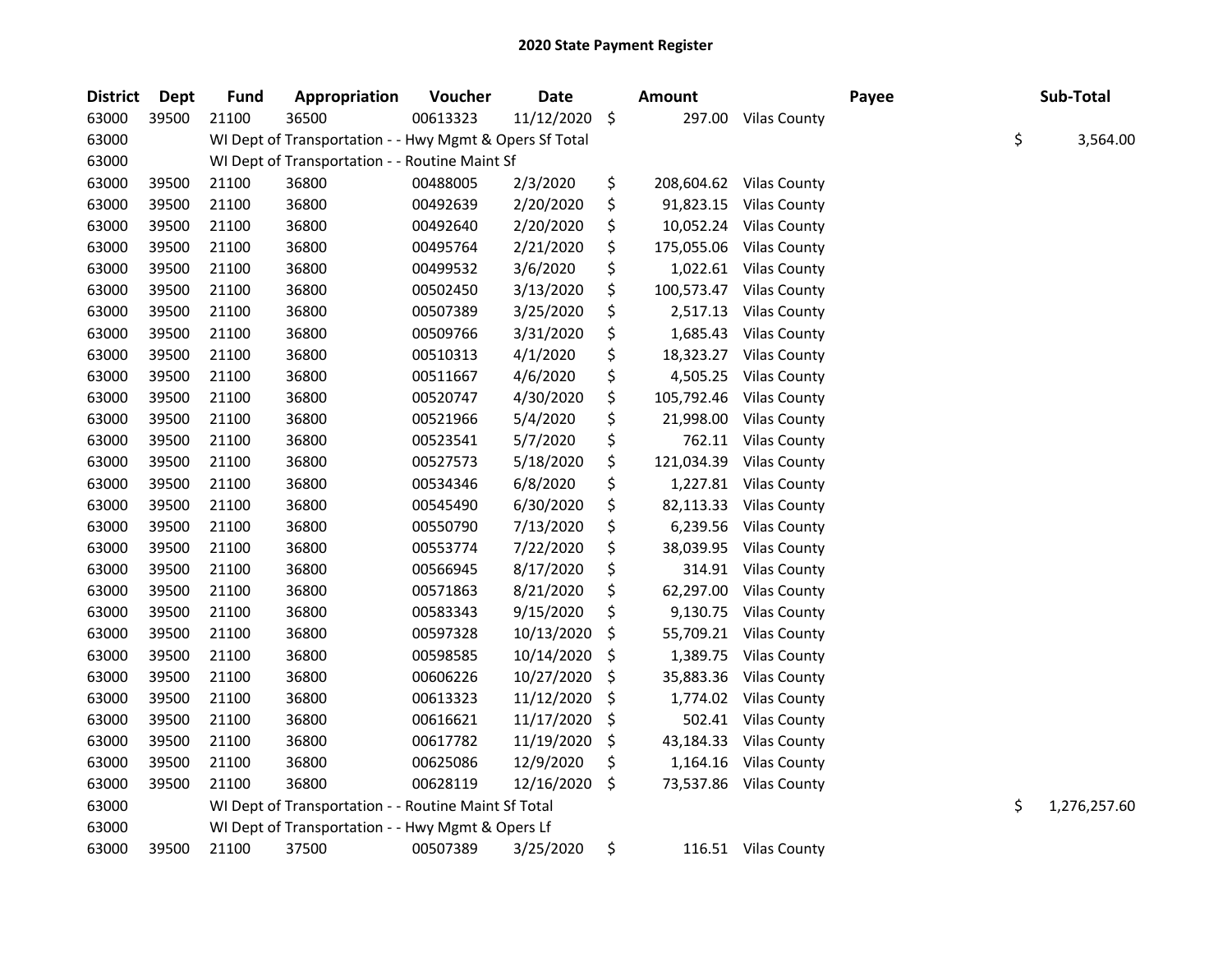| <b>District</b> | Dept  | <b>Fund</b> | Appropriation                                                | Voucher  | <b>Date</b> | <b>Amount</b>   |                       | Payee | Sub-Total      |
|-----------------|-------|-------------|--------------------------------------------------------------|----------|-------------|-----------------|-----------------------|-------|----------------|
| 63000           | 39500 | 21100       | 37500                                                        | 00511667 | 4/6/2020    | \$<br>315.92    | <b>Vilas County</b>   |       |                |
| 63000           | 39500 | 21100       | 37500                                                        | 00523541 | 5/7/2020    | \$<br>748.35    | <b>Vilas County</b>   |       |                |
| 63000           | 39500 | 21100       | 37500                                                        | 00534346 | 6/8/2020    | \$<br>560.02    | <b>Vilas County</b>   |       |                |
| 63000           | 39500 | 21100       | 37500                                                        | 00550790 | 7/13/2020   | \$<br>469.81    | <b>Vilas County</b>   |       |                |
| 63000           | 39500 | 21100       | 37500                                                        | 00566945 | 8/17/2020   | \$<br>1,044.60  | <b>Vilas County</b>   |       |                |
| 63000           | 39500 | 21100       | 37500                                                        | 00583343 | 9/15/2020   | \$<br>312.97    | <b>Vilas County</b>   |       |                |
| 63000           | 39500 | 21100       | 37500                                                        | 00598585 | 10/14/2020  | \$<br>1,257.74  | <b>Vilas County</b>   |       |                |
| 63000           | 39500 | 21100       | 37500                                                        | 00613323 | 11/12/2020  | \$<br>312.97    | <b>Vilas County</b>   |       |                |
| 63000           | 39500 | 21100       | 37500                                                        | 00625086 | 12/9/2020   | \$<br>384.10    | <b>Vilas County</b>   |       |                |
| 63000           |       |             | WI Dept of Transportation - - Hwy Mgmt & Opers Lf Total      |          |             |                 |                       |       | \$<br>5,522.99 |
| 63000           |       |             | Department of Corrections - - Corrections Contracts And Agre |          |             |                 |                       |       |                |
| 63000           | 41000 | 10000       | 11400                                                        | 00335867 | 1/23/2020   | \$<br>26,707.74 | <b>Vilas County</b>   |       |                |
| 63000           | 41000 | 10000       | 11400                                                        | 00337308 | 1/24/2020   | \$<br>1,904.02  | <b>Vilas County</b>   |       |                |
| 63000           | 41000 | 10000       | 11400                                                        | 00344427 | 2/28/2020   | \$<br>4,116.80  | <b>Vilas County</b>   |       |                |
| 63000           | 41000 | 10000       | 11400                                                        | 00345232 | 3/2/2020    | \$<br>25,266.86 | <b>Vilas County</b>   |       |                |
| 63000           | 41000 | 10000       | 11400                                                        | 00350908 | 3/30/2020   | \$<br>24,134.74 | <b>Vilas County</b>   |       |                |
| 63000           | 41000 | 10000       | 11400                                                        | 00351092 | 4/1/2020    | \$<br>4,477.02  | <b>Vilas County</b>   |       |                |
| 63000           | 41000 | 10000       | 11400                                                        | 00355776 | 4/24/2020   | \$<br>463.14    | <b>Vilas County</b>   |       |                |
| 63000           | 41000 | 10000       | 11400                                                        | 00356780 | 4/29/2020   | \$<br>26,707.74 | <b>Vilas County</b>   |       |                |
| 63000           | 41000 | 10000       | 11400                                                        | 00357286 | 5/4/2020    | \$<br>3,087.60  | <b>Vilas County</b>   |       |                |
| 63000           | 41000 | 10000       | 11400                                                        | 00360609 | 5/22/2020   | \$<br>2,881.76  | <b>Vilas County</b>   |       |                |
| 63000           | 41000 | 10000       | 11400                                                        | 00360677 | 5/22/2020   | \$<br>26,244.60 | <b>Vilas County</b>   |       |                |
| 63000           | 41000 | 10000       | 11400                                                        | 00362020 | 5/27/2020   | \$<br>2,675.92  | <b>Vilas County</b>   |       |                |
| 63000           | 41000 | 10000       | 11400                                                        | 00367194 | 6/19/2020   | \$<br>8,490.90  | <b>Vilas County</b>   |       |                |
| 63000           | 41000 | 10000       | 11400                                                        | 00368310 | 6/24/2020   | \$<br>27,119.42 | <b>Vilas County</b>   |       |                |
| 63000           | 41000 | 10000       | 11400                                                        | 00369440 | 7/1/2020    | \$<br>1,595.26  | <b>Vilas County</b>   |       |                |
| 63000           | 41000 | 10000       | 11400                                                        | 00371275 | 7/16/2020   | \$<br>2,315.70  | <b>Vilas County</b>   |       |                |
| 63000           | 41000 | 10000       | 11400                                                        | 00371323 | 7/17/2020   | \$<br>10,137.62 | <b>Vilas County</b>   |       |                |
| 63000           | 41000 | 10000       | 11400                                                        | 00372204 | 7/17/2020   | \$<br>25,832.92 | <b>Vilas County</b>   |       |                |
| 63000           | 41000 | 10000       | 11400                                                        | 00379634 | 8/27/2020   | \$<br>1,801.10  | <b>Vilas County</b>   |       |                |
| 63000           | 41000 | 10000       | 11400                                                        | 00379900 | 8/26/2020   | \$<br>6,020.82  | <b>Vilas County</b>   |       |                |
| 63000           | 41000 | 10000       | 11400                                                        | 00380051 | 8/26/2020   | \$<br>26,862.12 | <b>Vilas County</b>   |       |                |
| 63000           | 41000 | 10000       | 11400                                                        | 00386075 | 9/29/2020   | \$<br>21,819.04 | <b>Vilas County</b>   |       |                |
| 63000           | 41000 | 10000       | 11400                                                        | 00386077 | 9/28/2020   | \$<br>1,132.12  | <b>Vilas County</b>   |       |                |
| 63000           | 41000 | 10000       | 11400                                                        | 00386233 | 9/30/2020   | \$              | 3,910.96 Vilas County |       |                |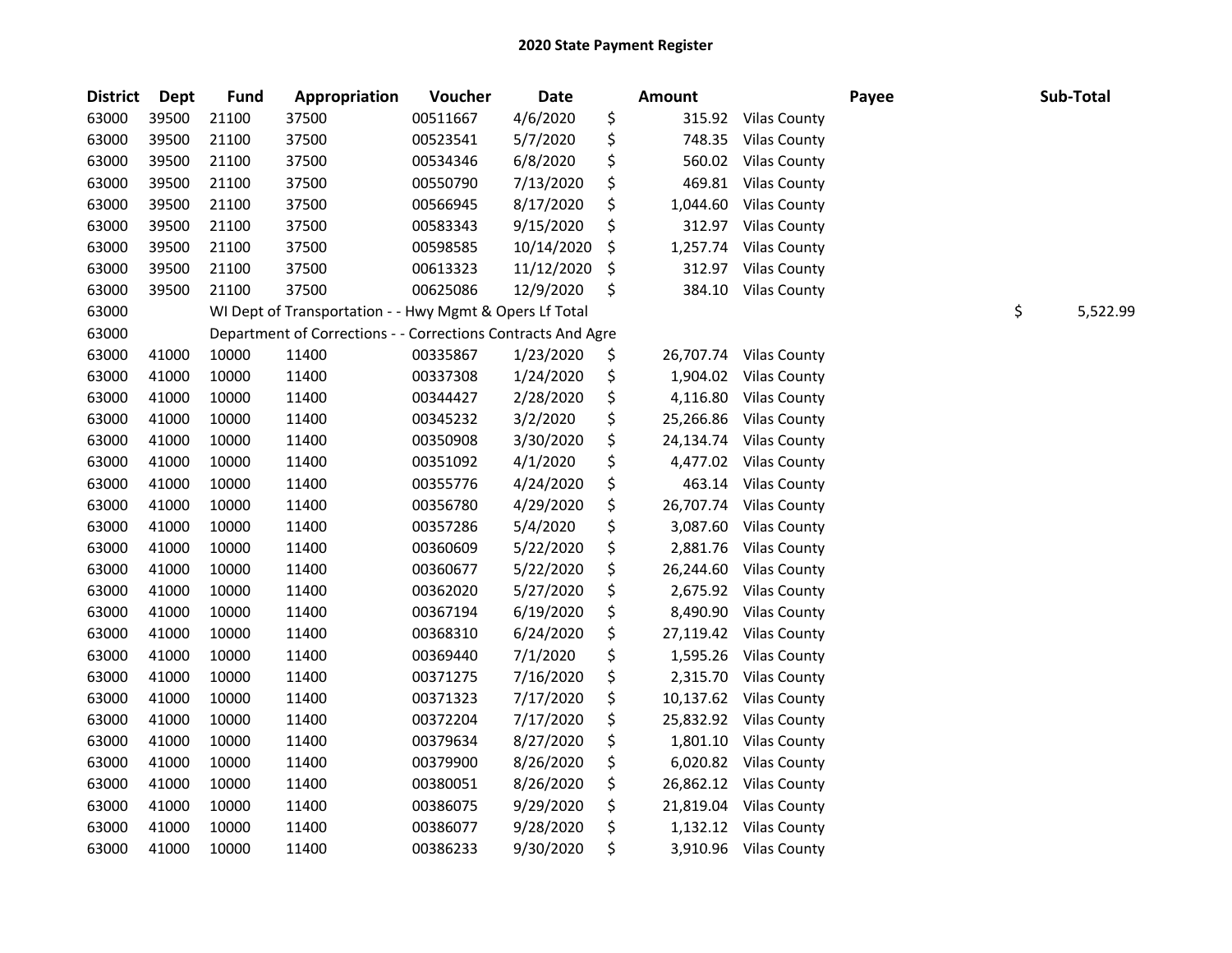| <b>District</b> | <b>Dept</b> | <b>Fund</b> | Appropriation                                                      | Voucher  | Date           |     | <b>Amount</b> | Payee                                                                                                         | Sub-Total        |
|-----------------|-------------|-------------|--------------------------------------------------------------------|----------|----------------|-----|---------------|---------------------------------------------------------------------------------------------------------------|------------------|
| 63000           | 41000       | 10000       | 11400                                                              | 00389779 | 10/23/2020     | \$  | 20,584.00     | <b>Vilas County</b>                                                                                           |                  |
| 63000           | 41000       | 10000       | 11400                                                              | 00389780 | 10/23/2020     | \$  | 4,940.16      | <b>Vilas County</b>                                                                                           |                  |
| 63000           | 41000       | 10000       | 11400                                                              | 00390125 | 10/22/2020     | \$  | 2,470.08      | <b>Vilas County</b>                                                                                           |                  |
| 63000           | 41000       | 10000       | 11400                                                              | 00394718 | 11/23/2020     | S   | 15,489.46     | <b>Vilas County</b>                                                                                           |                  |
| 63000           | 41000       | 10000       | 11400                                                              | 00394722 | 11/23/2020     | \$  | 6,381.04      | <b>Vilas County</b>                                                                                           |                  |
| 63000           | 41000       | 10000       | 11400                                                              | 00397404 | 12/4/2020      | \$  | 2,624.46      | <b>Vilas County</b>                                                                                           |                  |
| 63000           | 41000       | 10000       | 11400                                                              | 00398227 | 12/8/2020      | \$  | 823.36        | <b>Vilas County</b>                                                                                           |                  |
| 63000           | 41000       | 10000       | 11400                                                              | 00398232 | 12/8/2020      | \$  | 2,264.24      | <b>Vilas County</b>                                                                                           |                  |
| 63000           | 41000       | 10000       | 11400                                                              | 00398237 | 12/8/2020      | \$  | 2,367.16      | <b>Vilas County</b>                                                                                           |                  |
| 63000           | 41000       | 10000       | 11400                                                              | 00400068 | 12/23/2020     | \$  | 22,642.40     | <b>Vilas County</b>                                                                                           |                  |
| 63000           | 41000       | 10000       | 11400                                                              | 00400071 | 12/23/2020     | \$, | 6,175.20      | <b>Vilas County</b>                                                                                           |                  |
| 63000           | 41000       | 10000       | 11400                                                              | 00400246 | 12/17/2020     | \$  | 5,146.00      | <b>Vilas County</b>                                                                                           |                  |
| 63000           |             |             | Department of Corrections - - Corrections Contracts And Agre Total |          |                |     |               |                                                                                                               | \$<br>377,613.48 |
| 63000           |             |             |                                                                    |          |                |     |               | Department of Corrections - - Reimbursing Counties For Probation, Extended Supervision And Parole Holds       |                  |
| 63000           | 41000       | 10000       | 11600                                                              | 00392616 | 11/5/2020      | \$  |               | 26,200.00 Vilas County                                                                                        |                  |
| 63000           |             |             |                                                                    |          |                |     |               | Department of Corrections - - Reimbursing Counties For Probation, Extended Supervision And Parole Holds Total | \$<br>26,200.00  |
| 63000           |             |             | Child Abuse & Neglect Prev Bd - - General Aids                     |          |                |     |               |                                                                                                               |                  |
| 63000           | 43300       | 10000       | 99000                                                              | 00002398 | 4/24/2020      | \$  |               | 18,086.51 Vilas County                                                                                        |                  |
| 63000           |             |             | Child Abuse & Neglect Prev Bd - - General Aids Total               |          |                |     |               |                                                                                                               | \$<br>18,086.51  |
| 63000           |             |             | Department of Health Services - - State/Federal Aids               |          |                |     |               |                                                                                                               |                  |
| 63000           | 43500       | 10000       | 00000                                                              | 92007    | $1/1/2020$ \$  |     | 40,571.00     | <b>Vilas County</b>                                                                                           |                  |
| 63000           | 43500       | 10000       | 00000                                                              | 92008    | $2/1/2020$ \$  |     | 47,989.00     | <b>Vilas County</b>                                                                                           |                  |
| 63000           | 43500       | 10000       | 00000                                                              | 92009    | $3/1/2020$ \$  |     | 30,568.00     | <b>Vilas County</b>                                                                                           |                  |
| 63000           | 43500       | 10000       | 00000                                                              | 92010    | $4/1/2020$ \$  |     | 92,538.00     | <b>Vilas County</b>                                                                                           |                  |
| 63000           | 43500       | 10000       | 00000                                                              | 92011    | $5/1/2020$ \$  |     | 55,401.00     | <b>Vilas County</b>                                                                                           |                  |
| 63000           | 43500       | 10000       | 00000                                                              | 92012    | $6/1/2020$ \$  |     | 46,805.00     | <b>Vilas County</b>                                                                                           |                  |
| 63000           | 43500       | 10000       | 00000                                                              | 92100    | 7/1/2020 \$    |     | 128,299.00    | <b>Vilas County</b>                                                                                           |                  |
| 63000           | 43500       | 10000       | 00000                                                              | 92101    | 8/1/2020 \$    |     | 67,678.00     | <b>Vilas County</b>                                                                                           |                  |
| 63000           | 43500       | 10000       | 00000                                                              | 92102    | $9/1/2020$ \$  |     | 48,602.00     | <b>Vilas County</b>                                                                                           |                  |
| 63000           | 43500       | 10000       | 00000                                                              | 92103    | 10/1/2020 \$   |     | 40,947.00     | <b>Vilas County</b>                                                                                           |                  |
| 63000           | 43500       | 10000       | 00000                                                              | 92104    | $11/1/2020$ \$ |     | 83,118.00     | <b>Vilas County</b>                                                                                           |                  |
| 63000           | 43500       | 10000       | 00000                                                              | 92105    | 12/1/2020 \$   |     | 91,789.00     | <b>Vilas County</b>                                                                                           |                  |
| 63000           |             |             | Department of Health Services - - State/Federal Aids Total         |          |                |     |               |                                                                                                               | \$<br>774,305.00 |
| 63000           |             |             | Department of Health Services - - General Program Operations       |          |                |     |               |                                                                                                               |                  |
| 63000           | 43500       | 10000       | 40100                                                              | 00343130 | 2/19/2020      | \$  | 1.50          | Vilas County                                                                                                  |                  |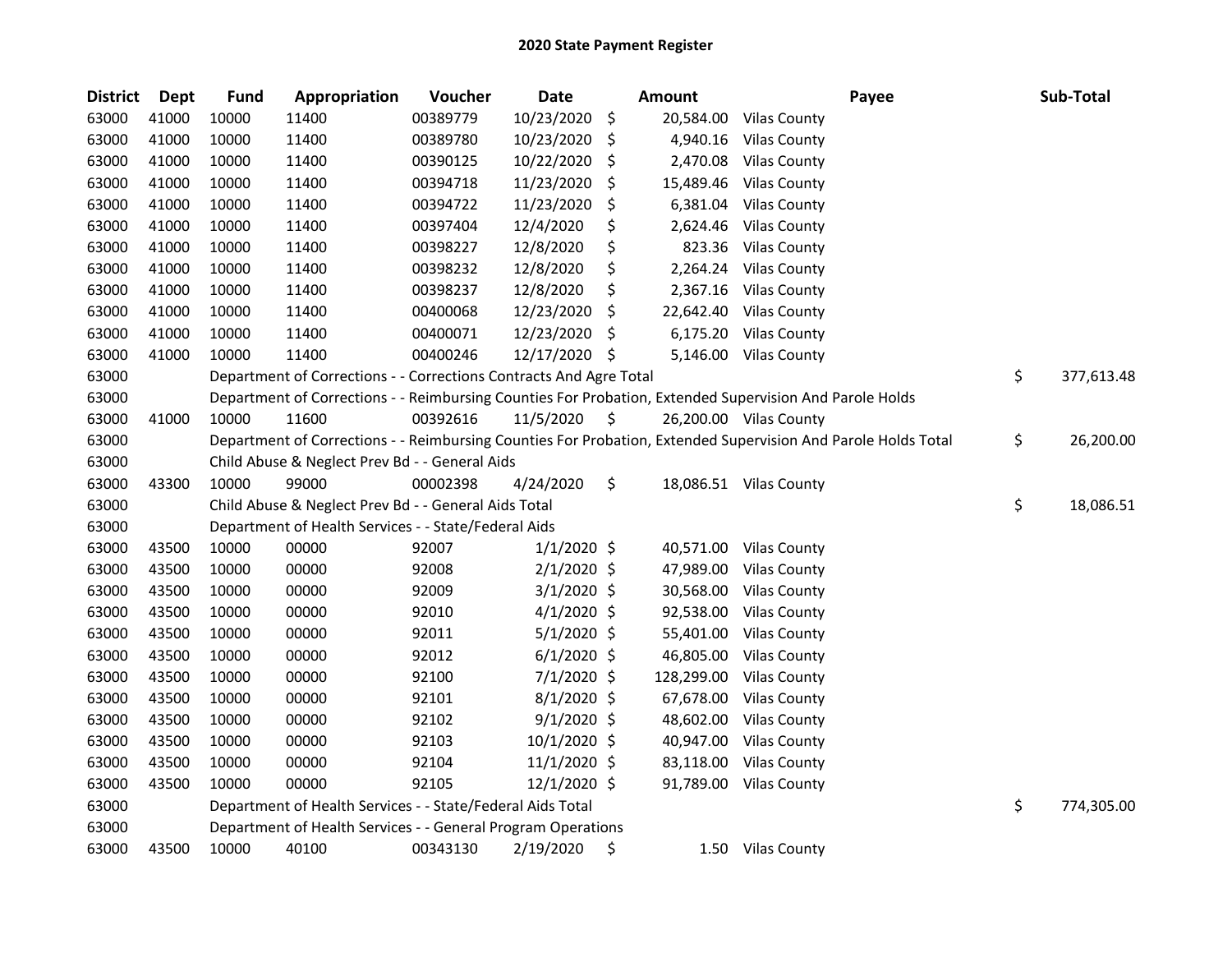| <b>District</b> | <b>Dept</b> | <b>Fund</b> | Appropriation                                                          | Voucher  | Date       | Amount          |                         | Payee | Sub-Total        |
|-----------------|-------------|-------------|------------------------------------------------------------------------|----------|------------|-----------------|-------------------------|-------|------------------|
| 63000           | 43500       | 10000       | 40100                                                                  | 00352933 | 4/7/2020   | \$<br>15.00     | Vilas County            |       |                  |
| 63000           | 43500       | 10000       | 40100                                                                  | 00361079 | 6/3/2020   | \$<br>1.50      | <b>Vilas County</b>     |       |                  |
| 63000           | 43500       | 10000       | 40100                                                                  | 00370516 | 7/30/2020  | \$<br>1.50      | <b>Vilas County</b>     |       |                  |
| 63000           | 43500       | 10000       | 40100                                                                  | 00388186 | 11/3/2020  | \$<br>1.50      | <b>Vilas County</b>     |       |                  |
| 63000           |             |             | Department of Health Services - - General Program Operations Total     |          |            |                 |                         |       | \$<br>21.00      |
| 63000           |             |             | Department of Health Services - - Medical Assistance State Admin       |          |            |                 |                         |       |                  |
| 63000           | 43500       | 10000       | 44000                                                                  | 00343130 | 2/19/2020  | \$<br>1.50      | <b>Vilas County</b>     |       |                  |
| 63000           | 43500       | 10000       | 44000                                                                  | 00352933 | 4/7/2020   | \$<br>15.00     | <b>Vilas County</b>     |       |                  |
| 63000           | 43500       | 10000       | 44000                                                                  | 00361079 | 6/3/2020   | \$<br>1.50      | <b>Vilas County</b>     |       |                  |
| 63000           | 43500       | 10000       | 44000                                                                  | 00370516 | 7/30/2020  | \$<br>1.50      | <b>Vilas County</b>     |       |                  |
| 63000           | 43500       | 10000       | 44000                                                                  | 00388186 | 11/3/2020  | \$<br>1.50      | <b>Vilas County</b>     |       |                  |
| 63000           |             |             | Department of Health Services - - Medical Assistance State Admin Total |          |            |                 |                         |       | \$<br>21.00      |
| 63000           |             |             | Department of Health Services - - Administrative And Support-Fis       |          |            |                 |                         |       |                  |
| 63000           | 43500       | 10000       | 82100                                                                  | 00335608 | 1/15/2020  | \$              | 5.00 Vilas County       |       |                  |
| 63000           | 43500       | 10000       | 82100                                                                  | 00356679 | 4/29/2020  | \$<br>3.00      | <b>Vilas County</b>     |       |                  |
| 63000           | 43500       | 10000       | 82100                                                                  | 00371893 | 8/10/2020  | \$<br>5.00      | <b>Vilas County</b>     |       |                  |
| 63000           |             |             | Department of Health Services - - Administrative And Support-Fis Total |          |            |                 |                         |       | \$<br>13.00      |
| 63000           |             |             | Dept of Children and Families - - Tribal High Cost And Guard Pay       |          |            |                 |                         |       |                  |
| 63000           | 43700       | 10000       | 16900                                                                  | 00072786 | 7/15/2020  | \$              | 347,803.38 Vilas County |       |                  |
| 63000           |             |             | Dept of Children and Families - - Tribal High Cost And Guard Pay Total |          |            |                 |                         |       | \$<br>347,803.38 |
| 63000           |             |             | Dept of Children and Families - - Fees For Administrative Servic       |          |            |                 |                         |       |                  |
| 63000           | 43700       | 10000       | 23100                                                                  | 00065140 | 1/27/2020  | \$<br>50.00     | <b>Vilas County</b>     |       |                  |
| 63000           | 43700       | 10000       | 23100                                                                  | 00069751 | 5/1/2020   | \$<br>20.00     | <b>Vilas County</b>     |       |                  |
| 63000           | 43700       | 10000       | 23100                                                                  | 00073034 | 7/23/2020  | \$<br>10.00     | <b>Vilas County</b>     |       |                  |
| 63000           | 43700       | 10000       | 23100                                                                  | 00076554 | 10/22/2020 | \$<br>5.00      | <b>Vilas County</b>     |       |                  |
| 63000           |             |             | Dept of Children and Families - - Fees For Administrative Servic Total |          |            |                 |                         |       | \$<br>85.00      |
| 63000           |             |             | Dept of Children and Families - - General Aids                         |          |            |                 |                         |       |                  |
| 63000           | 43700       | 10000       | 99000                                                                  | 00064539 | 1/6/2020   | \$<br>91,415.39 | <b>Vilas County</b>     |       |                  |
| 63000           | 43700       | 10000       | 99000                                                                  | 00065390 | 1/30/2020  | \$<br>42,844.25 | <b>Vilas County</b>     |       |                  |
| 63000           | 43700       | 10000       | 99000                                                                  | 00065689 | 2/5/2020   | \$<br>42,187.63 | <b>Vilas County</b>     |       |                  |
| 63000           | 43700       | 10000       | 99000                                                                  | 00065817 | 2/11/2020  | \$<br>180.00    | <b>Vilas County</b>     |       |                  |
| 63000           | 43700       | 10000       | 99000                                                                  | 00066187 | 2/20/2020  | \$<br>57,003.66 | <b>Vilas County</b>     |       |                  |
| 63000           | 43700       | 10000       | 99000                                                                  | 00066358 | 2/25/2020  | \$<br>19,444.45 | <b>Vilas County</b>     |       |                  |
| 63000           | 43700       | 10000       | 99000                                                                  | 00066359 | 2/26/2020  | \$<br>6,566.30  | <b>Vilas County</b>     |       |                  |
| 63000           | 43700       | 10000       | 99000                                                                  | 00066820 | 3/5/2020   | \$<br>129.00    | <b>Vilas County</b>     |       |                  |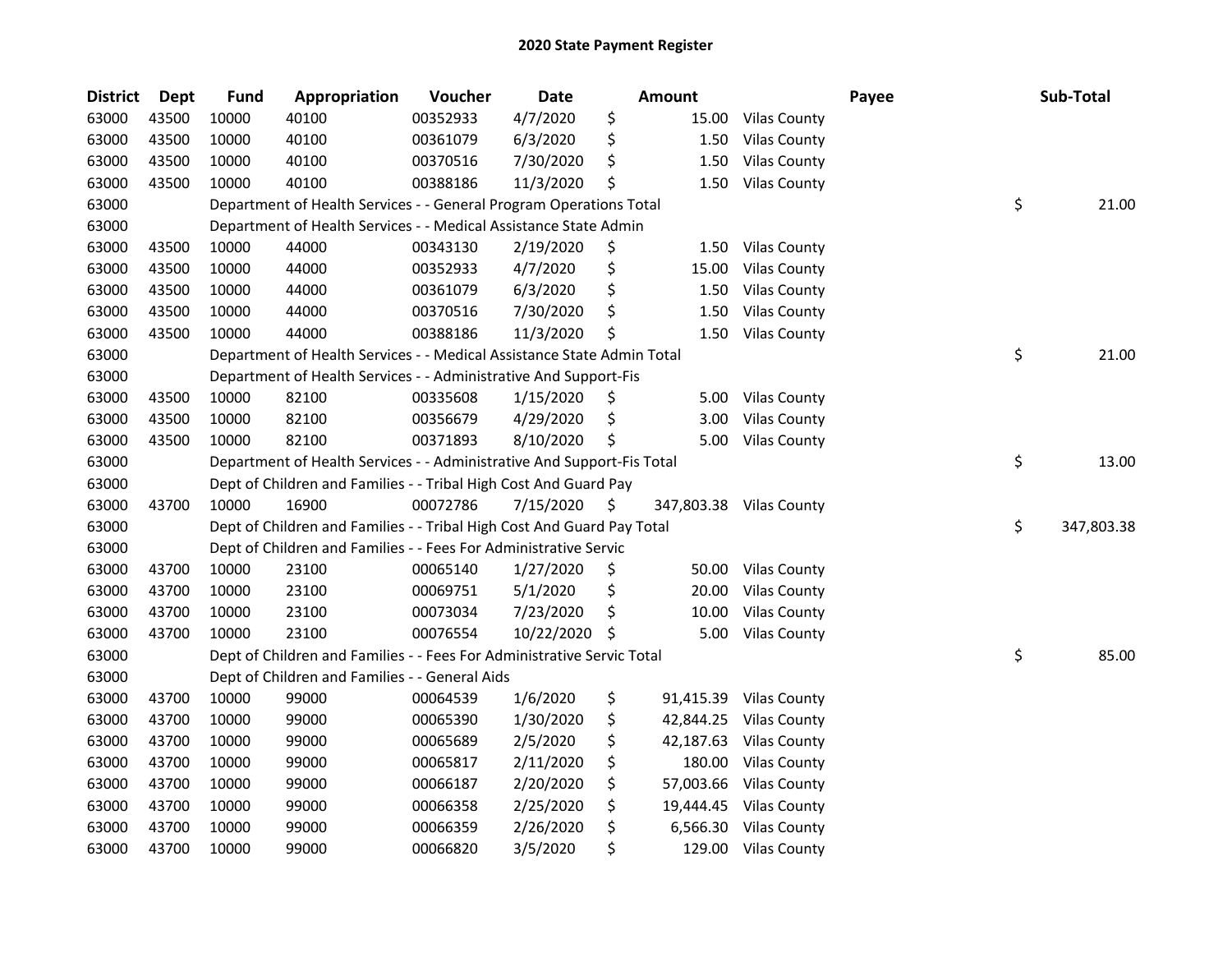| <b>District</b> | <b>Dept</b> | <b>Fund</b> | Appropriation                                        | Voucher  | <b>Date</b> | <b>Amount</b>    |                     | Payee | Sub-Total          |
|-----------------|-------------|-------------|------------------------------------------------------|----------|-------------|------------------|---------------------|-------|--------------------|
| 63000           | 43700       | 10000       | 99000                                                | 00066881 | 3/5/2020    | \$<br>168,394.76 | <b>Vilas County</b> |       |                    |
| 63000           | 43700       | 10000       | 99000                                                | 00066958 | 3/5/2020    | \$<br>178.44     | <b>Vilas County</b> |       |                    |
| 63000           | 43700       | 10000       | 99000                                                | 00067856 | 3/31/2020   | \$<br>2,876.61   | <b>Vilas County</b> |       |                    |
| 63000           | 43700       | 10000       | 99000                                                | 00068309 | 4/6/2020    | \$<br>128,813.96 | <b>Vilas County</b> |       |                    |
| 63000           | 43700       | 10000       | 99000                                                | 00069158 | 4/21/2020   | \$<br>202.00     | <b>Vilas County</b> |       |                    |
| 63000           | 43700       | 10000       | 99000                                                | 00069409 | 4/30/2020   | \$<br>37,691.83  | <b>Vilas County</b> |       |                    |
| 63000           | 43700       | 10000       | 99000                                                | 00069939 | 5/5/2020    | \$<br>74,374.06  | <b>Vilas County</b> |       |                    |
| 63000           | 43700       | 10000       | 99000                                                | 00070079 | 5/8/2020    | \$<br>10,200.00  | <b>Vilas County</b> |       |                    |
| 63000           | 43700       | 10000       | 99000                                                | 00070440 | 5/22/2020   | \$<br>8,585.19   | <b>Vilas County</b> |       |                    |
| 63000           | 43700       | 10000       | 99000                                                | 00070792 | 6/4/2020    | \$<br>839.16     | <b>Vilas County</b> |       |                    |
| 63000           | 43700       | 10000       | 99000                                                | 00070899 | 6/5/2020    | \$<br>48,903.90  | <b>Vilas County</b> |       |                    |
| 63000           | 43700       | 10000       | 99000                                                | 00072038 | 6/30/2020   | \$<br>5,465.29   | <b>Vilas County</b> |       |                    |
| 63000           | 43700       | 10000       | 99000                                                | 00072353 | 7/6/2020    | \$<br>62,559.89  | <b>Vilas County</b> |       |                    |
| 63000           | 43700       | 10000       | 99000                                                | 00073361 | 7/30/2020   | \$<br>51,780.35  | <b>Vilas County</b> |       |                    |
| 63000           | 43700       | 10000       | 99000                                                | 00073596 | 8/5/2020    | \$<br>49,713.78  | <b>Vilas County</b> |       |                    |
| 63000           | 43700       | 10000       | 99000                                                | 00073912 | 8/12/2020   | \$<br>9,516.00   | <b>Vilas County</b> |       |                    |
| 63000           | 43700       | 10000       | 99000                                                | 00073943 | 8/12/2020   | \$<br>5,869.62   | <b>Vilas County</b> |       |                    |
| 63000           | 43700       | 10000       | 99000                                                | 00074706 | 9/8/2020    | \$<br>59,551.52  | <b>Vilas County</b> |       |                    |
| 63000           | 43700       | 10000       | 99000                                                | 00075028 | 9/16/2020   | \$<br>424,421.00 | <b>Vilas County</b> |       |                    |
| 63000           | 43700       | 10000       | 99000                                                | 00075154 | 9/17/2020   | \$<br>27,004.00  | <b>Vilas County</b> |       |                    |
| 63000           | 43700       | 10000       | 99000                                                | 00075155 | 9/17/2020   | \$<br>334.00     | <b>Vilas County</b> |       |                    |
| 63000           | 43700       | 10000       | 99000                                                | 00075246 | 9/18/2020   | \$<br>9,552.64   | <b>Vilas County</b> |       |                    |
| 63000           | 43700       | 10000       | 99000                                                | 00075829 | 10/1/2020   | \$<br>718.74     | <b>Vilas County</b> |       |                    |
| 63000           | 43700       | 10000       | 99000                                                | 00075942 | 10/5/2020   | \$<br>63,434.38  | <b>Vilas County</b> |       |                    |
| 63000           | 43700       | 10000       | 99000                                                | 00076834 | 10/30/2020  | \$<br>36,584.50  | <b>Vilas County</b> |       |                    |
| 63000           | 43700       | 10000       | 99000                                                | 00076871 | 10/30/2020  | \$<br>5,290.09   | <b>Vilas County</b> |       |                    |
| 63000           | 43700       | 10000       | 99000                                                | 00077062 | 11/5/2020   | \$<br>215.58     | <b>Vilas County</b> |       |                    |
| 63000           | 43700       | 10000       | 99000                                                | 00077185 | 11/6/2020   | \$<br>22,070.00  | <b>Vilas County</b> |       |                    |
| 63000           | 43700       | 10000       | 99000                                                | 00077220 | 11/9/2020   | \$<br>15,501.07  | <b>Vilas County</b> |       |                    |
| 63000           | 43700       | 10000       | 99000                                                | 00077289 | 11/10/2020  | \$<br>2,913.00   | <b>Vilas County</b> |       |                    |
| 63000           | 43700       | 10000       | 99000                                                | 00077778 | 11/23/2020  | \$<br>57,352.41  | <b>Vilas County</b> |       |                    |
| 63000           | 43700       | 10000       | 99000                                                | 00078192 | 12/4/2020   | \$<br>11,170.00  | <b>Vilas County</b> |       |                    |
| 63000           | 43700       | 10000       | 99000                                                | 00078281 | 12/7/2020   | \$<br>51,265.53  | <b>Vilas County</b> |       |                    |
| 63000           |             |             | Dept of Children and Families - - General Aids Total |          |             |                  |                     |       | \$<br>1,713,113.98 |
| 63000           |             |             | Dept of Workforce Development - - Auxiliary Services |          |             |                  |                     |       |                    |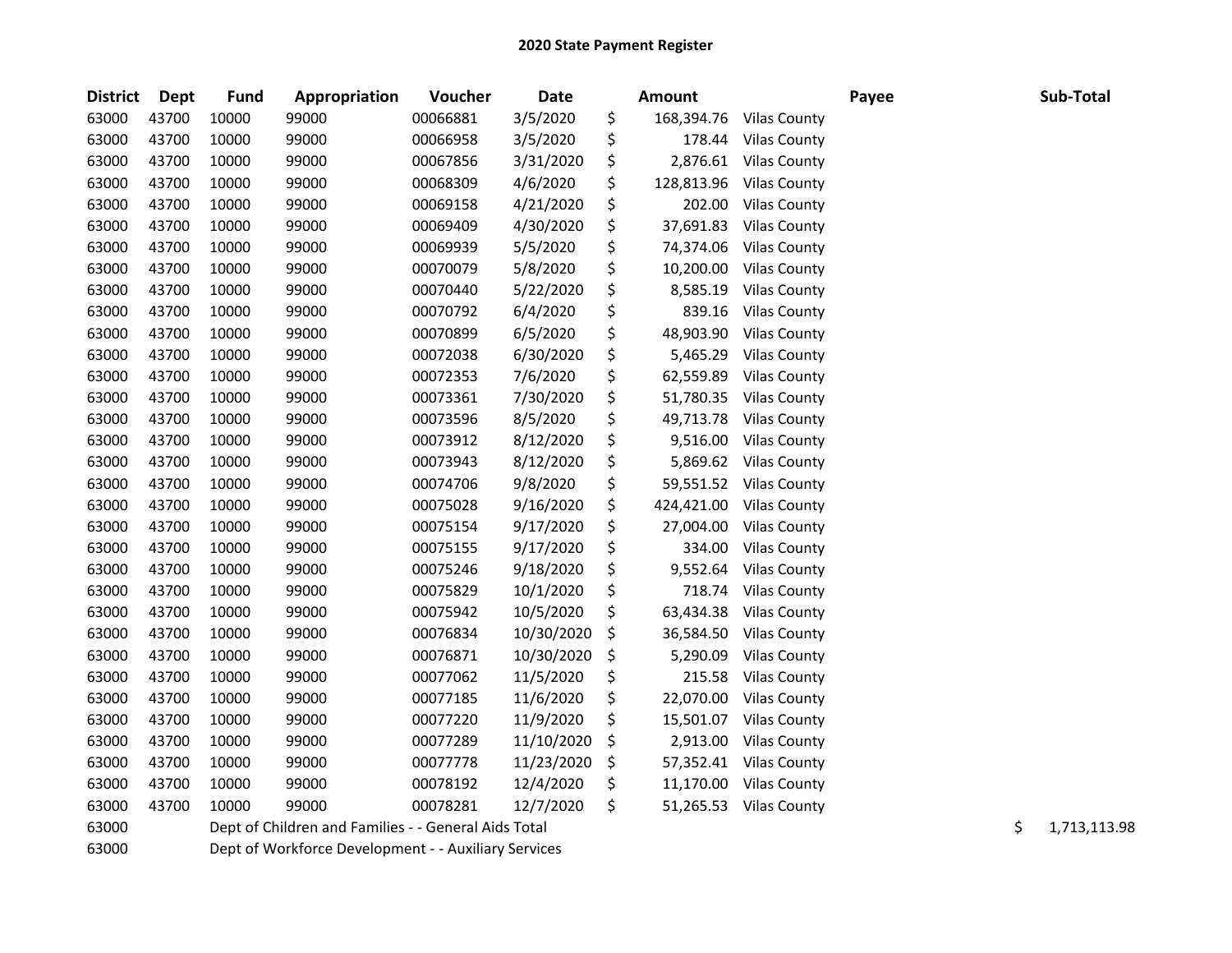| <b>District</b> | <b>Dept</b> | <b>Fund</b> | Appropriation                                                         | Voucher  | Date      | <b>Amount</b> |                        | Payee | Sub-Total       |
|-----------------|-------------|-------------|-----------------------------------------------------------------------|----------|-----------|---------------|------------------------|-------|-----------------|
| 63000           | 44500       | 10000       | 13000                                                                 | 00304293 | 11/3/2020 | \$<br>25.00   | <b>Vilas County</b>    |       |                 |
| 63000           | 44500       | 10000       | 13000                                                                 | 00307426 | 12/2/2020 | \$<br>20.00   | <b>Vilas County</b>    |       |                 |
| 63000           |             |             | Dept of Workforce Development - - Auxiliary Services Total            |          |           |               |                        |       | \$<br>45.00     |
| 63000           |             |             | Dept of Workforce Development - - Ui Admin Fed                        |          |           |               |                        |       |                 |
| 63000           | 44500       | 10000       | 15100                                                                 | 00267670 | 1/14/2020 | \$<br>35.00   | <b>Vilas County</b>    |       |                 |
| 63000           | 44500       | 10000       | 15100                                                                 | 00270910 | 2/4/2020  | \$<br>20.00   | <b>Vilas County</b>    |       |                 |
| 63000           | 44500       | 10000       | 15100                                                                 | 00275640 | 3/3/2020  | \$<br>15.00   | <b>Vilas County</b>    |       |                 |
| 63000           | 44500       | 10000       | 15100                                                                 | 00280625 | 4/2/2020  | \$<br>65.00   | <b>Vilas County</b>    |       |                 |
| 63000           | 44500       | 10000       | 15100                                                                 | 00284517 | 5/4/2020  | \$<br>30.00   | <b>Vilas County</b>    |       |                 |
| 63000           | 44500       | 10000       | 15100                                                                 | 00287367 | 6/2/2020  | \$<br>25.00   | <b>Vilas County</b>    |       |                 |
| 63000           | 44500       | 10000       | 15100                                                                 | 00290186 | 7/2/2020  | \$<br>5.00    | <b>Vilas County</b>    |       |                 |
| 63000           | 44500       | 10000       | 15100                                                                 | 00293624 | 8/4/2020  | \$<br>10.00   | <b>Vilas County</b>    |       |                 |
| 63000           | 44500       | 10000       | 15100                                                                 | 00296661 | 9/2/2020  | \$<br>20.00   | <b>Vilas County</b>    |       |                 |
| 63000           | 44500       | 10000       | 15100                                                                 | 00300333 | 10/2/2020 | \$<br>30.00   | <b>Vilas County</b>    |       |                 |
| 63000           |             |             | Dept of Workforce Development - - Ui Admin Fed Total                  |          |           |               |                        |       | \$<br>255.00    |
| 63000           |             |             | Dept of Workforce Development - - Wc Ops Uninsured Emplyr Admin       |          |           |               |                        |       |                 |
| 63000           | 44500       | 22700       | 17700                                                                 | 00288674 | 6/17/2020 | \$<br>35.00   | <b>Vilas County</b>    |       |                 |
| 63000           | 44500       | 22700       | 17700                                                                 | 00288676 | 6/17/2020 | \$<br>35.00   | <b>Vilas County</b>    |       |                 |
| 63000           | 44500       | 22700       | 17700                                                                 | 00291274 | 7/14/2020 | \$<br>20.00   | <b>Vilas County</b>    |       |                 |
| 63000           | 44500       | 22700       | 17700                                                                 | 00291275 | 7/14/2020 | \$<br>10.00   | <b>Vilas County</b>    |       |                 |
| 63000           | 44500       | 22700       | 17700                                                                 | 00291276 | 7/14/2020 | \$<br>10.00   | <b>Vilas County</b>    |       |                 |
| 63000           | 44500       | 22700       | 17700                                                                 | 00308278 | 12/9/2020 | \$<br>15.00   | <b>Vilas County</b>    |       |                 |
| 63000           | 44500       | 22700       | 17700                                                                 | 00308279 | 12/9/2020 | \$<br>5.00    | <b>Vilas County</b>    |       |                 |
| 63000           |             |             | Dept of Workforce Development - - Wc Ops Uninsured Emplyr Admin Total |          |           |               |                        |       | \$<br>130.00    |
| 63000           |             |             | Department of Justice - - Legal Expenses                              |          |           |               |                        |       |                 |
| 63000           | 45500       | 10000       | 10400                                                                 | 00077349 | 1/9/2020  | \$<br>75.00   | <b>Vilas County</b>    |       |                 |
| 63000           |             |             | Department of Justice - - Legal Expenses Total                        |          |           |               |                        |       | \$<br>75.00     |
| 63000           |             |             | Department of Justice - - Crime Laboratories, Dna                     |          |           |               |                        |       |                 |
| 63000           | 45500       | 10000       | 22100                                                                 | 00085887 | 7/16/2020 | \$            | 810.00 Vilas County    |       |                 |
| 63000           |             |             | Department of Justice - - Crime Laboratories, Dna Total               |          |           |               |                        |       | \$<br>810.00    |
| 63000           |             |             | Department of Justice - - Law Enforcement Train, Local                |          |           |               |                        |       |                 |
| 63000           | 45500       | 10000       | 23100                                                                 | 00091879 | 12/9/2020 | \$            | 10,400.00 Vilas County |       |                 |
| 63000           |             |             | Department of Justice - - Law Enforcement Train, Local Total          |          |           |               |                        |       | \$<br>10,400.00 |
| 63000           |             |             | Department of Justice - - Federal Aid, Local Assistance               |          |           |               |                        |       |                 |
| 63000           | 45500       | 10000       | 25100                                                                 | 00088036 | 9/10/2020 | \$            | 468.05 Vilas County    |       |                 |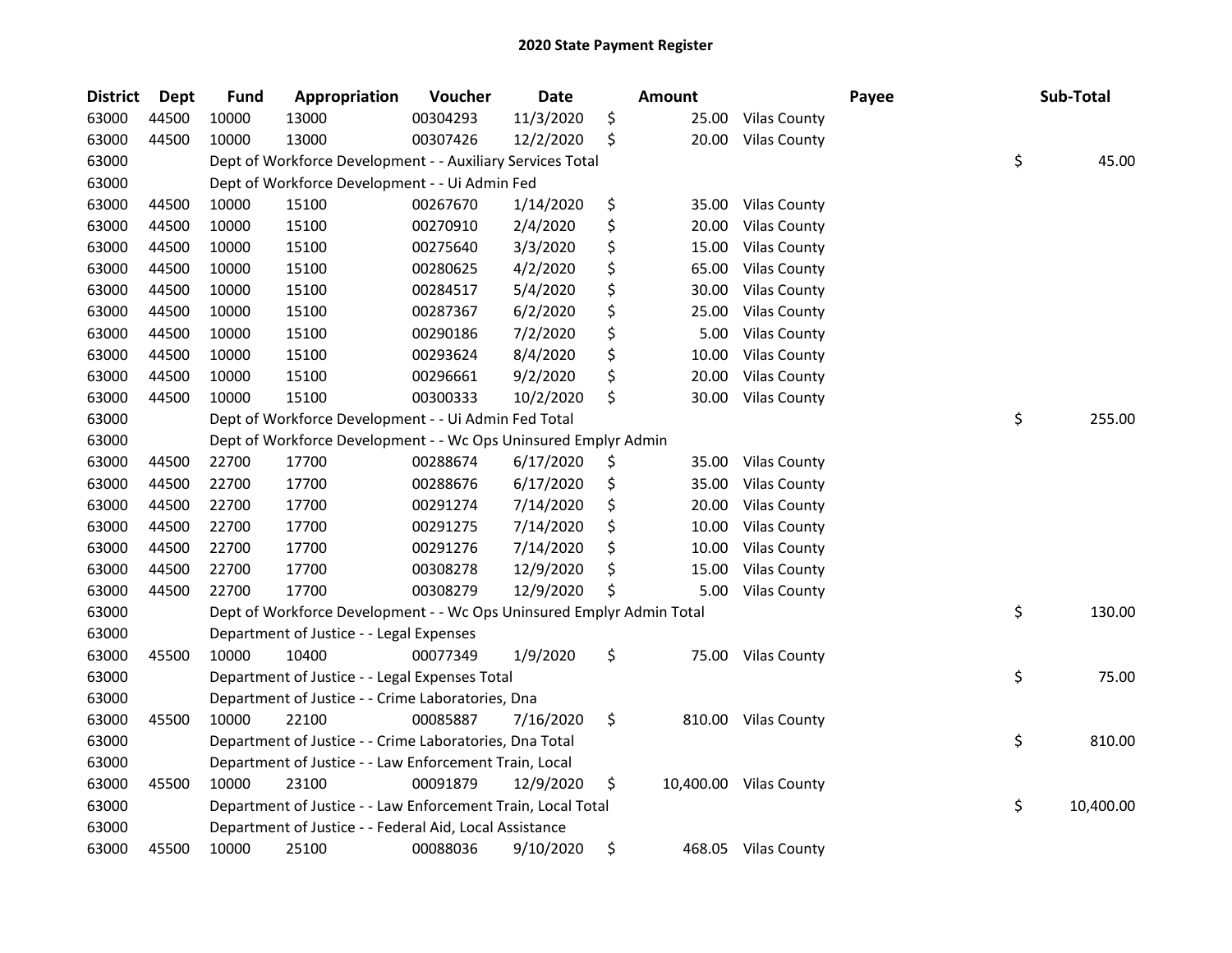| <b>District</b> | Dept  | Fund  | Appropriation                                                           | Voucher  | <b>Date</b>   |    | <b>Amount</b> |                         | Payee | Sub-Total        |
|-----------------|-------|-------|-------------------------------------------------------------------------|----------|---------------|----|---------------|-------------------------|-------|------------------|
| 63000           | 45500 | 10000 | 25100                                                                   | 00089515 | 10/27/2020 \$ |    |               | 468.05 Vilas County     |       |                  |
| 63000           |       |       | Department of Justice - - Federal Aid, Local Assistance Total           |          |               |    |               |                         |       | \$<br>936.10     |
| 63000           |       |       | Department of Justice - - Crime Victim Witness Assist                   |          |               |    |               |                         |       |                  |
| 63000           | 45500 | 10000 | 53200                                                                   | 00080517 | 2/26/2020     | \$ |               | 17,037.19 Vilas County  |       |                  |
| 63000           | 45500 | 10000 | 53200                                                                   | 00086063 | 7/17/2020     | \$ |               | 16,445.93 Vilas County  |       |                  |
| 63000           |       |       | Department of Justice - - Crime Victim Witness Assist Total             |          |               |    |               |                         |       | \$<br>33,483.12  |
| 63000           |       |       | Department of Military Affairs - - Emergency Response Equipment         |          |               |    |               |                         |       |                  |
| 63000           | 46500 | 10000 | 30800                                                                   | 00071808 | 1/14/2020     | \$ |               | 6,103.32 Vilas County   |       |                  |
| 63000           | 46500 | 10000 | 30800                                                                   | 00086701 | 12/15/2020 \$ |    |               | 6,602.21 Vilas County   |       |                  |
| 63000           |       |       | Department of Military Affairs - - Emergency Response Equipment Total   |          |               |    |               |                         |       | \$<br>12,705.53  |
| 63000           |       |       | Department of Military Affairs - - Local Emer Planning Grants           |          |               |    |               |                         |       |                  |
| 63000           | 46500 | 10000 | 33700                                                                   | 00086472 | 12/9/2020     | \$ |               | 5,531.19 Vilas County   |       |                  |
| 63000           |       |       | Department of Military Affairs - - Local Emer Planning Grants Total     |          |               |    |               |                         |       | \$<br>5,531.19   |
| 63000           |       |       | Department of Military Affairs - - Federal Aid, Local Assistance        |          |               |    |               |                         |       |                  |
| 63000           | 46500 | 10000 | 34200                                                                   | 00071360 | 1/3/2020      | \$ |               | 33,785.52 Vilas County  |       |                  |
| 63000           | 46500 | 10000 | 34200                                                                   | 00083135 | 9/18/2020     | \$ |               | 1,220.45 Vilas County   |       |                  |
| 63000           | 46500 | 10000 | 34200                                                                   | 00086448 | 12/9/2020     | Ś  |               | 34,044.15 Vilas County  |       |                  |
| 63000           |       |       | Department of Military Affairs - - Federal Aid, Local Assistance Total  |          |               |    |               |                         |       | \$<br>69,050.12  |
| 63000           |       |       | Department of Military Affairs - - St Emerg Response Bd Grant Pif       |          |               |    |               |                         |       |                  |
| 63000           | 46500 | 27200 | 36400                                                                   | 00072137 | 1/21/2020     | \$ |               | 5,523.79 Vilas County   |       |                  |
| 63000           |       |       | Department of Military Affairs - - St Emerg Response Bd Grant Pif Total |          |               |    |               |                         |       | \$<br>5,523.79   |
| 63000           |       |       | Department of Veterans Affairs - - Skilled Nursing Operations, Un       |          |               |    |               |                         |       |                  |
| 63000           | 48500 | 15200 | 12600                                                                   | 00075406 | 1/7/2020      | \$ | 3.00          | <b>Vilas County</b>     |       |                  |
| 63000           | 48500 | 15200 | 12600                                                                   | 00076738 | 2/11/2020     | \$ |               | <b>Vilas County</b>     |       |                  |
| 63000           |       |       | Department of Veterans Affairs - - Skilled Nursing Operations, Un Total |          |               |    |               |                         |       | \$<br>3.00       |
| 63000           |       |       | Department of Veterans Affairs - - County Grants                        |          |               |    |               |                         |       |                  |
| 63000           | 48500 | 58200 | 26700                                                                   | 00077492 | 2/24/2020     | \$ |               | 10,000.00 Vilas County  |       |                  |
| 63000           |       |       | Department of Veterans Affairs - - County Grants Total                  |          |               |    |               |                         |       | \$<br>10,000.00  |
| 63000           |       |       | Department of Administration - - Federal Aid                            |          |               |    |               |                         |       |                  |
| 63000           | 50500 | 10000 | 14200                                                                   | 00135272 | 12/10/2020 \$ |    |               | 364,644.33 Vilas County |       |                  |
| 63000           | 50500 | 10000 | 14200                                                                   | 00136579 | 12/17/2020 \$ |    |               | 13,693.49 Vilas County  |       |                  |
| 63000           |       |       | Department of Administration - - Federal Aid Total                      |          |               |    |               |                         |       | \$<br>378,337.82 |
| 63000           |       |       | Department of Administration - - Low-Income Assistance Grants           |          |               |    |               |                         |       |                  |
| 63000           | 50500 | 23500 | 37100                                                                   | 00118337 | 3/2/2020      | \$ |               | 11,240.95 Vilas County  |       |                  |
| 63000           | 50500 | 23500 | 37100                                                                   | 00119381 | 3/17/2020     | \$ |               | 8,739.88 Vilas County   |       |                  |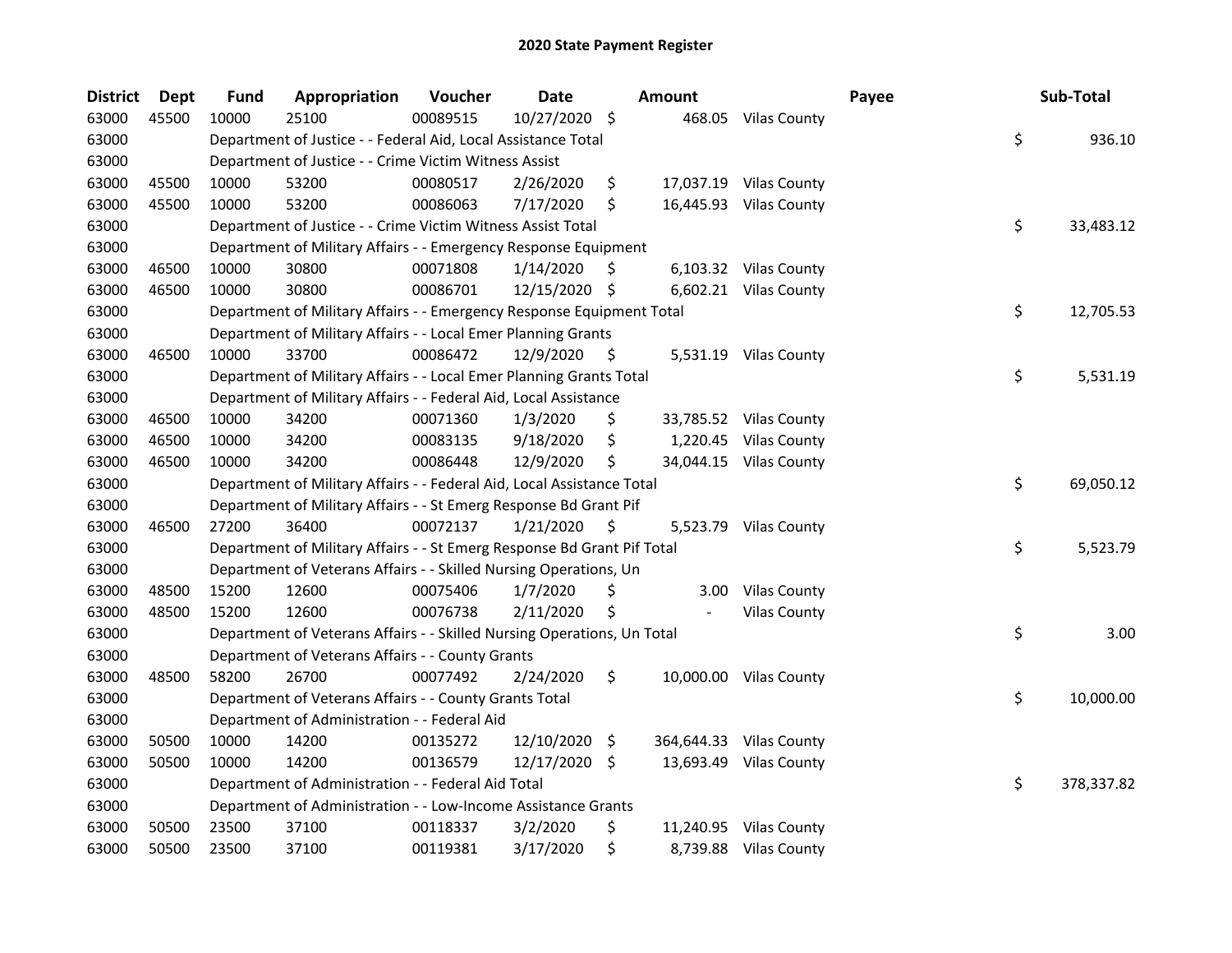| <b>District</b> | <b>Dept</b> | <b>Fund</b> | Appropriation                                                                                     | Voucher  | <b>Date</b>   |     | Amount    | Payee                                                                                                   | Sub-Total       |
|-----------------|-------------|-------------|---------------------------------------------------------------------------------------------------|----------|---------------|-----|-----------|---------------------------------------------------------------------------------------------------------|-----------------|
| 63000           | 50500       | 23500       | 37100                                                                                             | 00120264 | 3/31/2020     | \$  | 1,288.00  | <b>Vilas County</b>                                                                                     |                 |
| 63000           | 50500       | 23500       | 37100                                                                                             | 00124760 | 6/30/2020     | \$  | 1,705.18  | <b>Vilas County</b>                                                                                     |                 |
| 63000           | 50500       | 23500       | 37100                                                                                             | 00126101 | 7/29/2020     |     | 4,697.25  | <b>Vilas County</b>                                                                                     |                 |
| 63000           | 50500       | 23500       | 37100                                                                                             | 00127887 | 8/31/2020     | \$  | 4,254.57  | <b>Vilas County</b>                                                                                     |                 |
| 63000           | 50500       | 23500       | 37100                                                                                             | 00136736 | 12/15/2020    | S   | 7,293.94  | <b>Vilas County</b>                                                                                     |                 |
| 63000           |             |             | Department of Administration - - Low-Income Assistance Grants Total                               |          |               |     |           |                                                                                                         | \$<br>39,219.77 |
| 63000           |             |             | Department of Administration - - Land Information Program; Loca                                   |          |               |     |           |                                                                                                         |                 |
| 63000           | 50500       | 26900       | 17300                                                                                             | 00117379 | 2/13/2020     | \$  |           | 1,000.00 Vilas County                                                                                   |                 |
| 63000           | 50500       | 26900       | 17300                                                                                             | 00119453 | 4/3/2020      | \$  | 36,968.00 | <b>Vilas County</b>                                                                                     |                 |
| 63000           | 50500       | 26900       | 17300                                                                                             | 00120825 | 4/20/2020     | \$  | 20,000.00 | <b>Vilas County</b>                                                                                     |                 |
| 63000           | 50500       | 26900       | 17300                                                                                             | 00123251 | 6/3/2020      | \$  |           | 25,000.00 Vilas County                                                                                  |                 |
| 63000           |             |             | Department of Administration - - Land Information Program; Loca Total                             |          |               |     |           |                                                                                                         | \$<br>82,968.00 |
| 63000           |             |             | Commissioners of Public Lands - - General Program Operations                                      |          |               |     |           |                                                                                                         |                 |
| 63000           | 50700       | 10000       | 10100                                                                                             | 00002952 | 3/10/2020     | S   | 30.00     | <b>Vilas County</b>                                                                                     |                 |
| 63000           | 50700       | 10000       | 10100                                                                                             | 00003445 | 12/24/2020 \$ |     |           | 33.50 Vilas County                                                                                      |                 |
| 63000           |             |             | Commissioners of Public Lands - - General Program Operations Total                                |          |               |     |           |                                                                                                         | \$<br>63.50     |
| 63000           |             |             | Public Defender Board - - Transcript, Discovery and Records Provided to the Public Defender Board |          |               |     |           |                                                                                                         |                 |
| 63000           | 55000       | 10000       | 10600                                                                                             | 00269472 | 12/1/2020     | \$  |           | 15.00 Vilas County                                                                                      |                 |
| 63000           |             |             |                                                                                                   |          |               |     |           | Public Defender Board - - Transcript, Discovery and Records Provided to the Public Defender Board Total | \$<br>15.00     |
| 63000           |             |             | Department of Revenue - - Warrants and Satisfactions                                              |          |               |     |           |                                                                                                         |                 |
| 63000           | 56600       | 10000       | 10100                                                                                             | 00161097 | 3/13/2020     | \$  |           | 2,430.00 Vilas County                                                                                   |                 |
| 63000           |             |             | Department of Revenue - - Warrants and Satisfactions Total                                        |          |               |     |           |                                                                                                         | \$<br>2,430.00  |
| 63000           |             |             | Circuit Courts - - Circuit Court Costs                                                            |          |               |     |           |                                                                                                         |                 |
| 63000           | 62500       | 10000       | 10500                                                                                             | 00001992 | 7/17/2020     | \$  |           | 49,514.00 Vilas County                                                                                  |                 |
| 63000           |             |             | Circuit Courts - - Circuit Court Costs Total                                                      |          |               |     |           |                                                                                                         | \$<br>49,514.00 |
| 63000           |             |             | Circuit Courts - - Court Interpreters                                                             |          |               |     |           |                                                                                                         |                 |
| 63000           | 62500       | 10000       | 12100                                                                                             | 00001798 | 1/17/2020     | \$  |           | 26,637.00 Vilas County                                                                                  |                 |
| 63000           |             |             | Circuit Courts - - Court Interpreters Total                                                       |          |               |     |           |                                                                                                         | \$<br>26,637.00 |
| 63000           |             |             | Shared Revenue and Tax Relief - - County And Municipal Aid                                        |          |               |     |           |                                                                                                         |                 |
| 63000           | 83500       | 10000       | 10500                                                                                             | 00069119 | 7/27/2020     | \$. |           | 3,160.90 Vilas County                                                                                   |                 |
| 63000           | 83500       | 10000       | 10500                                                                                             | 00073089 | 11/16/2020    | \$. |           | 17,911.75 Vilas County                                                                                  |                 |
| 63000           |             |             | Shared Revenue and Tax Relief - - County And Municipal Aid Total                                  |          |               |     |           |                                                                                                         | \$<br>21,072.65 |
| 63000           |             |             | Shared Revenue and Tax Relief - - Exempt Computer Aid                                             |          |               |     |           |                                                                                                         |                 |
| 63000           | 83500       | 10000       | 10900                                                                                             | 00064635 | 7/27/2020     | \$  |           | 3,562.57 Vilas County                                                                                   |                 |
| 63000           |             |             | Shared Revenue and Tax Relief - - Exempt Computer Aid Total                                       |          |               |     |           |                                                                                                         | \$<br>3,562.57  |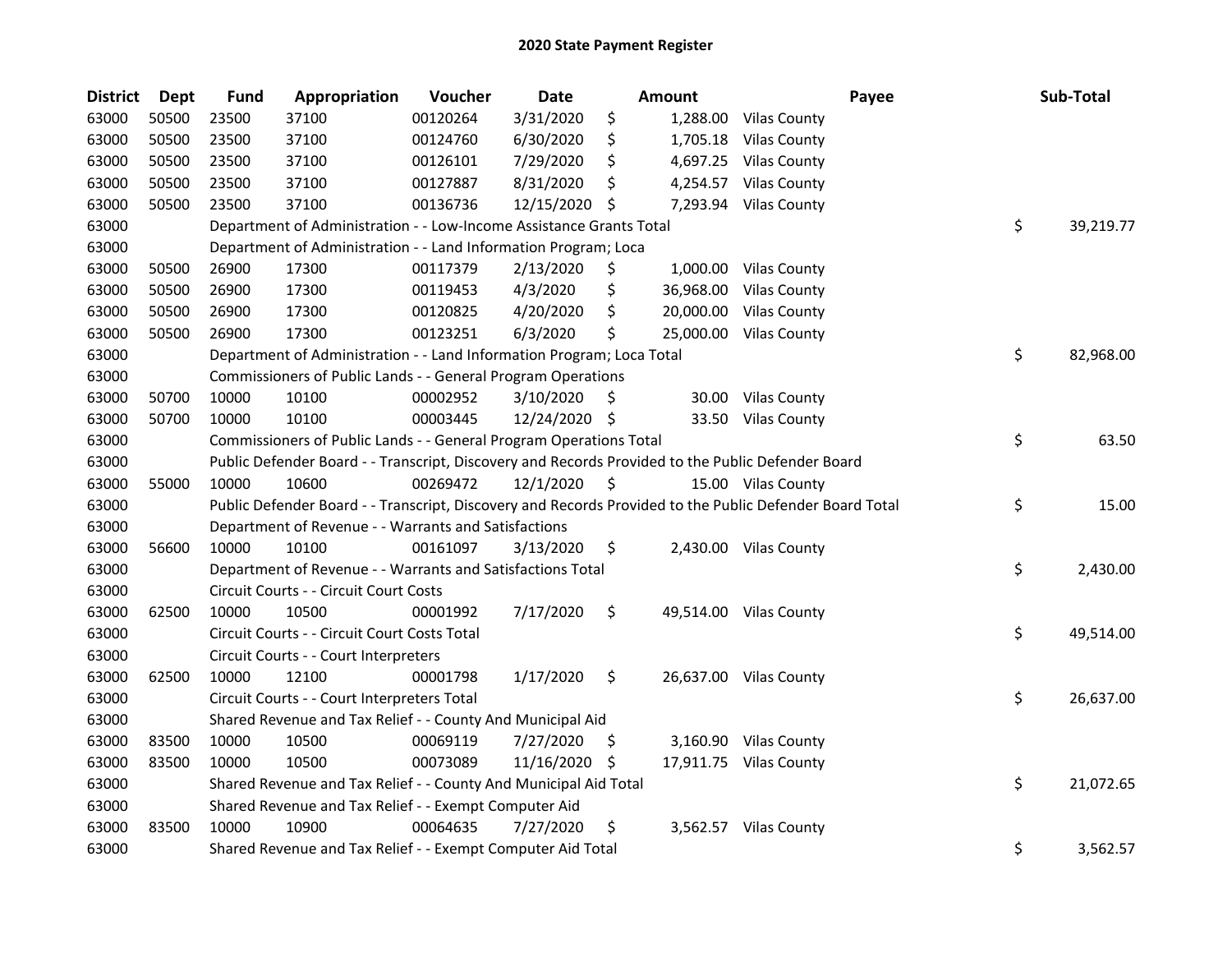| <b>District</b> | Dept  | Fund  | Appropriation                                                         | <b>Voucher</b> | Date       |    | <b>Amount</b> |                     | Payee |     | Sub-Total     |
|-----------------|-------|-------|-----------------------------------------------------------------------|----------------|------------|----|---------------|---------------------|-------|-----|---------------|
| 63000           |       |       | Shared Revenue and Tax Relief - - Utility Aid                         |                |            |    |               |                     |       |     |               |
| 63000           | 83500 | 10000 | 11000                                                                 | 00069119       | 7/27/2020  | S. | 16,081.49     | Vilas County        |       |     |               |
| 63000           | 83500 | 10000 | 11000                                                                 | 00073089       | 11/16/2020 | S  | 115,591.60    | Vilas County        |       |     |               |
| 63000           |       |       | Shared Revenue and Tax Relief - - Utility Aid Total                   |                |            |    |               |                     |       | \$  | 131,673.09    |
| 63000           |       |       | Shared Revenue and Tax Relief - - Personal Property Aid               |                |            |    |               |                     |       |     |               |
| 63000           | 83500 | 10000 | 11100                                                                 | 00059998       | 5/4/2020   | S. | 19,074.99     | Vilas County        |       |     |               |
| 63000           |       |       | Shared Revenue and Tax Relief - - Personal Property Aid Total         |                |            |    |               |                     |       | \$  | 19,074.99     |
| 63000           |       |       | Shared Revenue and Tax Relief - - School Lvy Tx/First Dollar Cr       |                |            |    |               |                     |       |     |               |
| 63000           | 83500 | 10000 | 30200                                                                 | 00064025       | 7/27/2020  | Ś. | 1,033,949.06  | Vilas County        |       |     |               |
| 63000           | 83500 | 10000 | 30200                                                                 | 00067417       | 7/27/2020  | S  | 7,721,524.55  | <b>Vilas County</b> |       |     |               |
| 63000           |       |       | Shared Revenue and Tax Relief - - School Lvy Tx/First Dollar Cr Total |                |            |    |               |                     |       | \$. | 8,755,473.61  |
| 63000           |       |       | Shared Revenue and Tax Relief - - Lottery & Gaming Credit             |                |            |    |               |                     |       |     |               |
| 63000           | 83500 | 52100 | 36300                                                                 | 00055748       | 3/23/2020  | Ŝ. | 880,198.47    | Vilas County        |       |     |               |
| 63000           |       |       | Shared Revenue and Tax Relief - - Lottery & Gaming Credit Total       |                |            |    |               |                     |       | \$  | 880,198.47    |
| 63000 Total     |       |       |                                                                       |                |            |    |               |                     |       |     | 17,999,492.97 |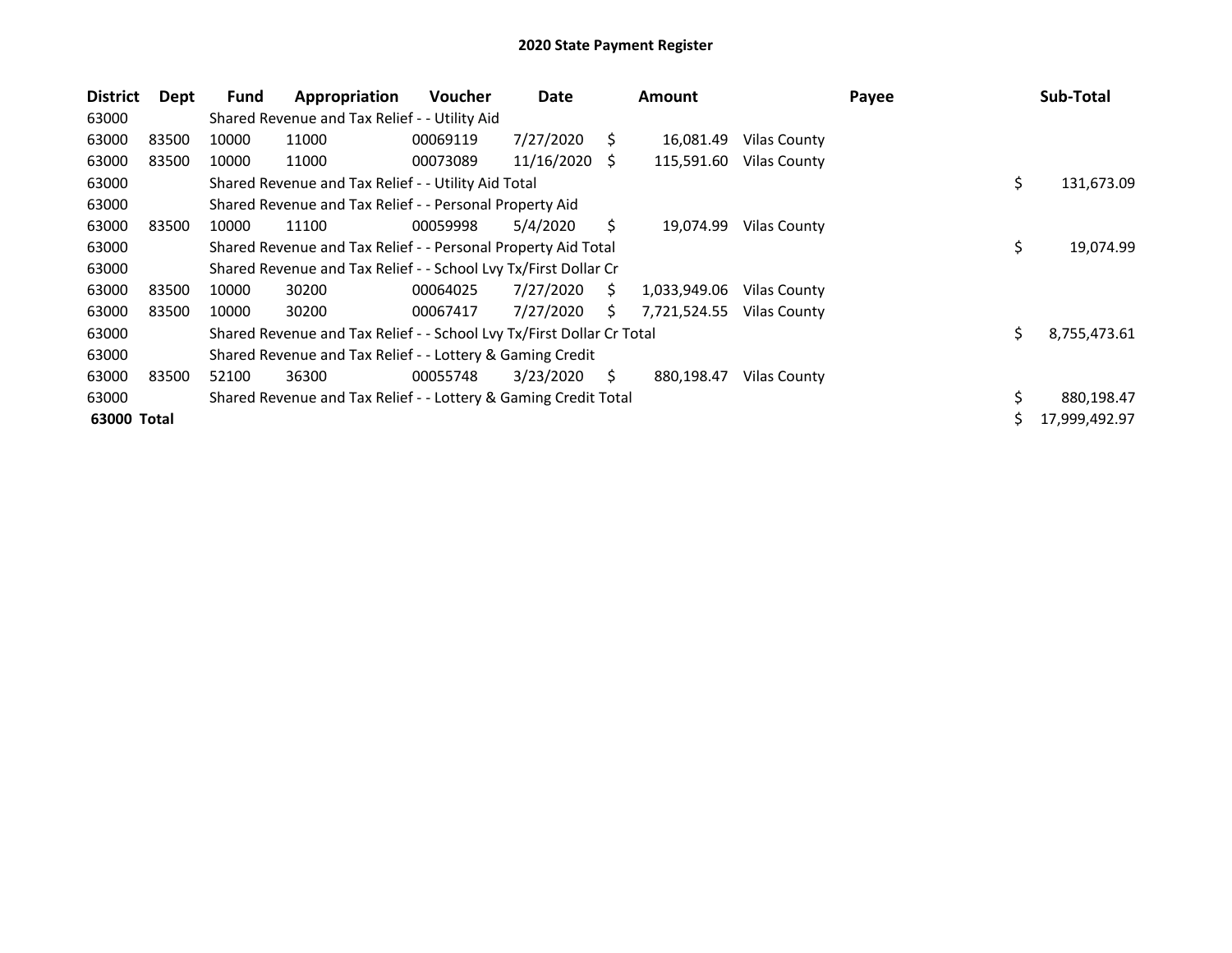| <b>District</b> | Dept  | Fund  | Appropriation                                                      | Voucher  | Date       |     | <b>Amount</b> | Payee                         | Sub-Total        |
|-----------------|-------|-------|--------------------------------------------------------------------|----------|------------|-----|---------------|-------------------------------|------------------|
| 63002           |       |       | Dept of Safety & Prof Services - - Fire Dues Distribution          |          |            |     |               |                               |                  |
| 63002           | 16500 | 10000 | 22500                                                              | 00037159 | 7/20/2020  | \$  |               | 18,239.65 Town Of Arbor Vitae |                  |
| 63002           |       |       | Dept of Safety & Prof Services - - Fire Dues Distribution Total    |          |            |     |               |                               | \$<br>18,239.65  |
| 63002           |       |       | Dept of Natural Resources - - Aids In Lieu Of Taxes - Gener        |          |            |     |               |                               |                  |
| 63002           | 37000 | 10000 | 50300                                                              | 00383613 | 1/17/2020  | \$  |               | 6,187.80 Town Of Arbor Vitae  |                  |
| 63002           | 37000 | 10000 | 50300                                                              | 00404630 | 4/21/2020  | \$  | 15.58         | Town Of Arbor Vitae           |                  |
| 63002           |       |       | Dept of Natural Resources - - Aids In Lieu Of Taxes - Gener Total  |          |            |     |               |                               | \$<br>6,203.38   |
| 63002           |       |       | Dept of Natural Resources - - Resaids - Cnty Forst, Cl & Mfl       |          |            |     |               |                               |                  |
| 63002           | 37000 | 21200 | 57100                                                              | 00417860 | 6/18/2020  | \$  |               | 351.77 Town Of Arbor Vitae    |                  |
| 63002           |       |       | Dept of Natural Resources - - Resaids - Cnty Forst, Cl & Mfl Total |          |            |     |               |                               | \$<br>351.77     |
| 63002           |       |       | Dept of Natural Resources - - Aids In Lieu Of Taxes - Sum S        |          |            |     |               |                               |                  |
| 63002           | 37000 | 21200 | 57900                                                              | 00404629 | 4/21/2020  | \$  | 24,025.43     | Town Of Arbor Vitae           |                  |
| 63002           | 37000 | 21200 | 57900                                                              | 00404631 | 4/21/2020  | \$  | 0.64          | Town Of Arbor Vitae           |                  |
| 63002           |       |       | Dept of Natural Resources - - Aids In Lieu Of Taxes - Sum S Total  |          |            |     |               |                               | \$<br>24,026.07  |
| 63002           |       |       | Dept of Natural Resources - - Rec & Resource Aids, Fed             |          |            |     |               |                               |                  |
| 63002           | 37000 | 21200 | 58300                                                              | 00421210 | 7/7/2020   | \$  | 942.36        | Town Of Arbor Vitae           |                  |
| 63002           |       |       | Dept of Natural Resources - - Rec & Resource Aids, Fed Total       |          |            |     |               |                               | \$<br>942.36     |
| 63002           |       |       | WI Dept of Transportation - - Trns Aids To Mnc.-Sf                 |          |            |     |               |                               |                  |
| 63002           | 39500 | 21100 | 19100                                                              | 00477106 | 1/6/2020   | \$  |               | 57,415.23 Town Of Arbor Vitae |                  |
| 63002           | 39500 | 21100 | 19100                                                              | 00506961 | 4/6/2020   | \$  |               | 57,415.23 Town Of Arbor Vitae |                  |
| 63002           | 39500 | 21100 | 19100                                                              | 00543953 | 7/6/2020   | \$  |               | 57,415.23 Town Of Arbor Vitae |                  |
| 63002           | 39500 | 21100 | 19100                                                              | 00586779 | 10/5/2020  | \$  |               | 57,415.23 Town Of Arbor Vitae |                  |
| 63002           |       |       | WI Dept of Transportation - - Trns Aids To Mnc.-Sf Total           |          |            |     |               |                               | \$<br>229,660.92 |
| 63002           |       |       | WI Dept of Transportation - - Loc Rd Imp Prg St Fd                 |          |            |     |               |                               |                  |
| 63002           | 39500 | 21100 | 27800                                                              | 00623072 | 12/4/2020  | \$  |               | 25,288.38 Town Of Arbor Vitae |                  |
| 63002           |       |       | WI Dept of Transportation - - Loc Rd Imp Prg St Fd Total           |          |            |     |               |                               | \$<br>25,288.38  |
| 63002           |       |       | Department of Administration - - Federal Aid                       |          |            |     |               |                               |                  |
| 63002           | 50500 | 10000 | 14200                                                              | 00126757 | 8/12/2020  | \$  |               | 10,938.63 Town Of Arbor Vitae |                  |
| 63002           | 50500 | 10000 | 14200                                                              | 00130233 | 10/2/2020  | \$  |               | 10,148.83 Town Of Arbor Vitae |                  |
| 63002           | 50500 | 10000 | 14200                                                              | 00132299 | 11/13/2020 | \$, | 650.00        | Town Of Arbor Vitae           |                  |
| 63002           | 50500 | 10000 | 14200                                                              | 00135264 | 12/10/2020 | \$. |               | 31,971.55 Town Of Arbor Vitae |                  |
| 63002           |       |       | Department of Administration - - Federal Aid Total                 |          |            |     |               |                               | \$<br>53,709.01  |
| 63002           |       |       | Shared Revenue and Tax Relief - - County And Municipal Aid         |          |            |     |               |                               |                  |
| 63002           | 83500 | 10000 | 10500                                                              | 00069105 | 7/27/2020  | \$  |               | 6,890.34 Town Of Arbor Vitae  |                  |
| 63002           | 83500 | 10000 | 10500                                                              | 00073074 | 11/16/2020 | \$  |               | 39,045.29 Town Of Arbor Vitae |                  |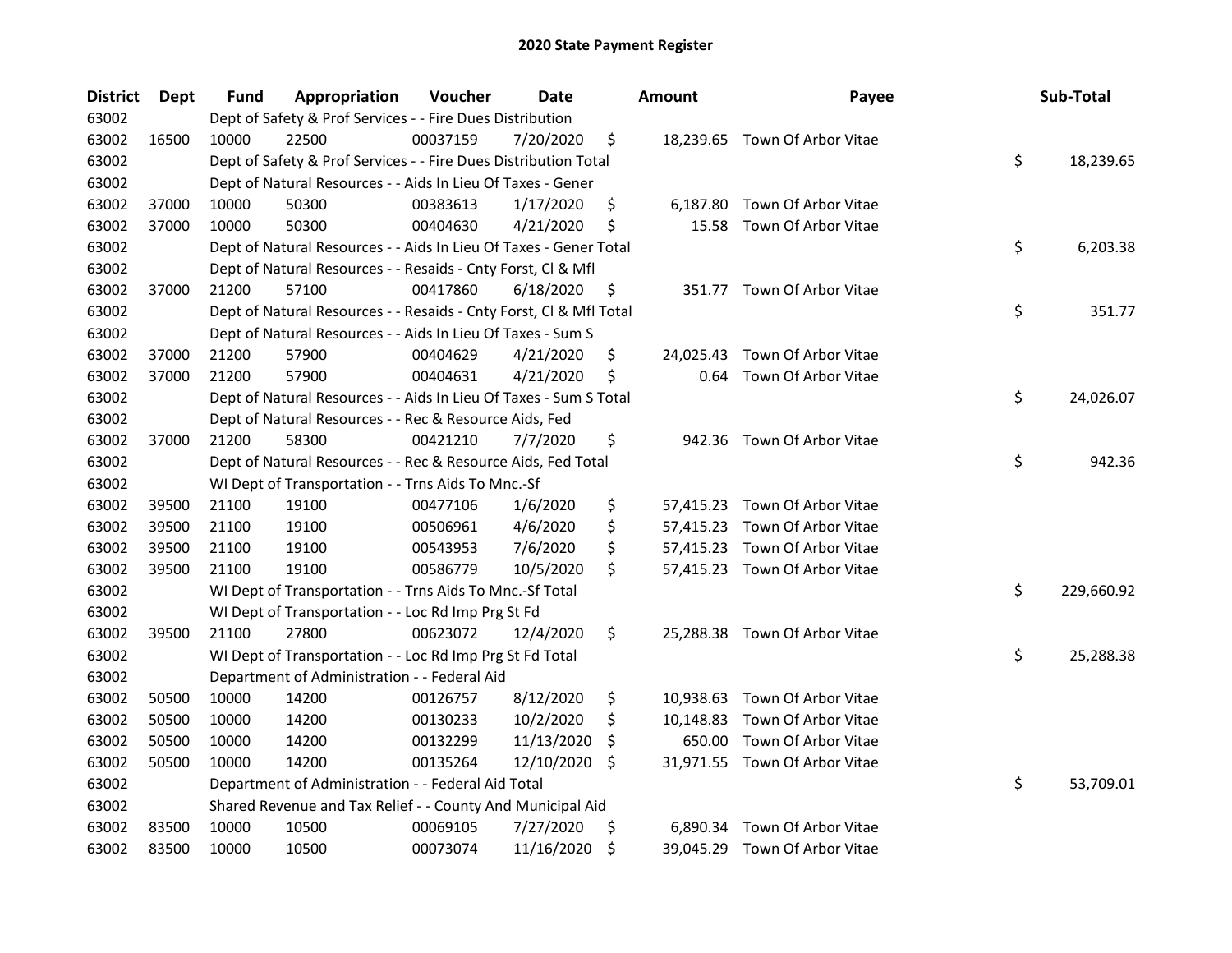| <b>District</b> | Dept  | Fund  | Appropriation                                                                 | Voucher  | Date          |    | Amount   | Payee                        | Sub-Total       |
|-----------------|-------|-------|-------------------------------------------------------------------------------|----------|---------------|----|----------|------------------------------|-----------------|
| 63002           |       |       | Shared Revenue and Tax Relief - - County And Municipal Aid Total              |          |               |    |          |                              | \$<br>45,935.63 |
| 63002           |       |       | Shared Revenue and Tax Relief - - Exempt Computer Aid                         |          |               |    |          |                              |                 |
| 63002           | 83500 | 10000 | 10900                                                                         | 00066145 | 7/27/2020     | S  | 431.29   | Town Of Arbor Vitae          |                 |
| 63002           |       |       | Shared Revenue and Tax Relief - - Exempt Computer Aid Total                   |          |               |    |          |                              | \$<br>431.29    |
| 63002           |       |       | Shared Revenue and Tax Relief - - Utility Aid                                 |          |               |    |          |                              |                 |
| 63002           | 83500 | 10000 | 11000                                                                         | 00069105 | 7/27/2020     | S  | 455.63   | Town Of Arbor Vitae          |                 |
| 63002           | 83500 | 10000 | 11000                                                                         | 00073074 | 11/16/2020 \$ |    |          | 6,725.52 Town Of Arbor Vitae |                 |
| 63002           |       |       | Shared Revenue and Tax Relief - - Utility Aid Total                           |          |               |    |          |                              | \$<br>7,181.15  |
| 63002           |       |       | Shared Revenue and Tax Relief - - Personal Property Aid                       |          |               |    |          |                              |                 |
| 63002           | 83500 | 10000 | 11100                                                                         | 00061574 | 5/4/2020      | S. |          | 3,365.56 Town Of Arbor Vitae |                 |
| 63002           |       |       | Shared Revenue and Tax Relief - - Personal Property Aid Total                 |          |               |    |          |                              | \$<br>3,365.56  |
| 63002           |       |       | Shared Revenue and Tax Relief - - State Aid; Video Service Provider Fee       |          |               |    |          |                              |                 |
| 63002           | 83500 | 10000 | 11200                                                                         | 00064452 | 7/27/2020     | S  | 4,536.03 | Town Of Arbor Vitae          |                 |
| 63002           |       |       | Shared Revenue and Tax Relief - - State Aid; Video Service Provider Fee Total |          |               |    |          |                              | \$<br>4,536.03  |
| 63002           |       |       | Shared Revenue and Tax Relief - - Payments For Municipal Svcs                 |          |               |    |          |                              |                 |
| 63002           | 83500 | 10000 | 50100                                                                         | 00054823 | 2/3/2020      | S. | 91.71    | Town Of Arbor Vitae          |                 |
| 63002           |       |       | Shared Revenue and Tax Relief - - Payments For Municipal Svcs Total           |          |               |    |          |                              | 91.71           |
| 63002 Total     |       |       |                                                                               |          |               |    |          |                              | 419,962.91      |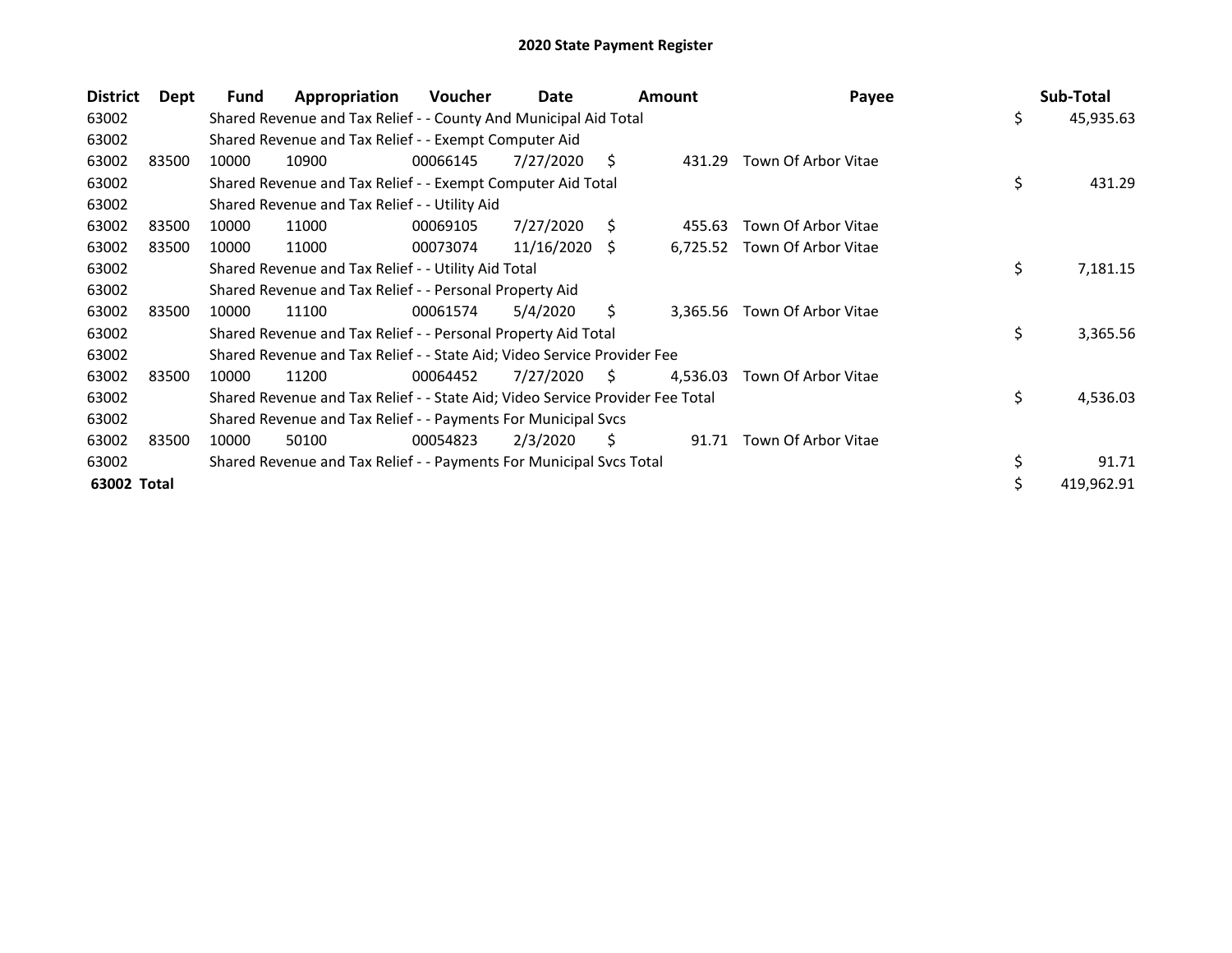| <b>District</b> | Dept  | Fund  | Appropriation                                                             | Voucher   | Date          |     | <b>Amount</b> | Payee                              | Sub-Total        |
|-----------------|-------|-------|---------------------------------------------------------------------------|-----------|---------------|-----|---------------|------------------------------------|------------------|
| 63004           |       |       | Dept of Safety & Prof Services - - Fire Dues Distribution                 |           |               |     |               |                                    |                  |
| 63004           | 16500 | 10000 | 22500                                                                     | 00037160  | 7/20/2020     | \$  |               | 12,762.00 Town Of Boulder Junction |                  |
| 63004           |       |       | Dept of Safety & Prof Services - - Fire Dues Distribution Total           |           |               |     |               |                                    | \$<br>12,762.00  |
| 63004           |       |       | Dept of Natural Resources - - Aids In Lieu Of Taxes - Gener               |           |               |     |               |                                    |                  |
| 63004           | 37000 | 10000 | 50300                                                                     | 00383657  | 1/17/2020     | \$  |               | 32,435.26 Town Of Boulder Junction |                  |
| 63004           |       |       | Dept of Natural Resources - - Aids In Lieu Of Taxes - Gener Total         |           |               |     |               |                                    | \$<br>32,435.26  |
| 63004           |       |       | Dept of Natural Resources - - Gen Program Ops-State Funds                 |           |               |     |               |                                    |                  |
| 63004           | 37000 | 21200 | 16100                                                                     | 00383703  | 1/17/2020     | \$  | 50.00         | Town Of Boulder Junction           |                  |
| 63004           | 37000 | 21200 | 16100                                                                     | 00434567  | 10/1/2020     | \$  | 670.80        | Town Of Boulder Junction           |                  |
| 63004           |       |       | Dept of Natural Resources - - Gen Program Ops-State Funds Total           |           |               |     |               |                                    | \$<br>720.80     |
| 63004           |       |       | Dept of Natural Resources - - General Program Operations --               |           |               |     |               |                                    |                  |
| 63004           | 37000 | 21200 | 25400                                                                     | 00446367  | 11/13/2020 \$ |     |               | 4,000.00 Town Of Boulder Junction  |                  |
| 63004           |       |       | Dept of Natural Resources - - General Program Operations -- Total         |           |               |     |               |                                    | \$<br>4,000.00   |
| 63004           |       |       | Dept of Natural Resources - - Resaids - Cnty Forst, Cl & Mfl              |           |               |     |               |                                    |                  |
| 63004           | 37000 | 21200 | 57100                                                                     | 00417861  | 6/18/2020     | \$, | 126.80        | Town Of Boulder Junction           |                  |
| 63004           |       |       | Dept of Natural Resources - - Resaids - Cnty Forst, Cl & Mfl Total        |           |               |     |               |                                    | \$<br>126.80     |
| 63004           |       |       | Dept of Natural Resources - - Aids In Lieu Of Taxes - Sum S               |           |               |     |               |                                    |                  |
| 63004           | 37000 | 21200 | 57900                                                                     | 00405211  | 4/21/2020     | \$  |               | 110.12 Town Of Boulder Junction    |                  |
| 63004           | 37000 | 21200 | 57900                                                                     | 00405212  | 4/21/2020     | \$  |               | 34,726.39 Town Of Boulder Junction |                  |
| 63004           |       |       | Dept of Natural Resources - - Aids In Lieu Of Taxes - Sum S Total         |           |               |     |               |                                    | \$<br>34,836.51  |
| 63004           |       |       | Dept of Natural Resources - - Ea - Invasive Aqu & Lake Mon                |           |               |     |               |                                    |                  |
| 63004           | 37000 | 21200 | 67800                                                                     | 00385093  | 1/24/2020     | \$  |               | 4,063.13 Town Of Boulder Junction  |                  |
| 63004           | 37000 | 21200 | 67800                                                                     | 00440497  | 10/9/2020     | \$  |               | 12,189.37 Town Of Boulder Junction |                  |
| 63004           |       |       | Dept of Natural Resources - - Ea - Invasive Aqu & Lake Mon Total          |           |               |     |               |                                    | \$<br>16,252.50  |
| 63004           |       |       | WI Dept of Transportation - - Trns Aids To Mnc.-Sf                        |           |               |     |               |                                    |                  |
| 63004           | 39500 | 21100 | 19100                                                                     | 00477107  | 1/6/2020      | \$  |               | 59,451.93 Town Of Boulder Junction |                  |
| 63004           | 39500 | 21100 | 19100                                                                     | 00506962  | 4/6/2020      | \$  |               | 59,451.93 Town Of Boulder Junction |                  |
| 63004           | 39500 | 21100 | 19100                                                                     | 00543954  | 7/6/2020      | \$  |               | 59,451.93 Town Of Boulder Junction |                  |
| 63004           | 39500 | 21100 | 19100                                                                     | 00586780  | 10/5/2020     | \$  |               | 59,451.93 Town Of Boulder Junction |                  |
| 63004           |       |       | WI Dept of Transportation - - Trns Aids To Mnc.-Sf Total                  |           |               |     |               |                                    | \$<br>237,807.72 |
| 63004           |       |       | Department of Health Services - - Emergency Medical Services, Ai          |           |               |     |               |                                    |                  |
| 63004           | 43500 | 10000 | 11900                                                                     | 00378991  | 9/15/2020     | \$  |               | 5,376.74 Town Of Boulder Junction  |                  |
| 63004           |       |       | Department of Health Services - - Emergency Medical Services, Ai Total    |           |               |     |               |                                    | \$<br>5,376.74   |
| 63004           |       |       | Department of Health Services - - Prepaid Medical Transport Reimbursement |           |               |     |               |                                    |                  |
| 63004           | 43500 | 10000 | 16300                                                                     | AMBULANCE | 11/16/2020 \$ |     |               | 2,000.00 Town Of Boulder Junction  |                  |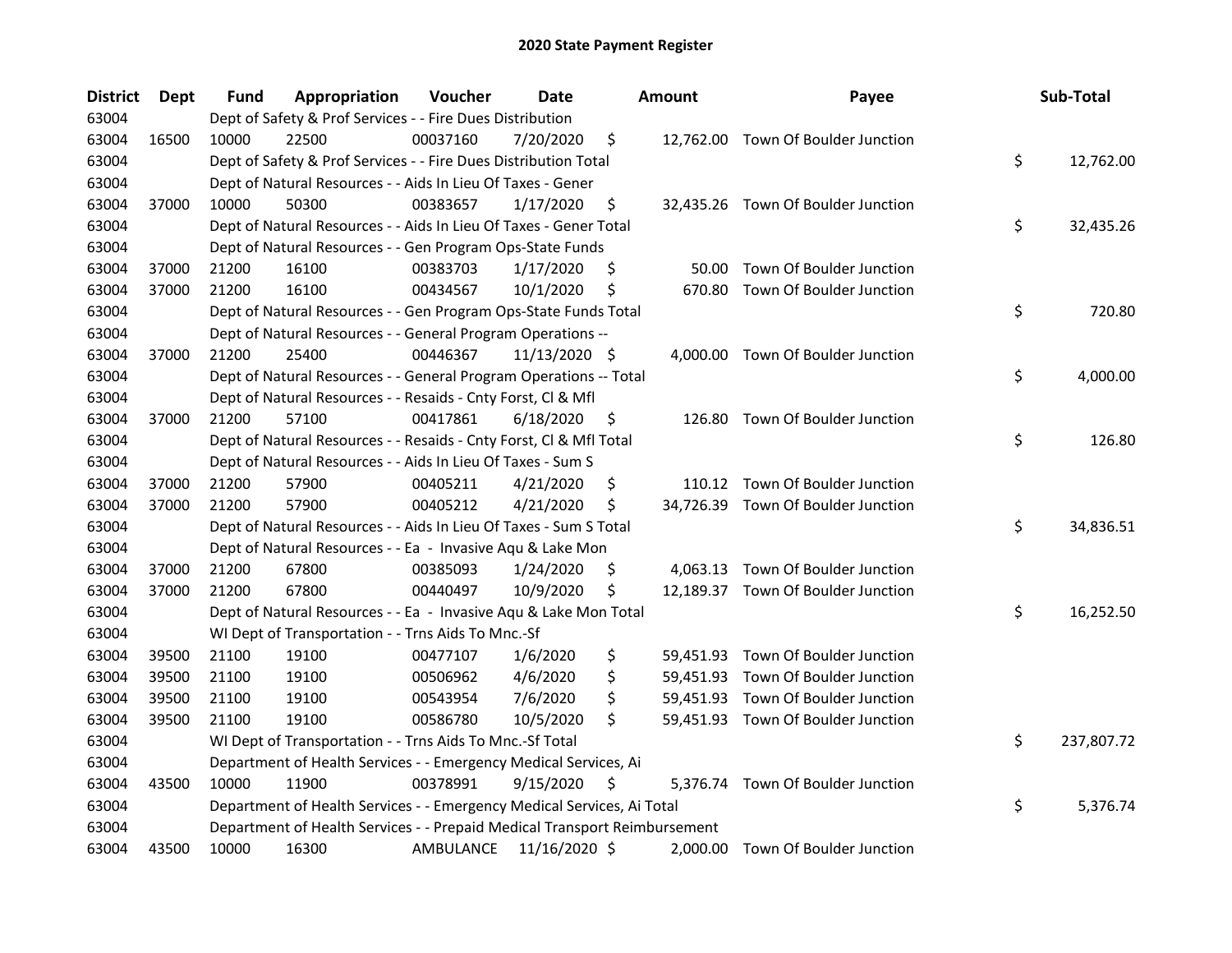| <b>District</b> | Dept  | Fund  | Appropriation                                                                   | Voucher  | Date            |     | <b>Amount</b> | Payee                    |    | Sub-Total  |
|-----------------|-------|-------|---------------------------------------------------------------------------------|----------|-----------------|-----|---------------|--------------------------|----|------------|
| 63004           |       |       | Department of Health Services - - Prepaid Medical Transport Reimbursement Total |          |                 |     |               |                          | \$ | 2,000.00   |
| 63004           |       |       | Department of Administration - - Federal Aid                                    |          |                 |     |               |                          |    |            |
| 63004           | 50500 | 10000 | 14200                                                                           | 00135265 | $12/10/2020$ \$ |     | 3,410.92      | Town Of Boulder Junction |    |            |
| 63004           |       |       | Department of Administration - - Federal Aid Total                              |          |                 |     |               |                          | \$ | 3,410.92   |
| 63004           |       |       | Elections Commission - - 2018 Hava Election Security                            |          |                 |     |               |                          |    |            |
| 63004           | 51000 | 22000 | 18200                                                                           | 00004332 | 8/27/2020       | S.  | 1,130.60      | Town Of Boulder Junction |    |            |
| 63004           |       |       | Elections Commission - - 2018 Hava Election Security Total                      |          |                 |     |               |                          | \$ | 1,130.60   |
| 63004           |       |       | Shared Revenue and Tax Relief - - County And Municipal Aid                      |          |                 |     |               |                          |    |            |
| 63004           | 83500 | 10000 | 10500                                                                           | 00069106 | 7/27/2020       | S   | 3,347.33      | Town Of Boulder Junction |    |            |
| 63004           | 83500 | 10000 | 10500                                                                           | 00073075 | 11/16/2020      | S   | 16,968.18     | Town Of Boulder Junction |    |            |
| 63004           |       |       | Shared Revenue and Tax Relief - - County And Municipal Aid Total                |          |                 |     |               |                          | \$ | 20,315.51  |
| 63004           |       |       | Shared Revenue and Tax Relief - - Exempt Computer Aid                           |          |                 |     |               |                          |    |            |
| 63004           | 83500 | 10000 | 10900                                                                           | 00066146 | 7/27/2020       | S.  | 72.75         | Town Of Boulder Junction |    |            |
| 63004           |       |       | Shared Revenue and Tax Relief - - Exempt Computer Aid Total                     |          |                 |     |               |                          | \$ | 72.75      |
| 63004           |       |       | Shared Revenue and Tax Relief - - Payments For Municipal Svcs                   |          |                 |     |               |                          |    |            |
| 63004           | 83500 | 10000 | 50100                                                                           | 00054939 | 2/3/2020        | \$. | 985.64        | Town Of Boulder Junction |    |            |
| 63004           |       |       | Shared Revenue and Tax Relief - - Payments For Municipal Svcs Total             |          |                 |     |               |                          | \$ | 985.64     |
| 63004 Total     |       |       |                                                                                 |          |                 |     |               |                          | Ś  | 372,233.75 |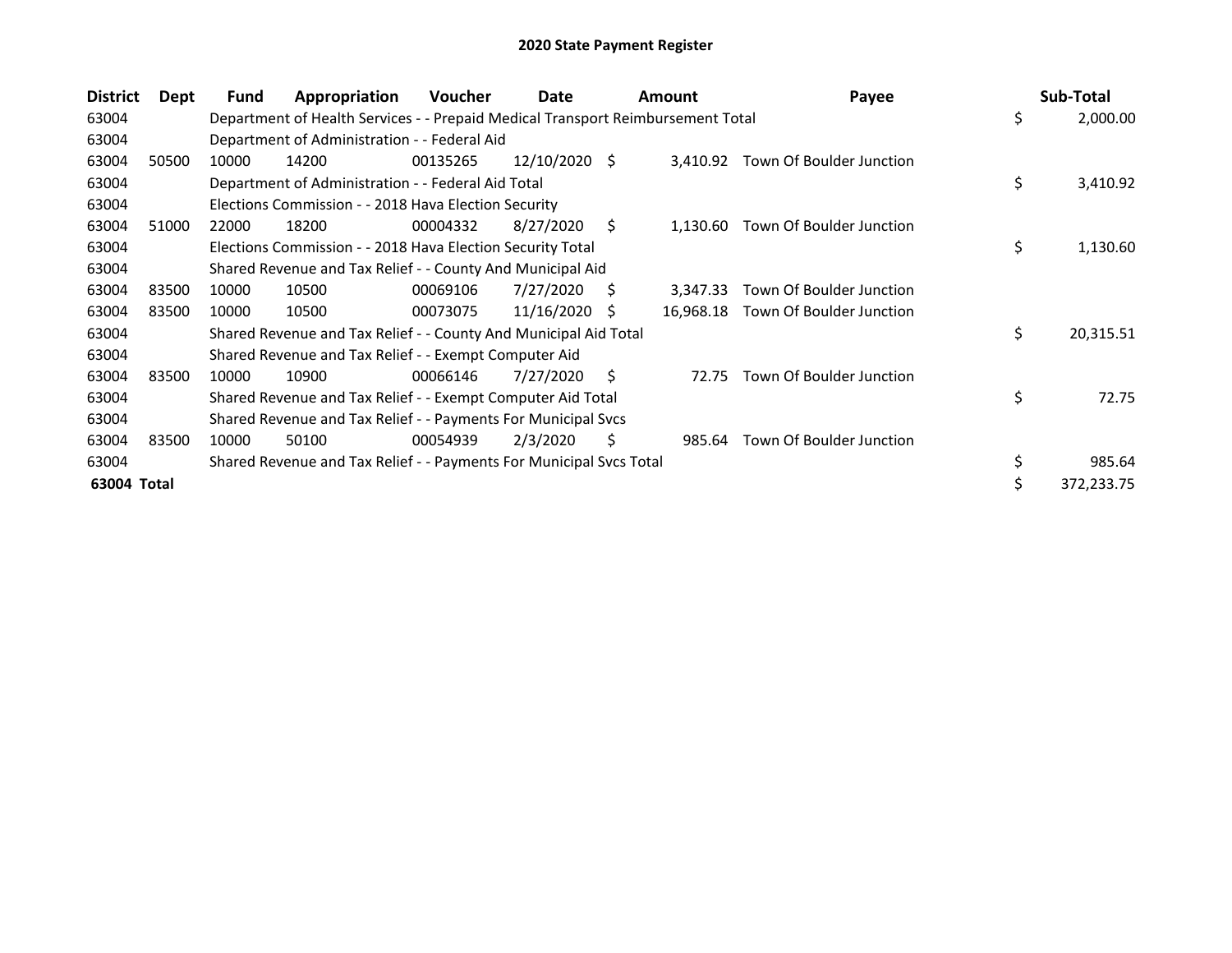| <b>District</b> | <b>Dept</b> | Fund  | Appropriation                                                       | Voucher  | <b>Date</b>   |                     | <b>Amount</b> | Payee                        | Sub-Total       |
|-----------------|-------------|-------|---------------------------------------------------------------------|----------|---------------|---------------------|---------------|------------------------------|-----------------|
| 63006           |             |       | Dept of Safety & Prof Services - - Fire Dues Distribution           |          |               |                     |               |                              |                 |
| 63006           | 16500       | 10000 | 22500                                                               | 00037161 | 7/20/2020     | \$                  |               | 6,972.74 Town Of Cloverland  |                 |
| 63006           |             |       | Dept of Safety & Prof Services - - Fire Dues Distribution Total     |          |               |                     |               |                              | \$<br>6,972.74  |
| 63006           |             |       | Dept of Natural Resources - - Aids In Lieu Of Taxes - Gener         |          |               |                     |               |                              |                 |
| 63006           | 37000       | 10000 | 50300                                                               | 00383600 | 1/17/2020     | \$                  |               | 58.33 Town Of Cloverland     |                 |
| 63006           | 37000       | 10000 | 50300                                                               | 00404366 | 4/21/2020     | \$                  | 79.48         | Town Of Cloverland           |                 |
| 63006           |             |       | Dept of Natural Resources - - Aids In Lieu Of Taxes - Gener Total   |          |               |                     |               |                              | \$<br>137.81    |
| 63006           |             |       | Dept of Natural Resources - - Resaids - Cnty Forst, Cl & Mfl        |          |               |                     |               |                              |                 |
| 63006           | 37000       | 21200 | 57100                                                               | 00417862 | 6/18/2020     | \$                  |               | 2,618.19 Town Of Cloverland  |                 |
| 63006           |             |       | Dept of Natural Resources - - Resaids - Cnty Forst, Cl & Mfl Total  |          |               |                     |               |                              | \$<br>2,618.19  |
| 63006           |             |       | Dept of Natural Resources - - Aids In Lieu Of Taxes - Sum S         |          |               |                     |               |                              |                 |
| 63006           | 37000       | 21200 | 57900                                                               | 00404365 | 4/21/2020     | \$                  |               | 63.51 Town Of Cloverland     |                 |
| 63006           |             |       | Dept of Natural Resources - - Aids In Lieu Of Taxes - Sum S Total   |          |               |                     |               |                              | \$<br>63.51     |
| 63006           |             |       | WI Dept of Transportation - - Trns Aids To Mnc.-Sf                  |          |               |                     |               |                              |                 |
| 63006           | 39500       | 21100 | 19100                                                               | 00477108 | 1/6/2020      | \$                  |               | 24,952.86 Town Of Cloverland |                 |
| 63006           | 39500       | 21100 | 19100                                                               | 00506963 | 4/6/2020      | \$                  |               | 24,952.86 Town Of Cloverland |                 |
| 63006           | 39500       | 21100 | 19100                                                               | 00543955 | 7/6/2020      | \$                  |               | 24,952.86 Town Of Cloverland |                 |
| 63006           | 39500       | 21100 | 19100                                                               | 00586781 | 10/5/2020     | \$                  |               | 24,952.86 Town Of Cloverland |                 |
| 63006           |             |       | WI Dept of Transportation - - Trns Aids To Mnc.-Sf Total            |          |               |                     |               |                              | \$<br>99,811.44 |
| 63006           |             |       | Department of Military Affairs - - Major Disaster Assist; Pif       |          |               |                     |               |                              |                 |
| 63006           | 46500       | 27200 | 36500                                                               | 00076069 | 4/7/2020      | \$                  |               | 29,374.41 Town Of Cloverland |                 |
| 63006           | 46500       | 27200 | 36500                                                               | 00086561 | 12/11/2020    | $\ddot{\mathsf{S}}$ |               | 9,175.78 Town Of Cloverland  |                 |
| 63006           |             |       | Department of Military Affairs - - Major Disaster Assist; Pif Total |          |               |                     |               |                              | \$<br>38,550.19 |
| 63006           |             |       | Department of Administration - - Federal Aid                        |          |               |                     |               |                              |                 |
| 63006           | 50500       | 10000 | 14200                                                               | 00130234 | 10/2/2020     | \$                  |               | 5,057.51 Town Of Cloverland  |                 |
| 63006           | 50500       | 10000 | 14200                                                               | 00135266 | 12/10/2020 \$ |                     |               | 5,582.86 Town Of Cloverland  |                 |
| 63006           |             |       | Department of Administration - - Federal Aid Total                  |          |               |                     |               |                              | \$<br>10,640.37 |
| 63006           |             |       | Elections Commission - - 2018 Hava Election Security                |          |               |                     |               |                              |                 |
| 63006           | 51000       | 22000 | 18200                                                               | 00003951 | 7/28/2020     | \$                  |               | 1,100.90 Town Of Cloverland  |                 |
| 63006           |             |       | Elections Commission - - 2018 Hava Election Security Total          |          |               |                     |               |                              | \$<br>1,100.90  |
| 63006           |             |       | Shared Revenue and Tax Relief - - County And Municipal Aid          |          |               |                     |               |                              |                 |
| 63006           | 83500       | 10000 | 10500                                                               | 00069107 | 7/27/2020     | \$.                 |               | 1,545.25 Town Of Cloverland  |                 |
| 63006           | 83500       | 10000 | 10500                                                               | 00073076 | 11/16/2020 \$ |                     |               | 8,756.42 Town Of Cloverland  |                 |
| 63006           |             |       | Shared Revenue and Tax Relief - - County And Municipal Aid Total    |          |               |                     |               |                              | \$<br>10,301.67 |
| 63006           |             |       | Shared Revenue and Tax Relief - - Exempt Computer Aid               |          |               |                     |               |                              |                 |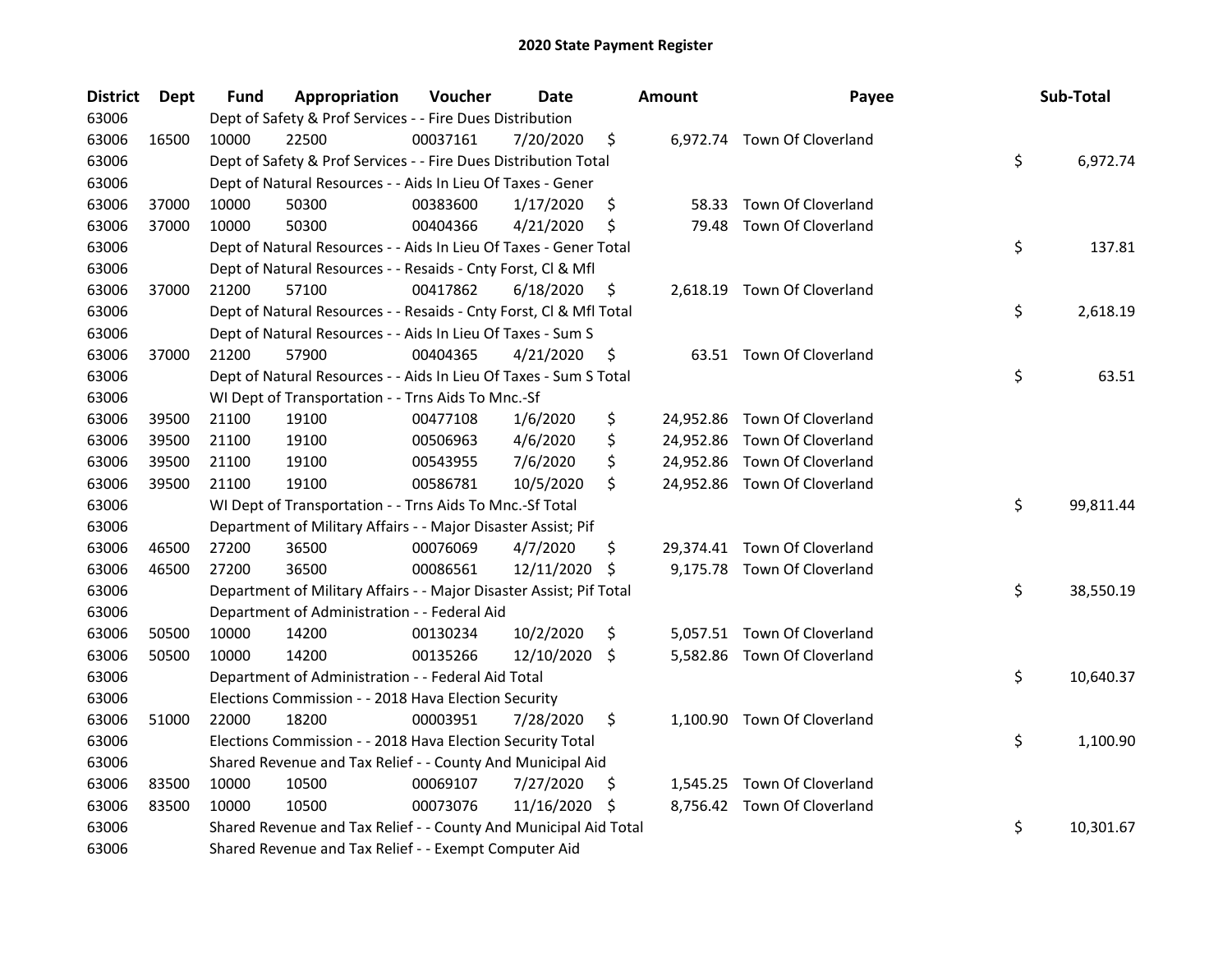| <b>District</b> | Dept  | Fund  | Appropriation                                               | <b>Voucher</b> | Date       | Amount   | Payee              | Sub-Total  |
|-----------------|-------|-------|-------------------------------------------------------------|----------------|------------|----------|--------------------|------------|
| 63006           | 83500 | 10000 | 10900                                                       | 00066147       | 7/27/2020  | 15.59    | Town Of Cloverland |            |
| 63006           |       |       | Shared Revenue and Tax Relief - - Exempt Computer Aid Total |                |            |          |                    | 15.59      |
| 63006           |       |       | Shared Revenue and Tax Relief - - Utility Aid               |                |            |          |                    |            |
| 63006           | 83500 | 10000 | 11000                                                       | 00069107       | 7/27/2020  | 1.161.44 | Town Of Cloverland |            |
| 63006           | 83500 | 10000 | 11000                                                       | 00073076       | 11/16/2020 | 6.563.15 | Town Of Cloverland |            |
| 63006           |       |       | Shared Revenue and Tax Relief - - Utility Aid Total         |                |            |          |                    | 7.724.59   |
| 63006 Total     |       |       |                                                             |                |            |          |                    | 177,937.00 |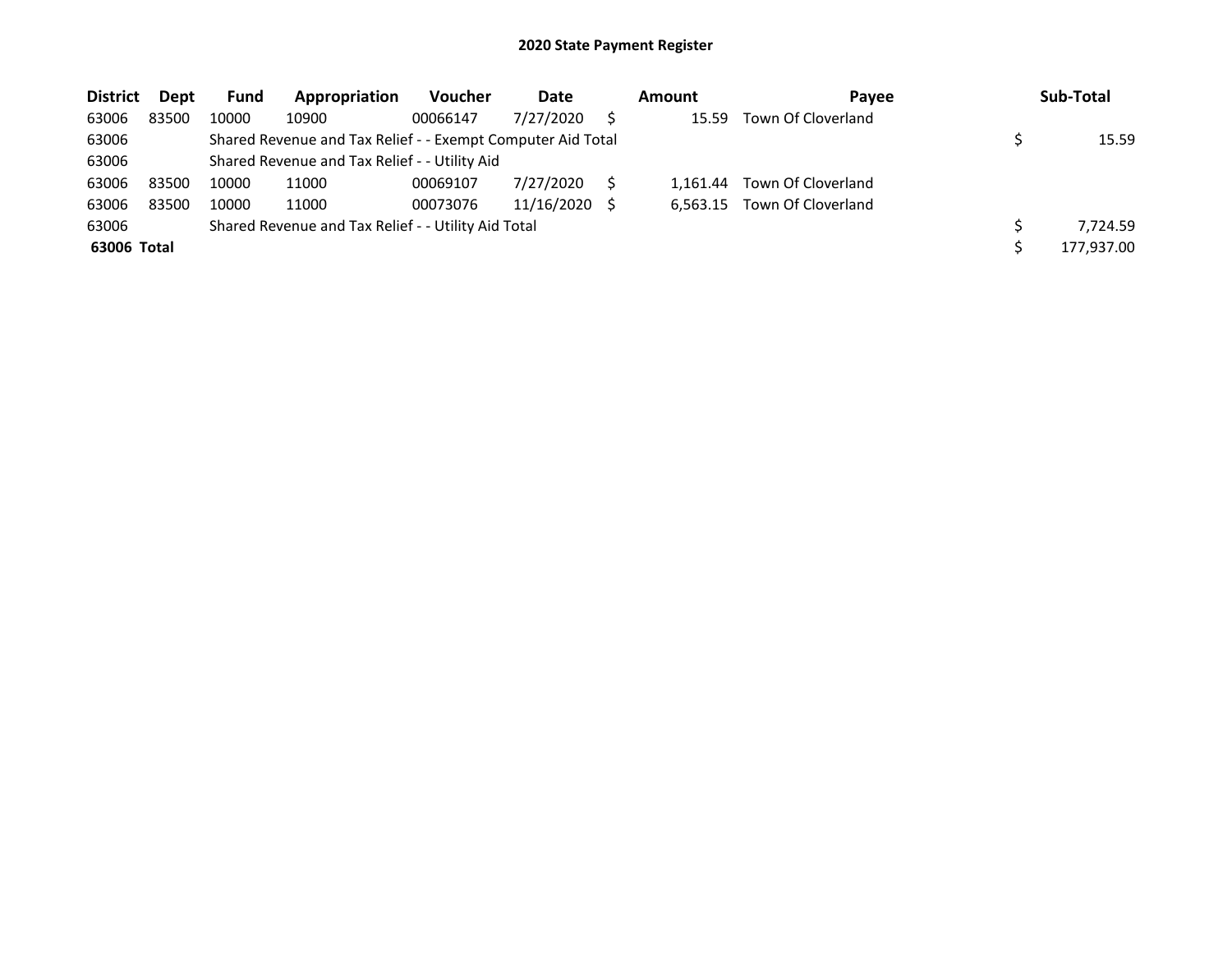| <b>District</b> | Dept  | Fund  | Appropriation                                                      | Voucher  | <b>Date</b>   |    | <b>Amount</b> | Payee                     | Sub-Total        |
|-----------------|-------|-------|--------------------------------------------------------------------|----------|---------------|----|---------------|---------------------------|------------------|
| 63008           |       |       | Dept of Safety & Prof Services - - Fire Dues Distribution          |          |               |    |               |                           |                  |
| 63008           | 16500 | 10000 | 22500                                                              | 00037162 | 7/20/2020     | \$ |               | 10,502.50 Town Of Conover |                  |
| 63008           |       |       | Dept of Safety & Prof Services - - Fire Dues Distribution Total    |          |               |    |               |                           | \$<br>10,502.50  |
| 63008           |       |       | Dept of Natural Resources - - Aids In Lieu Of Taxes - Gener        |          |               |    |               |                           |                  |
| 63008           | 37000 | 10000 | 50300                                                              | 00383581 | 1/17/2020     | \$ |               | 7,461.88 Town Of Conover  |                  |
| 63008           |       |       | Dept of Natural Resources - - Aids In Lieu Of Taxes - Gener Total  |          |               |    |               |                           | \$<br>7,461.88   |
| 63008           |       |       | Dept of Natural Resources - - General Program Operations --        |          |               |    |               |                           |                  |
| 63008           | 37000 | 21200 | 25400                                                              | 00452065 | 12/15/2020 \$ |    |               | 4,000.00 Town Of Conover  |                  |
| 63008           |       |       | Dept of Natural Resources - - General Program Operations -- Total  |          |               |    |               |                           | \$<br>4,000.00   |
| 63008           |       |       | Dept of Natural Resources - - Resaids - Cnty Forst, Cl & Mfl       |          |               |    |               |                           |                  |
| 63008           | 37000 | 21200 | 57100                                                              | 00417863 | 6/18/2020     | \$ |               | 7,799.71 Town Of Conover  |                  |
| 63008           |       |       | Dept of Natural Resources - - Resaids - Cnty Forst, Cl & Mfl Total |          |               |    |               |                           | \$<br>7,799.71   |
| 63008           |       |       | Dept of Natural Resources - - Aids In Lieu Of Taxes - Sum S        |          |               |    |               |                           |                  |
| 63008           | 37000 | 21200 | 57900                                                              | 00403858 | 4/21/2020     | \$ | 517.27        | Town Of Conover           |                  |
| 63008           | 37000 | 21200 | 57900                                                              | 00403859 | 4/21/2020     | S  | 0.97          | Town Of Conover           |                  |
| 63008           | 37000 | 21200 | 57900                                                              | 00403860 | 4/21/2020     | \$ | 151.36        | Town Of Conover           |                  |
| 63008           |       |       | Dept of Natural Resources - - Aids In Lieu Of Taxes - Sum S Total  |          |               |    |               |                           | \$<br>669.60     |
| 63008           |       |       | Dept of Natural Resources - - Resaids - Pymt In Lieu Tax Fed       |          |               |    |               |                           |                  |
| 63008           | 37000 | 21200 | 58400                                                              | 00439145 | 10/1/2020     | \$ |               | 1,845.29 Town Of Conover  |                  |
| 63008           |       |       | Dept of Natural Resources - - Resaids - Pymt In Lieu Tax Fed Total |          |               |    |               |                           | \$<br>1,845.29   |
| 63008           |       |       | WI Dept of Transportation - - Trns Aids To Mnc.-Sf                 |          |               |    |               |                           |                  |
| 63008           | 39500 | 21100 | 19100                                                              | 00477109 | 1/6/2020      | \$ |               | 59,057.73 Town Of Conover |                  |
| 63008           | 39500 | 21100 | 19100                                                              | 00506964 | 4/6/2020      | \$ |               | 59,057.73 Town Of Conover |                  |
| 63008           | 39500 | 21100 | 19100                                                              | 00543956 | 7/6/2020      | \$ |               | 59,057.73 Town Of Conover |                  |
| 63008           | 39500 | 21100 | 19100                                                              | 00586782 | 10/5/2020     | \$ |               | 59,057.73 Town Of Conover |                  |
| 63008           |       |       | WI Dept of Transportation - - Trns Aids To Mnc.-Sf Total           |          |               |    |               |                           | \$<br>236,230.92 |
| 63008           |       |       | Department of Administration - - Federal Aid                       |          |               |    |               |                           |                  |
| 63008           | 50500 | 10000 | 14200                                                              | 00130235 | 10/2/2020     | \$ |               | 11,310.22 Town Of Conover |                  |
| 63008           | 50500 | 10000 | 14200                                                              | 00135267 | 12/10/2020 \$ |    |               | 7,432.37 Town Of Conover  |                  |
| 63008           |       |       | Department of Administration - - Federal Aid Total                 |          |               |    |               |                           | \$<br>18,742.59  |
| 63008           |       |       | Shared Revenue and Tax Relief - - County And Municipal Aid         |          |               |    |               |                           |                  |
| 63008           | 83500 | 10000 | 10500                                                              | 00069108 | 7/27/2020     | Ş. |               | 3,171.89 Town Of Conover  |                  |
| 63008           | 83500 | 10000 | 10500                                                              | 00073077 | 11/16/2020    | \$ |               | 17,974.07 Town Of Conover |                  |
| 63008           |       |       | Shared Revenue and Tax Relief - - County And Municipal Aid Total   |          |               |    |               |                           | \$<br>21,145.96  |
| 63008           |       |       | Shared Revenue and Tax Relief - - Exempt Computer Aid              |          |               |    |               |                           |                  |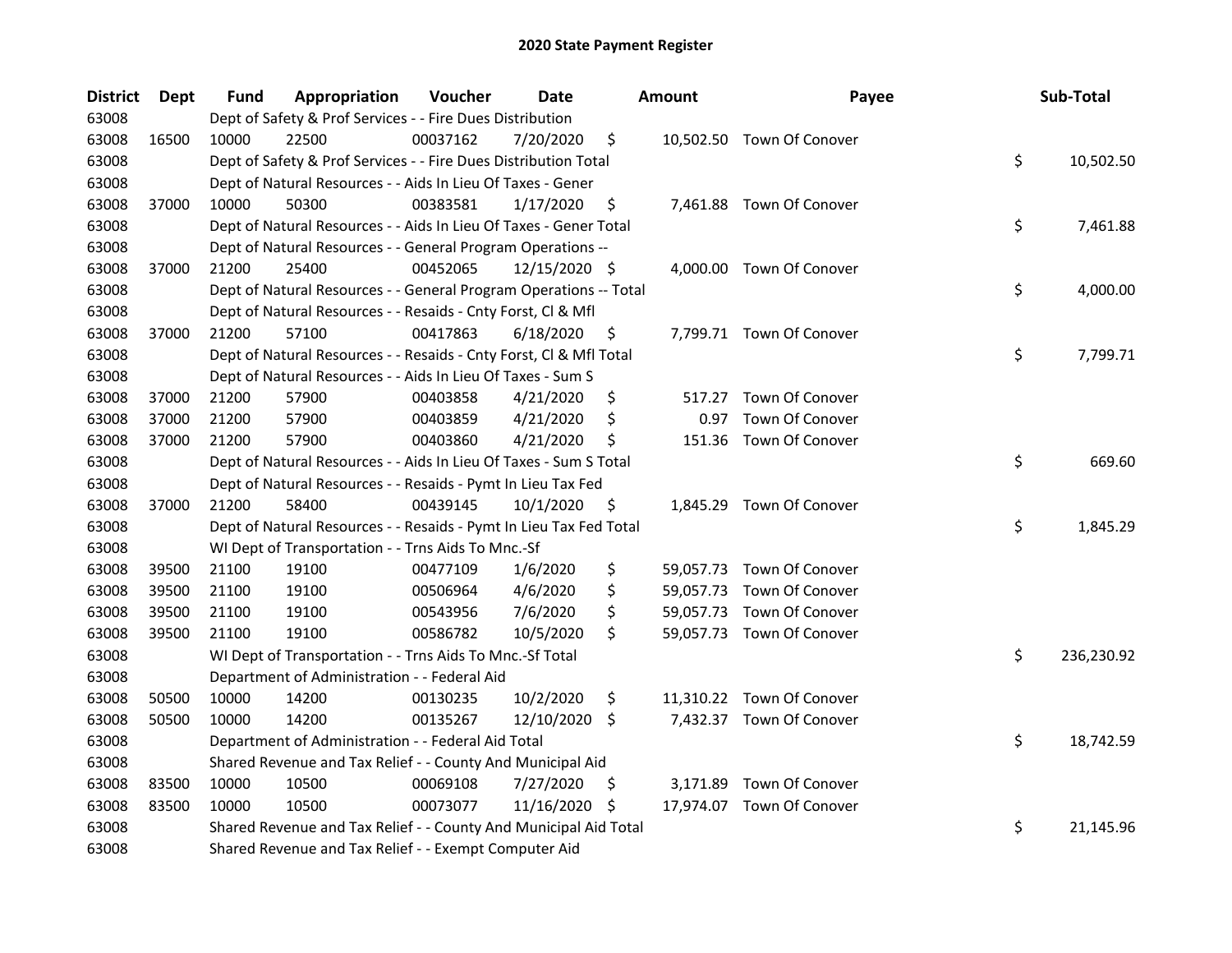| <b>District</b> | Dept  | Fund  | Appropriation                                                   | <b>Voucher</b> | Date       |   | <b>Amount</b> | Payee           |    | Sub-Total  |
|-----------------|-------|-------|-----------------------------------------------------------------|----------------|------------|---|---------------|-----------------|----|------------|
| 63008           | 83500 | 10000 | 10900                                                           | 00066148       | 7/27/2020  | Ś | 37.41         | Town Of Conover |    |            |
| 63008           |       |       | Shared Revenue and Tax Relief - - Exempt Computer Aid Total     |                |            |   |               |                 | \$ | 37.41      |
| 63008           |       |       | Shared Revenue and Tax Relief - - Utility Aid                   |                |            |   |               |                 |    |            |
| 63008           | 83500 | 10000 | 11000                                                           | 00069108       | 7/27/2020  | Ś | 2.868.29      | Town Of Conover |    |            |
| 63008           | 83500 | 10000 | 11000                                                           | 00073077       | 11/16/2020 | S | 16.460.76     | Town Of Conover |    |            |
| 63008           |       |       | Shared Revenue and Tax Relief - - Utility Aid Total             |                |            |   |               |                 | \$ | 19,329.05  |
| 63008           |       |       | Shared Revenue and Tax Relief - - Personal Property Aid         |                |            |   |               |                 |    |            |
| 63008           | 83500 | 10000 | 11100                                                           | 00061575       | 5/4/2020   |   | 1.090.41      | Town Of Conover |    |            |
| 63008           |       |       | Shared Revenue and Tax Relief - - Personal Property Aid Total   |                |            |   |               |                 | \$ | 1,090.41   |
| 63008           |       |       | Shared Revenue and Tax Relief - - Lottery & Gaming Credit       |                |            |   |               |                 |    |            |
| 63008           | 83500 | 52100 | 36300                                                           | 00055570       | 3/23/2020  | Ś | 347.94        | Town Of Conover |    |            |
| 63008           |       |       | Shared Revenue and Tax Relief - - Lottery & Gaming Credit Total |                |            |   |               |                 | ১  | 347.94     |
| 63008 Total     |       |       |                                                                 |                |            |   |               |                 |    | 329,203.26 |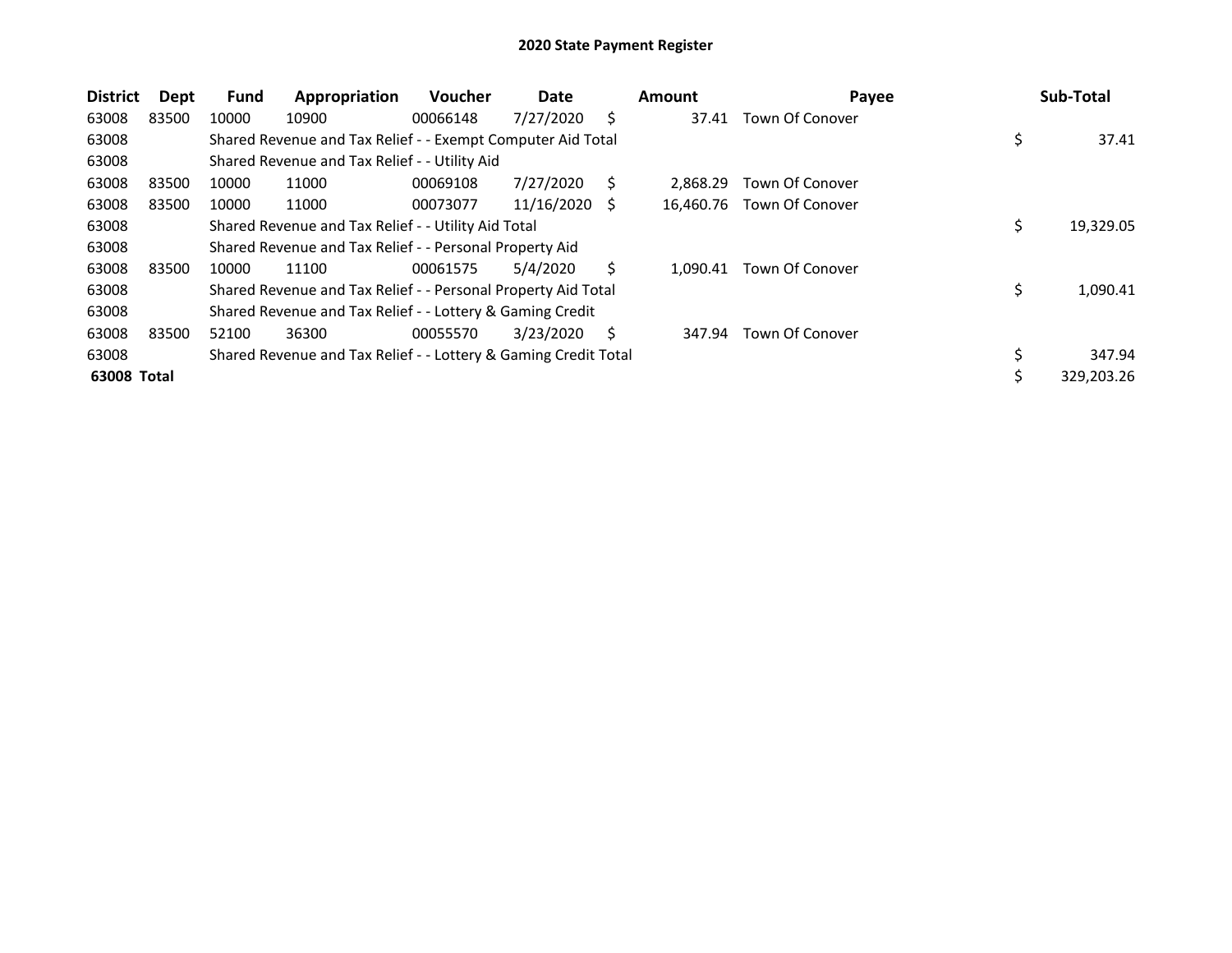| <b>District</b> | <b>Dept</b> | Fund  | Appropriation                                                                   | Voucher  | <b>Date</b>             |     | <b>Amount</b> | Payee                             | Sub-Total        |
|-----------------|-------------|-------|---------------------------------------------------------------------------------|----------|-------------------------|-----|---------------|-----------------------------------|------------------|
| 63010           |             |       | Dept of Safety & Prof Services - - Fire Dues Distribution                       |          |                         |     |               |                                   |                  |
| 63010           | 16500       | 10000 | 22500                                                                           | 00037163 | 7/20/2020               | \$  |               | 20,275.61 Town Of Lac Du Flambeau |                  |
| 63010           |             |       | Dept of Safety & Prof Services - - Fire Dues Distribution Total                 |          |                         |     |               |                                   | \$<br>20,275.61  |
| 63010           |             |       | Dept of Natural Resources - - Aids In Lieu Of Taxes - Gener                     |          |                         |     |               |                                   |                  |
| 63010           | 37000       | 10000 | 50300                                                                           | 00404759 | 4/21/2020               | \$  |               | 82.73 Town Of Lac Du Flambeau     |                  |
| 63010           | 37000       | 10000 | 50300                                                                           | 00404761 | 4/21/2020               | \$  |               | 4.02 Town Of Lac Du Flambeau      |                  |
| 63010           |             |       | Dept of Natural Resources - - Aids In Lieu Of Taxes - Gener Total               |          |                         |     |               |                                   | \$<br>86.75      |
| 63010           |             |       | Dept of Natural Resources - - General Program Operations --                     |          |                         |     |               |                                   |                  |
| 63010           | 37000       | 21200 | 25400                                                                           | 00423977 | 7/14/2020               | \$  |               | 136.75 Town Of Lac Du Flambeau    |                  |
| 63010           |             |       | Dept of Natural Resources - - General Program Operations -- Total               |          |                         |     |               |                                   | \$<br>136.75     |
| 63010           |             |       | Dept of Natural Resources - - Resaids - Cnty Forst, Cl & Mfl                    |          |                         |     |               |                                   |                  |
| 63010           | 37000       | 21200 | 57100                                                                           | 00417864 | 6/18/2020               | \$  |               | 854.63 Town Of Lac Du Flambeau    |                  |
| 63010           |             |       | Dept of Natural Resources - - Resaids - Cnty Forst, Cl & Mfl Total              |          |                         |     |               |                                   | \$<br>854.63     |
| 63010           |             |       | Dept of Natural Resources - - Aids In Lieu Of Taxes - Sum S                     |          |                         |     |               |                                   |                  |
| 63010           | 37000       | 21200 | 57900                                                                           | 00404760 | 4/21/2020               | \$. | 0.40          | Town Of Lac Du Flambeau           |                  |
| 63010           |             |       | Dept of Natural Resources - - Aids In Lieu Of Taxes - Sum S Total               |          |                         |     |               |                                   | \$<br>0.40       |
| 63010           |             |       | Dept of Natural Resources - - Resaids - Pymt In Lieu Tax Fed                    |          |                         |     |               |                                   |                  |
| 63010           | 37000       | 21200 | 58400                                                                           | 00439146 | 10/1/2020               | \$  |               | 14,478.74 Town Of Lac Du Flambeau |                  |
| 63010           |             |       | Dept of Natural Resources - - Resaids - Pymt In Lieu Tax Fed Total              |          |                         |     |               |                                   | \$<br>14,478.74  |
| 63010           |             |       | WI Dept of Transportation - - Trns Aids To Mnc.-Sf                              |          |                         |     |               |                                   |                  |
| 63010           | 39500       | 21100 | 19100                                                                           | 00477110 | 1/6/2020                | \$  |               | 93,379.41 Town Of Lac Du Flambeau |                  |
| 63010           | 39500       | 21100 | 19100                                                                           | 00506965 | 4/6/2020                | \$  |               | 93,379.41 Town Of Lac Du Flambeau |                  |
| 63010           | 39500       | 21100 | 19100                                                                           | 00543957 | 7/6/2020                | \$  |               | 93,379.41 Town Of Lac Du Flambeau |                  |
| 63010           | 39500       | 21100 | 19100                                                                           | 00586783 | 10/5/2020               | \$  |               | 93,379.41 Town Of Lac Du Flambeau |                  |
| 63010           |             |       | WI Dept of Transportation - - Trns Aids To Mnc.-Sf Total                        |          |                         |     |               |                                   | \$<br>373,517.64 |
| 63010           |             |       | Department of Health Services - - Emergency Medical Services, Ai                |          |                         |     |               |                                   |                  |
| 63010           | 43500       | 10000 | 11900                                                                           | 00379060 | 9/15/2020               | \$  |               | 5,503.39 Town Of Lac Du Flambeau  |                  |
| 63010           |             |       | Department of Health Services - - Emergency Medical Services, Ai Total          |          |                         |     |               |                                   | \$<br>5,503.39   |
| 63010           |             |       | Department of Health Services - - Prepaid Medical Transport Reimbursement       |          |                         |     |               |                                   |                  |
| 63010           | 43500       | 10000 | 16300                                                                           |          | AMBULANCE 11/16/2020 \$ |     |               | 17,114.84 Town Of Lac Du Flambeau |                  |
| 63010           |             |       | Department of Health Services - - Prepaid Medical Transport Reimbursement Total |          |                         |     |               |                                   | \$<br>17,114.84  |
| 63010           |             |       | Elections Commission - - 2018 Hava Election Security                            |          |                         |     |               |                                   |                  |
| 63010           | 51000       | 22000 | 18200                                                                           | 00004060 | 8/4/2020                | \$  |               | 2,272.40 Town Of Lac Du Flambeau  |                  |
| 63010           |             |       | Elections Commission - - 2018 Hava Election Security Total                      |          |                         |     |               |                                   | \$<br>2,272.40   |
| 63010           |             |       | Shared Revenue and Tax Relief - - County And Municipal Aid                      |          |                         |     |               |                                   |                  |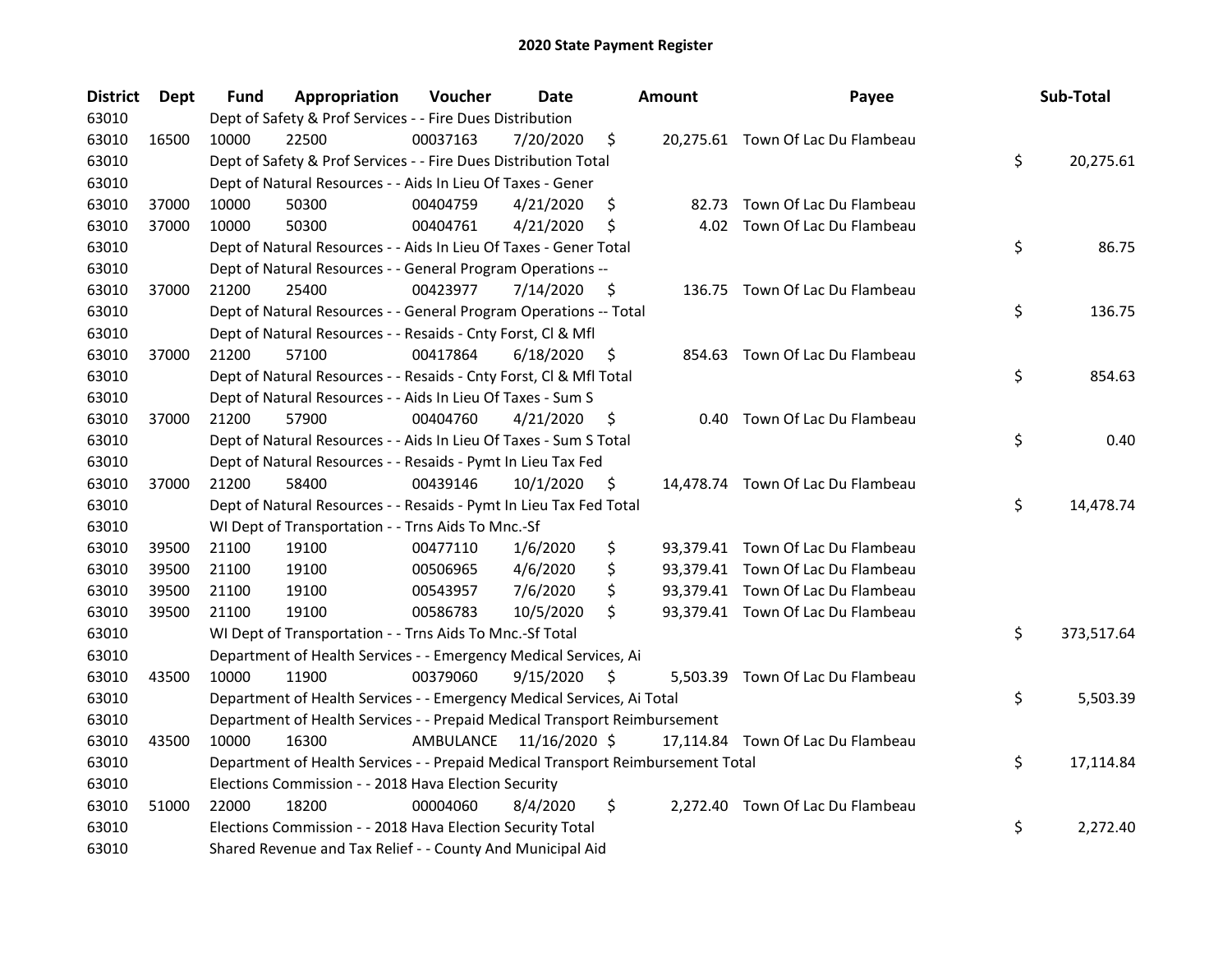| <b>District</b> | Dept  | <b>Fund</b> | Appropriation                                                    | Voucher  | Date            | Amount    | Payee                   | Sub-Total  |
|-----------------|-------|-------------|------------------------------------------------------------------|----------|-----------------|-----------|-------------------------|------------|
| 63010           | 83500 | 10000       | 10500                                                            | 00069109 | 7/27/2020       | 6.483.49  | Town Of Lac Du Flambeau |            |
| 63010           | 83500 | 10000       | 10500                                                            | 00073078 | $11/16/2020$ \$ | 19.624.93 | Town Of Lac Du Flambeau |            |
| 63010           |       |             | Shared Revenue and Tax Relief - - County And Municipal Aid Total |          |                 |           |                         | 26,108.42  |
| 63010           |       |             | Shared Revenue and Tax Relief - - Exempt Computer Aid            |          |                 |           |                         |            |
| 63010           | 83500 | 10000       | 10900                                                            | 00066149 | 7/27/2020       | 31.18     | Town Of Lac Du Flambeau |            |
| 63010           |       |             | Shared Revenue and Tax Relief - - Exempt Computer Aid Total      |          |                 |           |                         | 31.18      |
| 63010 Total     |       |             |                                                                  |          |                 |           |                         | 460,380.75 |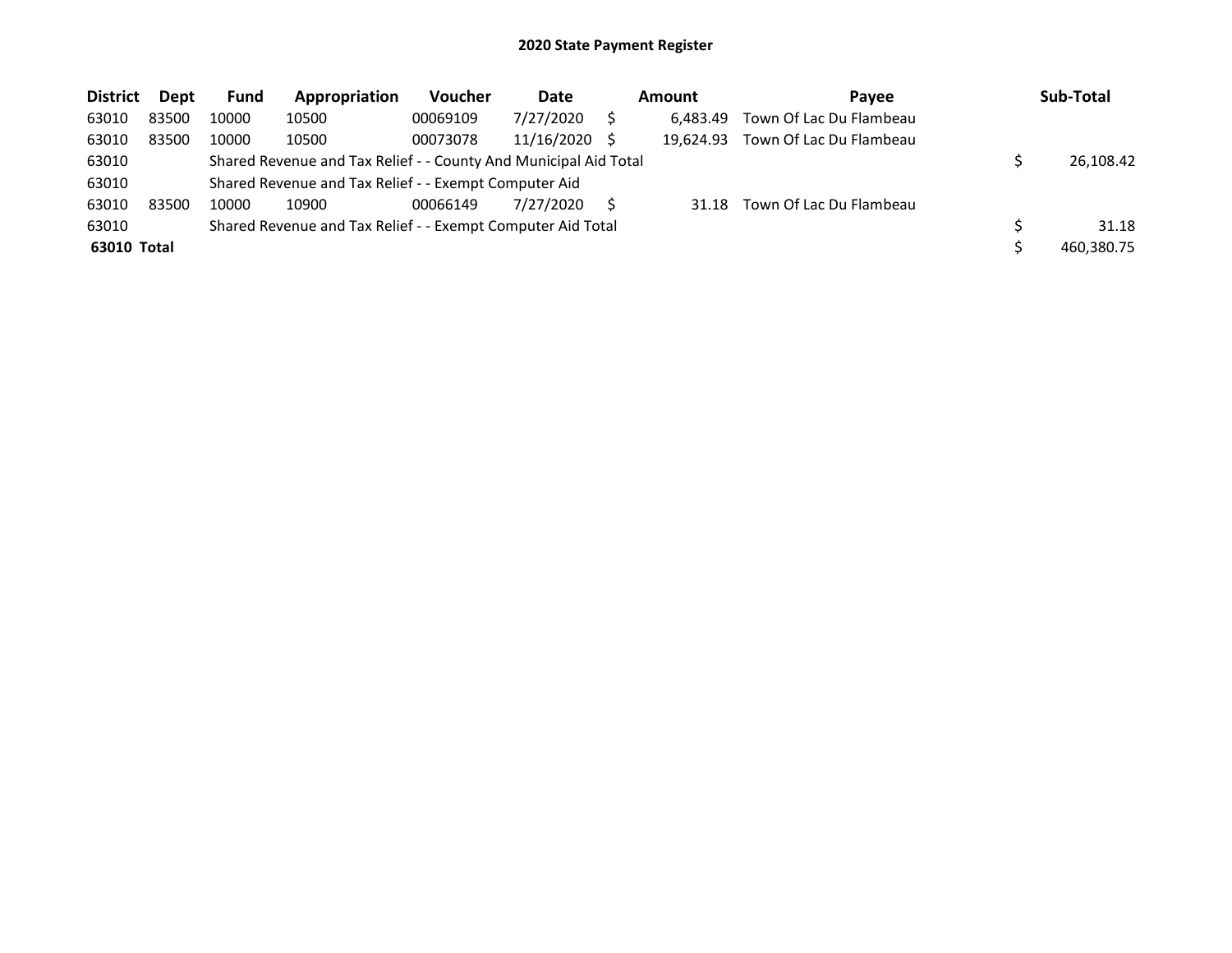| <b>District</b> | <b>Dept</b> | Fund  | Appropriation                                                                   | Voucher   | <b>Date</b>   |     | <b>Amount</b> | Payee                          | Sub-Total        |
|-----------------|-------------|-------|---------------------------------------------------------------------------------|-----------|---------------|-----|---------------|--------------------------------|------------------|
| 63012           |             |       | Dept of Safety & Prof Services - - Fire Dues Distribution                       |           |               |     |               |                                |                  |
| 63012           | 16500       | 10000 | 22500                                                                           | 00037164  | 7/20/2020     | \$  |               | 10,629.90 Town Of Land O Lakes |                  |
| 63012           |             |       | Dept of Safety & Prof Services - - Fire Dues Distribution Total                 |           |               |     |               |                                | \$<br>10,629.90  |
| 63012           |             |       | Dept of Natural Resources - - Aids In Lieu Of Taxes - Gener                     |           |               |     |               |                                |                  |
| 63012           | 37000       | 10000 | 50300                                                                           | 00383622  | 1/17/2020     | \$  | 19,998.27     | Town Of Land O Lakes           |                  |
| 63012           | 37000       | 10000 | 50300                                                                           | 00404822  | 4/21/2020     | \$  | 29.00         | Town Of Land O Lakes           |                  |
| 63012           | 37000       | 10000 | 50300                                                                           | 00404824  | 4/21/2020     | \$  | 64.04         | Town Of Land O Lakes           |                  |
| 63012           |             |       | Dept of Natural Resources - - Aids In Lieu Of Taxes - Gener Total               |           |               |     |               |                                | \$<br>20,091.31  |
| 63012           |             |       | Dept of Natural Resources - - General Program Operations --                     |           |               |     |               |                                |                  |
| 63012           | 37000       | 21200 | 25400                                                                           | 00433728  | 9/3/2020      | \$  | 161.25        | Town Of Land O Lakes           |                  |
| 63012           | 37000       | 21200 | 25400                                                                           | 00435541  | 9/15/2020     | \$  | 136.75        | Town Of Land O Lakes           |                  |
| 63012           |             |       | Dept of Natural Resources - - General Program Operations -- Total               |           |               |     |               |                                | \$<br>298.00     |
| 63012           |             |       | Dept of Natural Resources - - Resaids - Cnty Forst, Cl & Mfl                    |           |               |     |               |                                |                  |
| 63012           | 37000       | 21200 | 57100                                                                           | 00417865  | 6/18/2020     | \$. |               | 1,988.82 Town Of Land O Lakes  |                  |
| 63012           |             |       | Dept of Natural Resources - - Resaids - Cnty Forst, Cl & Mfl Total              |           |               |     |               |                                | \$<br>1,988.82   |
| 63012           |             |       | Dept of Natural Resources - - Aids In Lieu Of Taxes - Sum S                     |           |               |     |               |                                |                  |
| 63012           | 37000       | 21200 | 57900                                                                           | 00404821  | 4/21/2020     | \$  |               | 9,297.24 Town Of Land O Lakes  |                  |
| 63012           | 37000       | 21200 | 57900                                                                           | 00404823  | 4/21/2020     | \$  | 423.59        | Town Of Land O Lakes           |                  |
| 63012           |             |       | Dept of Natural Resources - - Aids In Lieu Of Taxes - Sum S Total               |           |               |     |               |                                | \$<br>9,720.83   |
| 63012           |             |       | Dept of Natural Resources - - Land Acquisition                                  |           |               |     |               |                                |                  |
| 63012           | 37000       | 36300 | TA100                                                                           | 00397459  | 3/24/2020     | \$  |               | 63,024.68 Town Of Land O Lakes |                  |
| 63012           | 37000       | 36300 | TA100                                                                           | 00430474  | 8/20/2020     | \$  |               | 1,757.00 Town Of Land O Lakes  |                  |
| 63012           |             |       | Dept of Natural Resources - - Land Acquisition Total                            |           |               |     |               |                                | \$<br>64,781.68  |
| 63012           |             |       | WI Dept of Transportation - - Trns Aids To Mnc.-Sf                              |           |               |     |               |                                |                  |
| 63012           | 39500       | 21100 | 19100                                                                           | 00477111  | 1/6/2020      | \$  |               | 55,457.37 Town Of Land O Lakes |                  |
| 63012           | 39500       | 21100 | 19100                                                                           | 00506966  | 4/6/2020      | \$  |               | 55,457.37 Town Of Land O Lakes |                  |
| 63012           | 39500       | 21100 | 19100                                                                           | 00543958  | 7/6/2020      | \$  |               | 55,457.37 Town Of Land O Lakes |                  |
| 63012           | 39500       | 21100 | 19100                                                                           | 00586784  | 10/5/2020     | \$  |               | 55,457.37 Town Of Land O Lakes |                  |
| 63012           |             |       | WI Dept of Transportation - - Trns Aids To Mnc.-Sf Total                        |           |               |     |               |                                | \$<br>221,829.48 |
| 63012           |             |       | Department of Health Services - - Emergency Medical Services, Ai                |           |               |     |               |                                |                  |
| 63012           | 43500       | 10000 | 11900                                                                           | 00379064  | 9/15/2020     | \$  |               | 5,373.24 Town Of Land O Lakes  |                  |
| 63012           |             |       | Department of Health Services - - Emergency Medical Services, Ai Total          |           |               |     |               |                                | \$<br>5,373.24   |
| 63012           |             |       | Department of Health Services - - Prepaid Medical Transport Reimbursement       |           |               |     |               |                                |                  |
| 63012           | 43500       | 10000 | 16300                                                                           | AMBULANCE | 11/16/2020 \$ |     |               | 2,000.00 Town Of Land O Lakes  |                  |
| 63012           |             |       | Department of Health Services - - Prepaid Medical Transport Reimbursement Total |           |               |     |               |                                | \$<br>2,000.00   |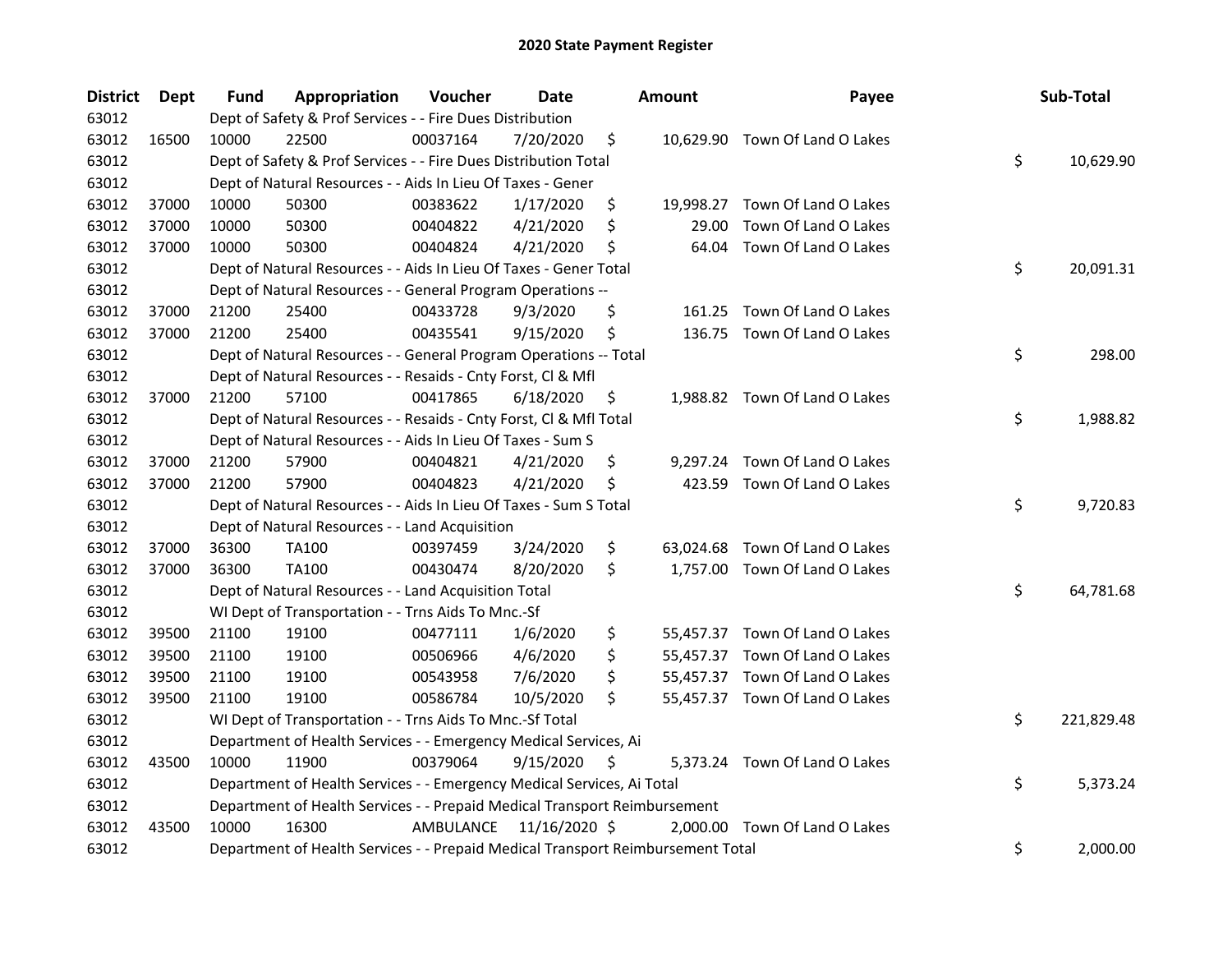| <b>District</b> | Dept  | <b>Fund</b> | Appropriation                                                      | <b>Voucher</b> | Date       |    | <b>Amount</b> | Payee                         | Sub-Total        |
|-----------------|-------|-------------|--------------------------------------------------------------------|----------------|------------|----|---------------|-------------------------------|------------------|
| 63012           |       |             | Commissioners of Public Lands - - General Program Operations       |                |            |    |               |                               |                  |
| 63012           | 50700 | 10000       | 10100                                                              | 00002874       | 1/10/2020  | S. |               | 2,503.26 Town Of Land O Lakes |                  |
| 63012           |       |             | Commissioners of Public Lands - - General Program Operations Total |                |            |    |               |                               | \$<br>2,503.26   |
| 63012           |       |             | Elections Commission - - 2018 Hava Election Security               |                |            |    |               |                               |                  |
| 63012           | 51000 | 22000       | 18200                                                              | 00003742       | 7/6/2020   | \$ | 972.20        | Town Of Land O Lakes          |                  |
| 63012           |       |             | Elections Commission - - 2018 Hava Election Security Total         |                |            |    |               |                               | \$<br>972.20     |
| 63012           |       |             | Shared Revenue and Tax Relief - - County And Municipal Aid         |                |            |    |               |                               |                  |
| 63012           | 83500 | 10000       | 10500                                                              | 00069110       | 7/27/2020  | S  | 3.089.29      | Town Of Land O Lakes          |                  |
| 63012           | 83500 | 10000       | 10500                                                              | 00073079       | 11/16/2020 | -S | 15,505.95     | Town Of Land O Lakes          |                  |
| 63012           |       |             | Shared Revenue and Tax Relief - - County And Municipal Aid Total   |                |            |    |               |                               | \$<br>18,595.24  |
| 63012           |       |             | Shared Revenue and Tax Relief - - Exempt Computer Aid              |                |            |    |               |                               |                  |
| 63012           | 83500 | 10000       | 10900                                                              | 00066150       | 7/27/2020  | \$ | 297.22        | Town Of Land O Lakes          |                  |
| 63012           |       |             | Shared Revenue and Tax Relief - - Exempt Computer Aid Total        |                |            |    |               |                               | \$<br>297.22     |
| 63012           |       |             | Shared Revenue and Tax Relief - - Utility Aid                      |                |            |    |               |                               |                  |
| 63012           | 83500 | 10000       | 11000                                                              | 00069110       | 7/27/2020  | \$ | 1,034.20      | Town Of Land O Lakes          |                  |
| 63012           | 83500 | 10000       | 11000                                                              | 00073079       | 11/16/2020 | S. | 6,247.49      | Town Of Land O Lakes          |                  |
| 63012           |       |             | Shared Revenue and Tax Relief - - Utility Aid Total                |                |            |    |               |                               | \$<br>7,281.69   |
| 63012           |       |             | Shared Revenue and Tax Relief - - Personal Property Aid            |                |            |    |               |                               |                  |
| 63012           | 83500 | 10000       | 11100                                                              | 00061576       | 5/4/2020   | \$ | 1,054.25      | Town Of Land O Lakes          |                  |
| 63012           |       |             | Shared Revenue and Tax Relief - - Personal Property Aid Total      |                |            |    |               |                               | \$<br>1,054.25   |
| 63012 Total     |       |             |                                                                    |                |            |    |               |                               | \$<br>367,417.12 |
|                 |       |             |                                                                    |                |            |    |               |                               |                  |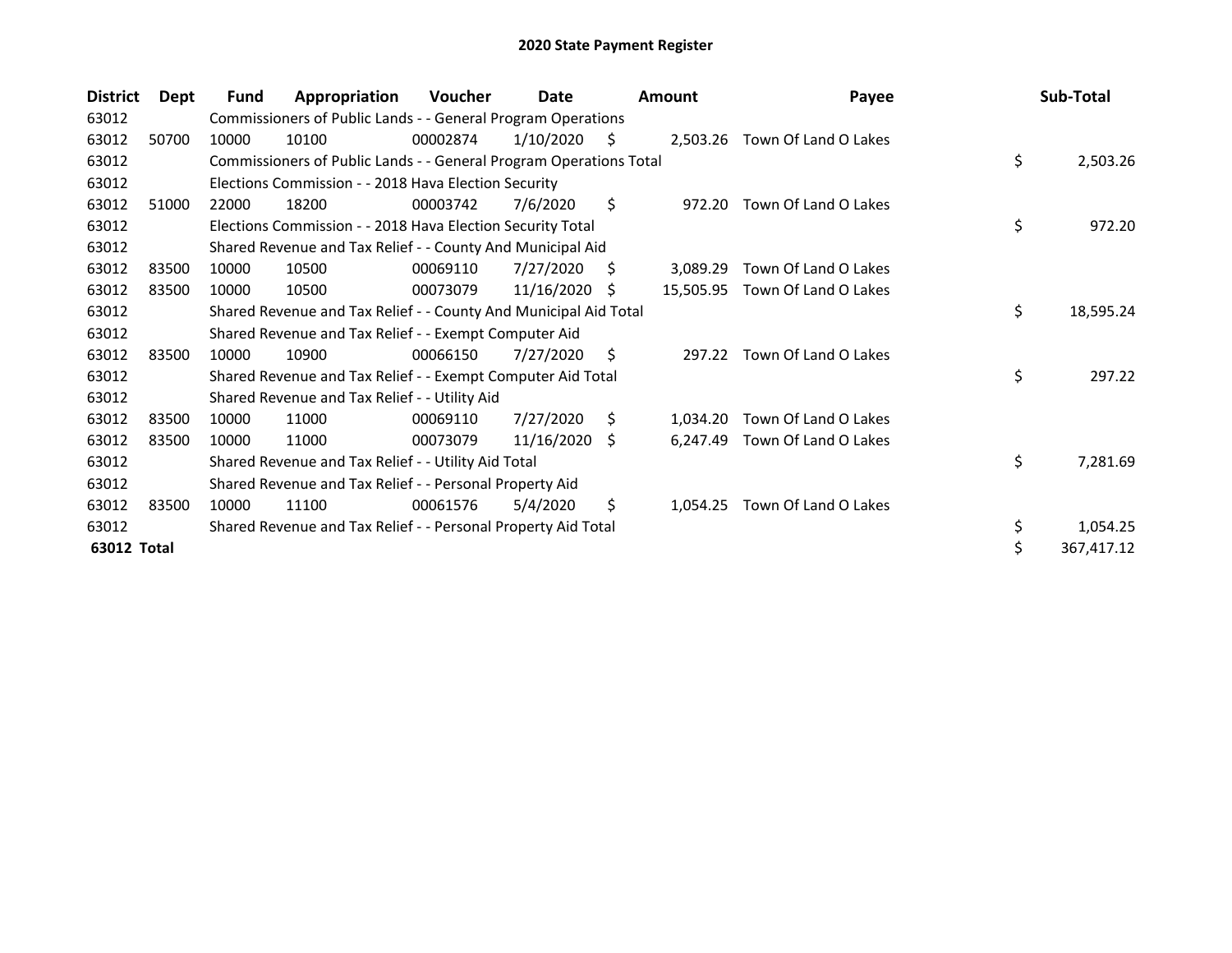| <b>District</b> | <b>Dept</b> | Fund  | Appropriation                                                       | Voucher  | Date          |     | <b>Amount</b> | Payee                     | Sub-Total        |
|-----------------|-------------|-------|---------------------------------------------------------------------|----------|---------------|-----|---------------|---------------------------|------------------|
| 63014           |             |       | Dept of Safety & Prof Services - - Fire Dues Distribution           |          |               |     |               |                           |                  |
| 63014           | 16500       | 10000 | 22500                                                               | 00037165 | 7/20/2020     | \$  |               | 16,879.62 Town Of Lincoln |                  |
| 63014           |             |       | Dept of Safety & Prof Services - - Fire Dues Distribution Total     |          |               |     |               |                           | \$<br>16,879.62  |
| 63014           |             |       | Dept of Natural Resources - - Resaids - Cnty Forst, Cl & Mfl        |          |               |     |               |                           |                  |
| 63014           | 37000       | 21200 | 57100                                                               | 00417866 | 6/18/2020     | \$  |               | 417.58 Town Of Lincoln    |                  |
| 63014           |             |       | Dept of Natural Resources - - Resaids - Cnty Forst, Cl & Mfl Total  |          |               |     |               |                           | \$<br>417.58     |
| 63014           |             |       | Dept of Natural Resources - - Aids In Lieu Of Taxes - Sum S         |          |               |     |               |                           |                  |
| 63014           | 37000       | 21200 | 57900                                                               | 00403827 | 4/21/2020     | \$  |               | 23.23 Town Of Lincoln     |                  |
| 63014           |             |       | Dept of Natural Resources - - Aids In Lieu Of Taxes - Sum S Total   |          |               |     |               |                           | \$<br>23.23      |
| 63014           |             |       | WI Dept of Transportation - - Trns Aids To Mnc.-Sf                  |          |               |     |               |                           |                  |
| 63014           | 39500       | 21100 | 19100                                                               | 00477112 | 1/6/2020      | \$  |               | 41,949.45 Town Of Lincoln |                  |
| 63014           | 39500       | 21100 | 19100                                                               | 00506967 | 4/6/2020      | \$  |               | 41,949.45 Town Of Lincoln |                  |
| 63014           | 39500       | 21100 | 19100                                                               | 00543959 | 7/6/2020      | \$  |               | 41,949.45 Town Of Lincoln |                  |
| 63014           | 39500       | 21100 | 19100                                                               | 00586785 | 10/5/2020     | \$  |               | 41,949.45 Town Of Lincoln |                  |
| 63014           |             |       | WI Dept of Transportation - - Trns Aids To Mnc.-Sf Total            |          |               |     |               |                           | \$<br>167,797.80 |
| 63014           |             |       | Elections Commission - - 2018 Hava Election Security                |          |               |     |               |                           |                  |
| 63014           | 51000       | 22000 | 18200                                                               | 00004752 | 10/5/2020     | \$  |               | 2,169.00 Town Of Lincoln  |                  |
| 63014           |             |       | Elections Commission - - 2018 Hava Election Security Total          |          |               |     |               |                           | \$<br>2,169.00   |
| 63014           |             |       | Shared Revenue and Tax Relief - - County And Municipal Aid          |          |               |     |               |                           |                  |
| 63014           | 83500       | 10000 | 10500                                                               | 00069111 | 7/27/2020     | \$. |               | 4,697.41 Town Of Lincoln  |                  |
| 63014           | 83500       | 10000 | 10500                                                               | 00073080 | 11/16/2020 \$ |     |               | 26,618.65 Town Of Lincoln |                  |
| 63014           |             |       | Shared Revenue and Tax Relief - - County And Municipal Aid Total    |          |               |     |               |                           | \$<br>31,316.06  |
| 63014           |             |       | Shared Revenue and Tax Relief - - Exempt Computer Aid               |          |               |     |               |                           |                  |
| 63014           | 83500       | 10000 | 10900                                                               | 00066151 | 7/27/2020     | \$  |               | 147.58 Town Of Lincoln    |                  |
| 63014           |             |       | Shared Revenue and Tax Relief - - Exempt Computer Aid Total         |          |               |     |               |                           | \$<br>147.58     |
| 63014           |             |       | Shared Revenue and Tax Relief - - Utility Aid                       |          |               |     |               |                           |                  |
| 63014           | 83500       | 10000 | 11000                                                               | 00069111 | 7/27/2020     | \$  |               | 948.32 Town Of Lincoln    |                  |
| 63014           | 83500       | 10000 | 11000                                                               | 00073080 | 11/16/2020    | \$  |               | 16,666.16 Town Of Lincoln |                  |
| 63014           |             |       | Shared Revenue and Tax Relief - - Utility Aid Total                 |          |               |     |               |                           | \$<br>17,614.48  |
| 63014           |             |       | Shared Revenue and Tax Relief - - Personal Property Aid             |          |               |     |               |                           |                  |
| 63014           | 83500       | 10000 | 11100                                                               | 00061577 | 5/4/2020      | \$  |               | 2,584.71 Town Of Lincoln  |                  |
| 63014           |             |       | Shared Revenue and Tax Relief - - Personal Property Aid Total       |          |               |     |               |                           | \$<br>2,584.71   |
| 63014           |             |       | Shared Revenue and Tax Relief - - Payments For Municipal Svcs       |          |               |     |               |                           |                  |
| 63014           | 83500       | 10000 | 50100                                                               | 00054654 | 2/3/2020      | \$  | 98.49         | Town Of Lincoln           |                  |
| 63014           |             |       | Shared Revenue and Tax Relief - - Payments For Municipal Svcs Total |          |               |     |               |                           | \$<br>98.49      |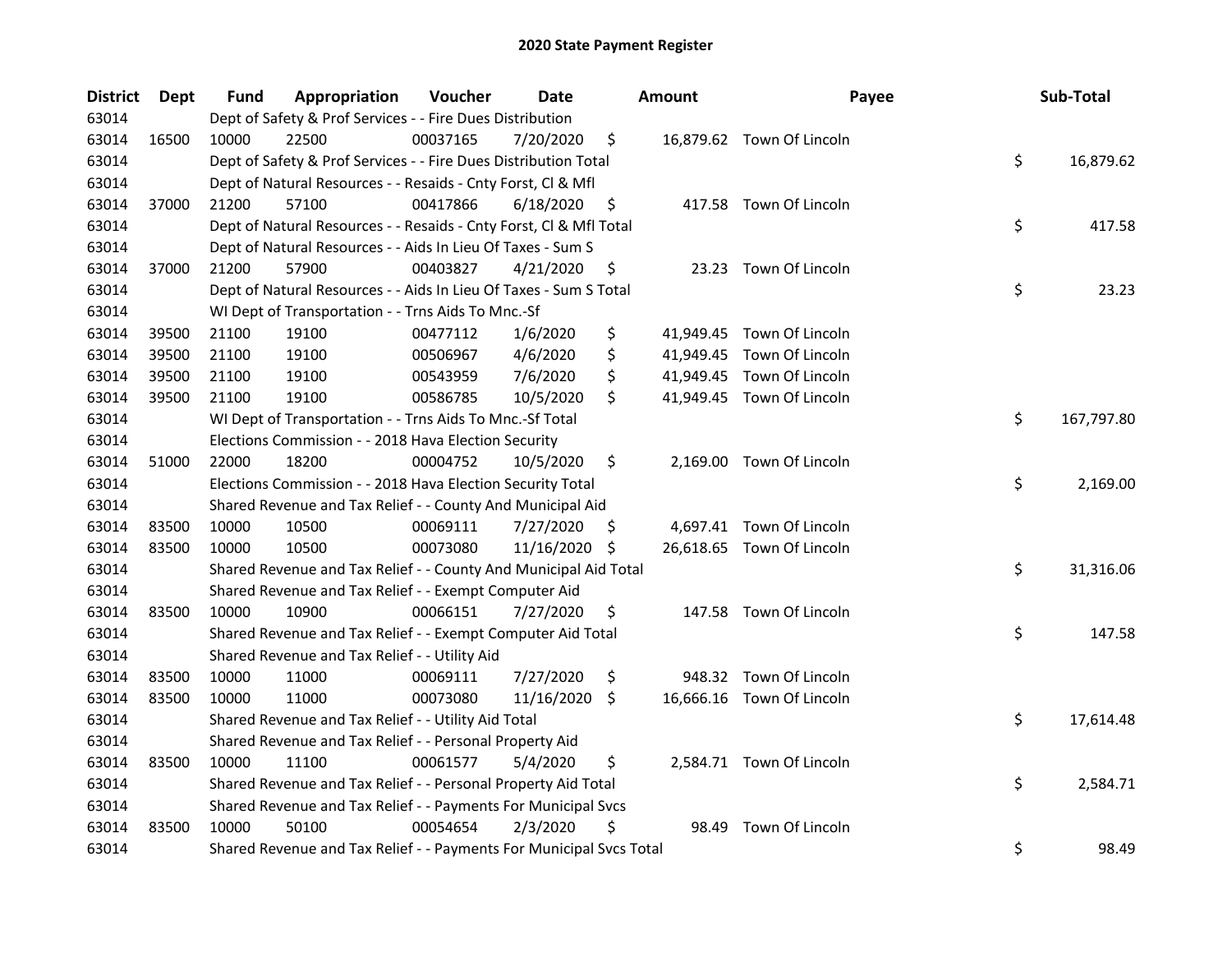| District Dept | <b>Fund Appropriation</b> | Voucher | Date | <b>Amount</b> | Payee | Sub-Total  |
|---------------|---------------------------|---------|------|---------------|-------|------------|
| 63014 Total   |                           |         |      |               |       | 239,048.55 |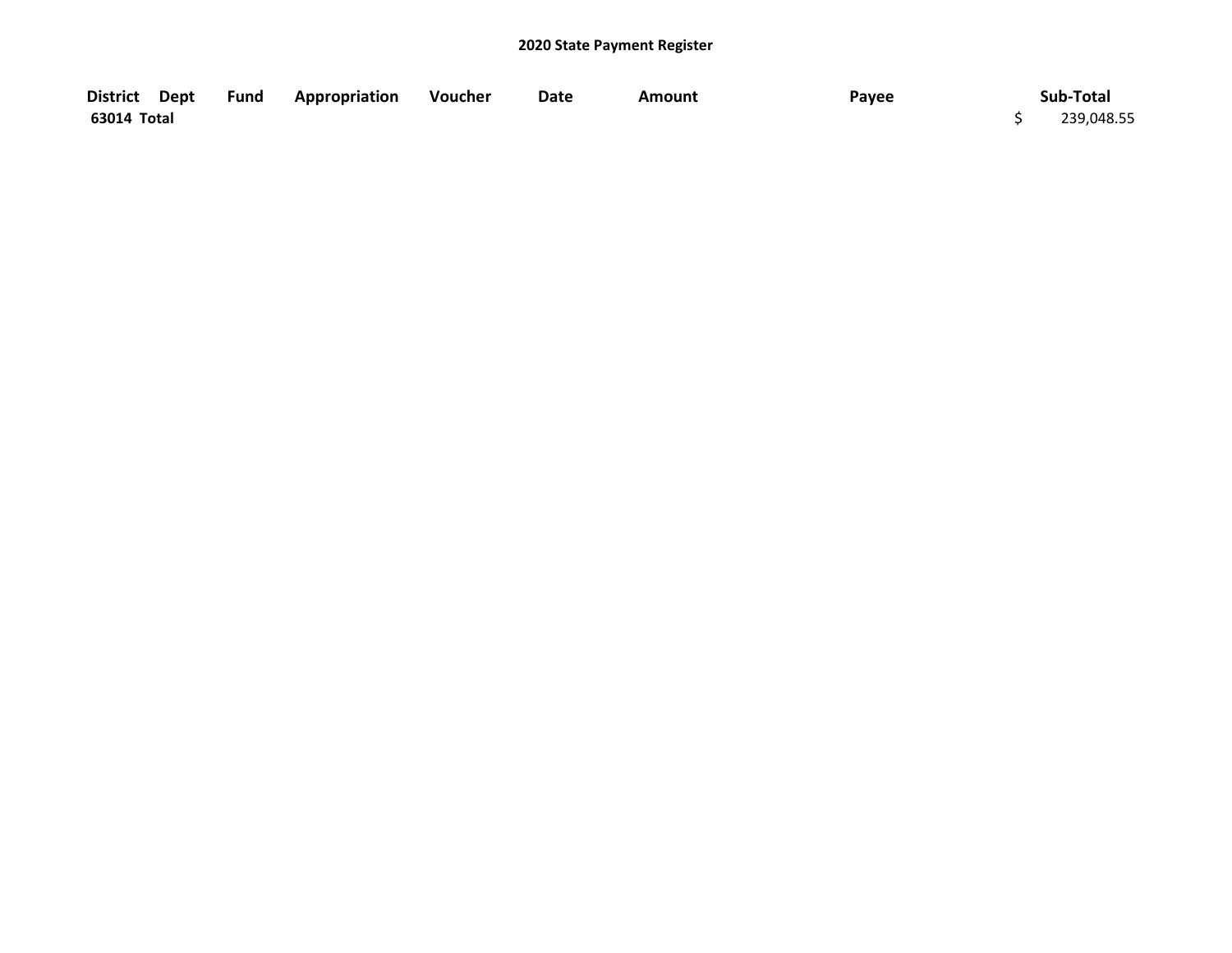| <b>District</b> | <b>Dept</b> | Fund  | Appropriation                                                      | Voucher  | Date       |     | <b>Amount</b> | Payee                               | Sub-Total       |
|-----------------|-------------|-------|--------------------------------------------------------------------|----------|------------|-----|---------------|-------------------------------------|-----------------|
| 63016           |             |       | Dept of Safety & Prof Services - - Fire Dues Distribution          |          |            |     |               |                                     |                 |
| 63016           | 16500       | 10000 | 22500                                                              | 00037166 | 7/20/2020  | \$  |               | 14,822.03 Town Of Manitowish Waters |                 |
| 63016           |             |       | Dept of Safety & Prof Services - - Fire Dues Distribution Total    |          |            |     |               |                                     | \$<br>14,822.03 |
| 63016           |             |       | Dept of Natural Resources - - GPO-State Funds                      |          |            |     |               |                                     |                 |
| 63016           | 37000       | 10000 | 40100                                                              | 00433964 | 9/8/2020   | \$  |               | 145.95 Town Of Manitowish Waters    |                 |
| 63016           |             |       | Dept of Natural Resources - - GPO-State Funds Total                |          |            |     |               |                                     | \$<br>145.95    |
| 63016           |             |       | Dept of Natural Resources - - GPO-Federal Funds                    |          |            |     |               |                                     |                 |
| 63016           | 37000       | 10000 | 44100                                                              | 00397054 | 3/27/2020  | \$  |               | 4,073.75 Town Of Manitowish Waters  |                 |
| 63016           | 37000       | 10000 | 44100                                                              | 00397055 | 3/23/2020  | \$  | 6,613.06      | Town Of Manitowish Waters           |                 |
| 63016           | 37000       | 10000 | 44100                                                              | 00397056 | 3/23/2020  | \$  | 6,750.00      | Town Of Manitowish Waters           |                 |
| 63016           | 37000       | 10000 | 44100                                                              | 00412100 | 5/27/2020  | \$  | 4,805.00      | Town Of Manitowish Waters           |                 |
| 63016           | 37000       | 10000 | 44100                                                              | 00412102 | 5/29/2020  | \$  | 5,450.00      | Town Of Manitowish Waters           |                 |
| 63016           | 37000       | 10000 | 44100                                                              | 00422114 | 7/7/2020   | \$  | 2,903.75      | Town Of Manitowish Waters           |                 |
| 63016           | 37000       | 10000 | 44100                                                              | 00428233 | 8/7/2020   | \$  | 4,015.00      | Town Of Manitowish Waters           |                 |
| 63016           | 37000       | 10000 | 44100                                                              | 00433963 | 9/8/2020   | \$  | 5,602.38      | Town Of Manitowish Waters           |                 |
| 63016           | 37000       | 10000 | 44100                                                              | 00443056 | 10/22/2020 | \$  | 3,295.00      | Town Of Manitowish Waters           |                 |
| 63016           | 37000       | 10000 | 44100                                                              | 00450094 | 12/3/2020  | \$  | 5,849.45      | Town Of Manitowish Waters           |                 |
| 63016           |             |       | Dept of Natural Resources - - GPO-Federal Funds Total              |          |            |     |               |                                     | \$<br>49,357.39 |
| 63016           |             |       | Dept of Natural Resources - - Aids In Lieu Of Taxes - Gener        |          |            |     |               |                                     |                 |
| 63016           | 37000       | 10000 | 50300                                                              | 00383596 | 1/17/2020  | \$  | 10,009.98     | Town Of Manitowish Waters           |                 |
| 63016           | 37000       | 10000 | 50300                                                              | 00383597 | 1/17/2020  | \$  | 75.24         | Town Of Manitowish Waters           |                 |
| 63016           | 37000       | 10000 | 50300                                                              | 00404222 | 4/21/2020  | \$  | 45.85         | Town Of Manitowish Waters           |                 |
| 63016           |             |       | Dept of Natural Resources - - Aids In Lieu Of Taxes - Gener Total  |          |            |     |               |                                     | \$<br>10,131.07 |
| 63016           |             |       | Dept of Natural Resources - - General Program Operations --        |          |            |     |               |                                     |                 |
| 63016           | 37000       | 21200 | 25400                                                              | 00424090 | 7/24/2020  | \$, |               | 4,000.00 Town Of Manitowish Waters  |                 |
| 63016           |             |       | Dept of Natural Resources - - General Program Operations -- Total  |          |            |     |               |                                     | \$<br>4,000.00  |
| 63016           |             |       | Dept of Natural Resources - - Resaids - Cnty Forst, Cl & Mfl       |          |            |     |               |                                     |                 |
| 63016           | 37000       | 21200 | 57100                                                              | 00417867 | 6/18/2020  | \$, |               | 114.64 Town Of Manitowish Waters    |                 |
| 63016           |             |       | Dept of Natural Resources - - Resaids - Cnty Forst, Cl & Mfl Total |          |            |     |               |                                     | \$<br>114.64    |
| 63016           |             |       | Dept of Natural Resources - - Aids In Lieu Of Taxes - Sum S        |          |            |     |               |                                     |                 |
| 63016           | 37000       | 21200 | 57900                                                              | 00404220 | 4/21/2020  | \$  | 3.613.33      | Town Of Manitowish Waters           |                 |
| 63016           | 37000       | 21200 | 57900                                                              | 00404221 | 4/21/2020  | \$  |               | 5,078.70 Town Of Manitowish Waters  |                 |
| 63016           |             |       | Dept of Natural Resources - - Aids In Lieu Of Taxes - Sum S Total  |          |            |     |               |                                     | \$<br>8,692.03  |
| 63016           |             |       | WI Dept of Transportation - - Trns Aids To Mnc.-Sf                 |          |            |     |               |                                     |                 |
| 63016           | 39500       | 21100 | 19100                                                              | 00477113 | 1/6/2020   | \$  |               | 36,614.61 Town Of Manitowish Waters |                 |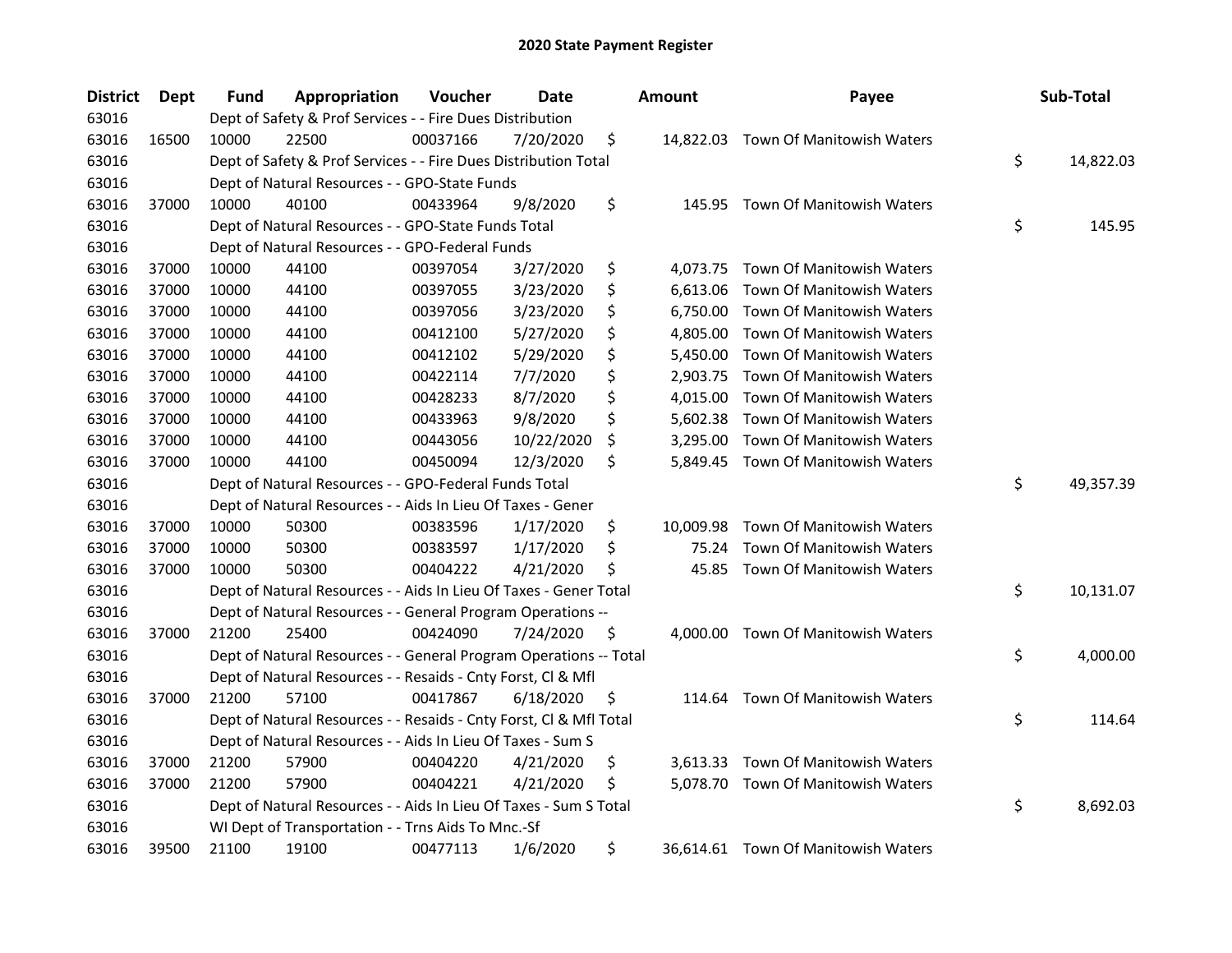| <b>District</b> | <b>Dept</b> | <b>Fund</b> | Appropriation                                                                   | <b>Voucher</b> | Date            |     | <b>Amount</b> | Payee                               | Sub-Total        |
|-----------------|-------------|-------------|---------------------------------------------------------------------------------|----------------|-----------------|-----|---------------|-------------------------------------|------------------|
| 63016           | 39500       | 21100       | 19100                                                                           | 00506968       | 4/6/2020        | \$  |               | 36,614.61 Town Of Manitowish Waters |                  |
| 63016           | 39500       | 21100       | 19100                                                                           | 00543960       | 7/6/2020        | Ś.  |               | 36,614.61 Town Of Manitowish Waters |                  |
| 63016           | 39500       | 21100       | 19100                                                                           | 00586786       | 10/5/2020       | \$  |               | 36,614.61 Town Of Manitowish Waters |                  |
| 63016           |             |             | WI Dept of Transportation - - Trns Aids To Mnc.-Sf Total                        |                |                 |     |               |                                     | \$<br>146,458.44 |
| 63016           |             |             | Department of Health Services - - Prepaid Medical Transport Reimbursement       |                |                 |     |               |                                     |                  |
| 63016           | 43500       | 10000       | 16300                                                                           | AMBULANCE      | 11/16/2020 \$   |     |               | 2,000.00 Town Of Manitowish Waters  |                  |
| 63016           |             |             | Department of Health Services - - Prepaid Medical Transport Reimbursement Total |                |                 |     |               |                                     | \$<br>2,000.00   |
| 63016           |             |             | Department of Justice - - Law Enforcement Train, Local                          |                |                 |     |               |                                     |                  |
| 63016           | 45500       | 10000       | 23100                                                                           | 00091581       | 12/8/2020       | \$  | 160.00        | Town Of Manitowish Waters           |                  |
| 63016           |             |             | Department of Justice - - Law Enforcement Train, Local Total                    |                |                 |     |               |                                     | \$<br>160.00     |
| 63016           |             |             | Department of Administration - - Federal Aid                                    |                |                 |     |               |                                     |                  |
| 63016           | 50500       | 10000       | 14200                                                                           | 00135268       | $12/10/2020$ \$ |     | 5.033.30      | <b>Town Of Manitowish Waters</b>    |                  |
| 63016           |             |             | Department of Administration - - Federal Aid Total                              |                |                 |     |               |                                     | \$<br>5,033.30   |
| 63016           |             |             | Shared Revenue and Tax Relief - - County And Municipal Aid                      |                |                 |     |               |                                     |                  |
| 63016           | 83500       | 10000       | 10500                                                                           | 00069112       | 7/27/2020       | \$. |               | 1,470.62 Town Of Manitowish Waters  |                  |
| 63016           | 83500       | 10000       | 10500                                                                           | 00073081       | 11/16/2020      | -S  |               | 6,333.48 Town Of Manitowish Waters  |                  |
| 63016           |             |             | Shared Revenue and Tax Relief - - County And Municipal Aid Total                |                |                 |     |               |                                     | \$<br>7,804.10   |
| 63016           |             |             | Shared Revenue and Tax Relief - - Exempt Computer Aid                           |                |                 |     |               |                                     |                  |
| 63016           | 83500       | 10000       | 10900                                                                           | 00066152       | 7/27/2020       | S.  | 51.97         | Town Of Manitowish Waters           |                  |
| 63016           |             |             | Shared Revenue and Tax Relief - - Exempt Computer Aid Total                     |                |                 |     |               |                                     | \$<br>51.97      |
| 63016           |             |             | Shared Revenue and Tax Relief - - Utility Aid                                   |                |                 |     |               |                                     |                  |
| 63016           | 83500       | 10000       | 11000                                                                           | 00069112       | 7/27/2020       | \$  | 157.35        | Town Of Manitowish Waters           |                  |
| 63016           | 83500       | 10000       | 11000                                                                           | 00073081       | 11/16/2020      | \$  | 892.53        | Town Of Manitowish Waters           |                  |
| 63016           |             |             | Shared Revenue and Tax Relief - - Utility Aid Total                             |                |                 |     |               |                                     | \$<br>1,049.88   |
| 63016           |             |             | Shared Revenue and Tax Relief - - Payments For Municipal Svcs                   |                |                 |     |               |                                     |                  |
| 63016           | 83500       | 10000       | 50100                                                                           | 00054705       | 2/3/2020        | \$  | 115.63        | Town Of Manitowish Waters           |                  |
| 63016           |             |             | Shared Revenue and Tax Relief - - Payments For Municipal Svcs Total             |                |                 |     |               |                                     | \$<br>115.63     |
| 63016 Total     |             |             |                                                                                 |                |                 |     |               |                                     | \$<br>249,936.43 |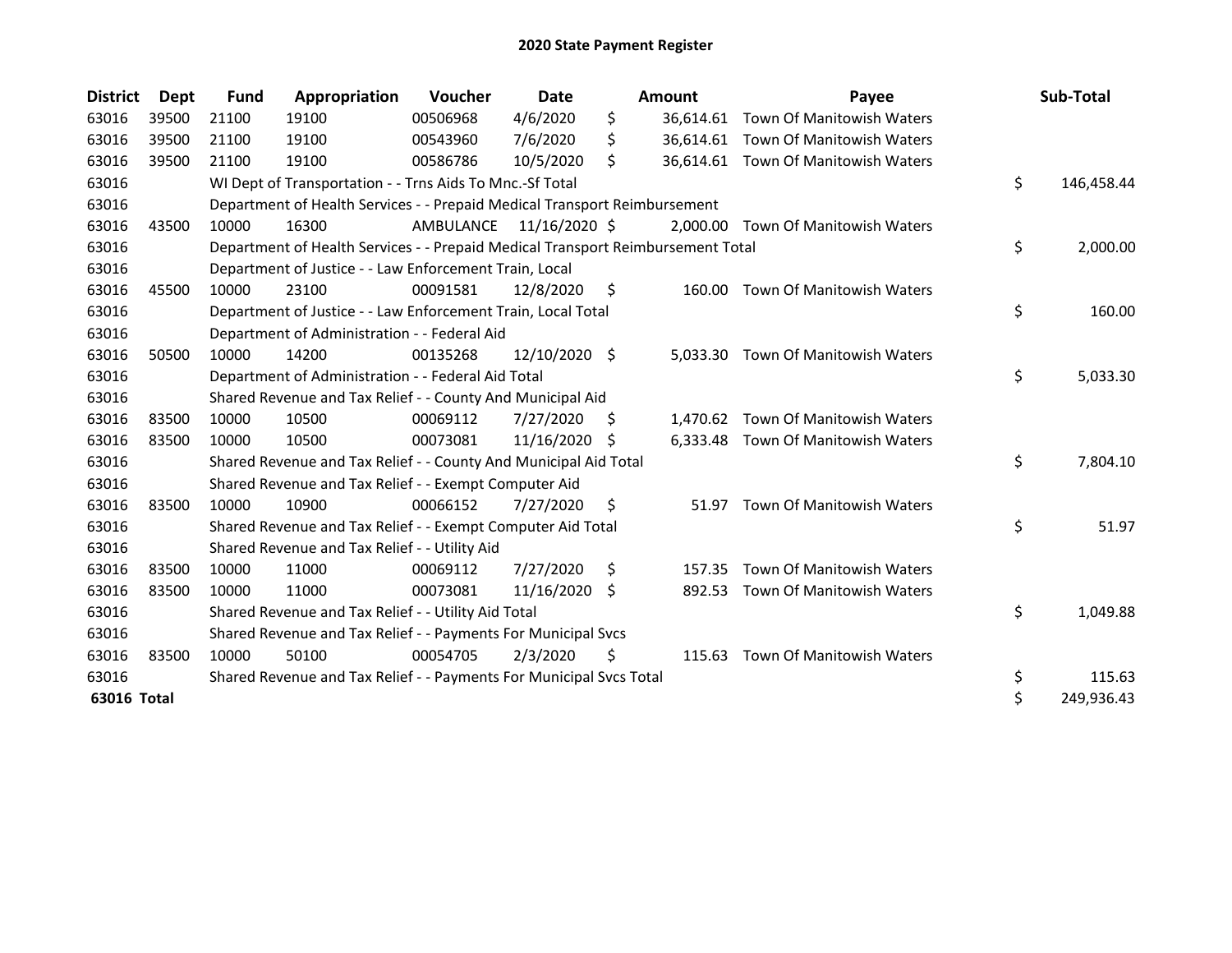| District | Dept  | Fund  | Appropriation                                                                   | Voucher  | Date                    |    | <b>Amount</b> | Payee                    | Sub-Total        |
|----------|-------|-------|---------------------------------------------------------------------------------|----------|-------------------------|----|---------------|--------------------------|------------------|
| 63018    |       |       | Dept of Safety & Prof Services - - Fire Dues Distribution                       |          |                         |    |               |                          |                  |
| 63018    | 16500 | 10000 | 22500                                                                           | 00037167 | 7/20/2020               | \$ |               | 9,932.19 Town Of Phelps  |                  |
| 63018    |       |       | Dept of Safety & Prof Services - - Fire Dues Distribution Total                 |          |                         |    |               |                          | \$<br>9,932.19   |
| 63018    |       |       | Dept of Natural Resources - - Aids In Lieu Of Taxes - Gener                     |          |                         |    |               |                          |                  |
| 63018    | 37000 | 10000 | 50300                                                                           | 00404923 | 4/21/2020               | \$ |               | 62.19 Town Of Phelps     |                  |
| 63018    |       |       | Dept of Natural Resources - - Aids In Lieu Of Taxes - Gener Total               |          |                         |    |               |                          | \$<br>62.19      |
| 63018    |       |       | Dept of Natural Resources - - Resaids - Cnty Forst, Cl & Mfl                    |          |                         |    |               |                          |                  |
| 63018    | 37000 | 21200 | 57100                                                                           | 00417868 | 6/18/2020               | \$ |               | 417.62 Town Of Phelps    |                  |
| 63018    |       |       | Dept of Natural Resources - - Resaids - Cnty Forst, Cl & Mfl Total              |          |                         |    |               |                          | \$<br>417.62     |
| 63018    |       |       | Dept of Natural Resources - - Aids In Lieu Of Taxes - Sum S                     |          |                         |    |               |                          |                  |
| 63018    | 37000 | 21200 | 57900                                                                           | 00404924 | 4/21/2020               | \$ |               | 5.64 Town Of Phelps      |                  |
| 63018    |       |       | Dept of Natural Resources - - Aids In Lieu Of Taxes - Sum S Total               |          |                         |    |               |                          | \$<br>5.64       |
| 63018    |       |       | Dept of Natural Resources - - Resaids - Pymt In Lieu Tax Fed                    |          |                         |    |               |                          |                  |
| 63018    | 37000 | 21200 | 58400                                                                           | 00439147 | 10/1/2020               | \$ |               | 85,736.20 Town Of Phelps |                  |
| 63018    |       |       | Dept of Natural Resources - - Resaids - Pymt In Lieu Tax Fed Total              |          |                         |    |               |                          | \$<br>85,736.20  |
| 63018    |       |       | Dept of Natural Resources - - Ea - Lake Protection                              |          |                         |    |               |                          |                  |
| 63018    | 37000 | 21200 | 66300                                                                           | 00411277 | 5/26/2020               | \$ |               | 5,131.92 Town Of Phelps  |                  |
| 63018    |       |       | Dept of Natural Resources - - Ea - Lake Protection Total                        |          |                         |    |               |                          | \$<br>5,131.92   |
| 63018    |       |       | Dept of Natural Resources - - Land Acquisition                                  |          |                         |    |               |                          |                  |
| 63018    | 37000 | 36300 | <b>TA100</b>                                                                    | 00449194 | 12/1/2020               | \$ |               | 10,797.50 Town Of Phelps |                  |
| 63018    |       |       | Dept of Natural Resources - - Land Acquisition Total                            |          |                         |    |               |                          | \$<br>10,797.50  |
| 63018    |       |       | WI Dept of Transportation - - Trns Aids To Mnc.-Sf                              |          |                         |    |               |                          |                  |
| 63018    | 39500 | 21100 | 19100                                                                           | 00477114 | 1/6/2020                | \$ |               | 67,270.23 Town Of Phelps |                  |
| 63018    | 39500 | 21100 | 19100                                                                           | 00506969 | 4/6/2020                | \$ |               | 67,270.23 Town Of Phelps |                  |
| 63018    | 39500 | 21100 | 19100                                                                           | 00543961 | 7/6/2020                | \$ |               | 67,270.23 Town Of Phelps |                  |
| 63018    | 39500 | 21100 | 19100                                                                           | 00586787 | 10/5/2020               | \$ |               | 67,270.23 Town Of Phelps |                  |
| 63018    |       |       | WI Dept of Transportation - - Trns Aids To Mnc.-Sf Total                        |          |                         |    |               |                          | \$<br>269,080.92 |
| 63018    |       |       | Department of Health Services - - Emergency Medical Services, Ai                |          |                         |    |               |                          |                  |
| 63018    | 43500 | 10000 | 11900                                                                           | 00379106 | 9/15/2020               | S  |               | 5,392.44 Town Of Phelps  |                  |
| 63018    |       |       | Department of Health Services - - Emergency Medical Services, Ai Total          |          |                         |    |               |                          | \$<br>5,392.44   |
| 63018    |       |       | Department of Health Services - - Prepaid Medical Transport Reimbursement       |          |                         |    |               |                          |                  |
| 63018    | 43500 | 10000 | 16300                                                                           |          | AMBULANCE 11/16/2020 \$ |    |               | 2,000.00 Town Of Phelps  |                  |
| 63018    |       |       | Department of Health Services - - Prepaid Medical Transport Reimbursement Total |          |                         |    |               |                          | \$<br>2,000.00   |
| 63018    |       |       | Elections Commission - - 2018 Hava Election Security                            |          |                         |    |               |                          |                  |
| 63018    | 51000 | 22000 | 18200                                                                           | 00003586 | 6/30/2020               | \$ |               | 1,194.40 Town Of Phelps  |                  |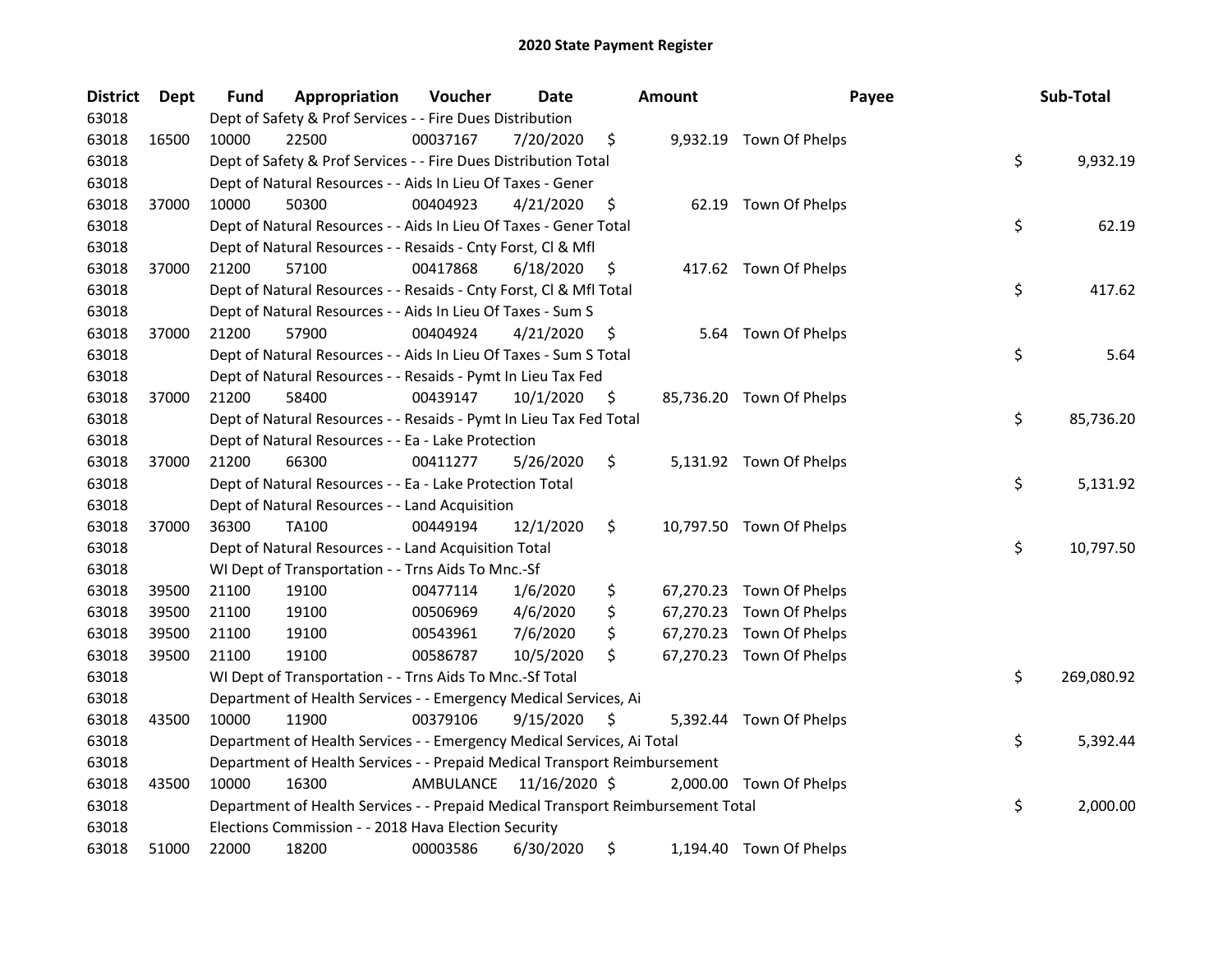| <b>District</b> | Dept  | Fund  | Appropriation                                                       | <b>Voucher</b> | Date       |    | <b>Amount</b> | Payee                    | Sub-Total        |
|-----------------|-------|-------|---------------------------------------------------------------------|----------------|------------|----|---------------|--------------------------|------------------|
| 63018           |       |       | Elections Commission - - 2018 Hava Election Security Total          |                |            |    |               |                          | \$<br>1,194.40   |
| 63018           |       |       | Shared Revenue and Tax Relief - - County And Municipal Aid          |                |            |    |               |                          |                  |
| 63018           | 83500 | 10000 | 10500                                                               | 00069113       | 7/27/2020  | S  | 3,828.55      | Town Of Phelps           |                  |
| 63018           | 83500 | 10000 | 10500                                                               | 00073082       | 11/16/2020 | S  |               | 19,695.14 Town Of Phelps |                  |
| 63018           |       |       | Shared Revenue and Tax Relief - - County And Municipal Aid Total    |                |            |    |               |                          | \$<br>23,523.69  |
| 63018           |       |       | Shared Revenue and Tax Relief - - Exempt Computer Aid               |                |            |    |               |                          |                  |
| 63018           | 83500 | 10000 | 10900                                                               | 00066153       | 7/27/2020  | S  | 59.24         | Town Of Phelps           |                  |
| 63018           |       |       | Shared Revenue and Tax Relief - - Exempt Computer Aid Total         |                |            |    |               |                          | \$<br>59.24      |
| 63018           |       |       | Shared Revenue and Tax Relief - - Utility Aid                       |                |            |    |               |                          |                  |
| 63018           | 83500 | 10000 | 11000                                                               | 00069113       | 7/27/2020  | S. | 713.34        | Town Of Phelps           |                  |
| 63018           | 83500 | 10000 | 11000                                                               | 00073082       | 11/16/2020 | S. | 4,238.91      | Town Of Phelps           |                  |
| 63018           |       |       | Shared Revenue and Tax Relief - - Utility Aid Total                 |                |            |    |               |                          | \$<br>4,952.25   |
| 63018           |       |       | Shared Revenue and Tax Relief - - Personal Property Aid             |                |            |    |               |                          |                  |
| 63018           | 83500 | 10000 | 11100                                                               | 00061578       | 5/4/2020   | \$ | 694.79        | Town Of Phelps           |                  |
| 63018           |       |       | Shared Revenue and Tax Relief - - Personal Property Aid Total       |                |            |    |               |                          | \$<br>694.79     |
| 63018           |       |       | Shared Revenue and Tax Relief - - Payments For Municipal Svcs       |                |            |    |               |                          |                  |
| 63018           | 83500 | 10000 | 50100                                                               | 00054870       | 2/3/2020   | Ş  | 580.19        | Town Of Phelps           |                  |
| 63018           |       |       | Shared Revenue and Tax Relief - - Payments For Municipal Svcs Total |                |            |    |               |                          | \$<br>580.19     |
| 63018 Total     |       |       |                                                                     |                |            |    |               |                          | \$<br>419,561.18 |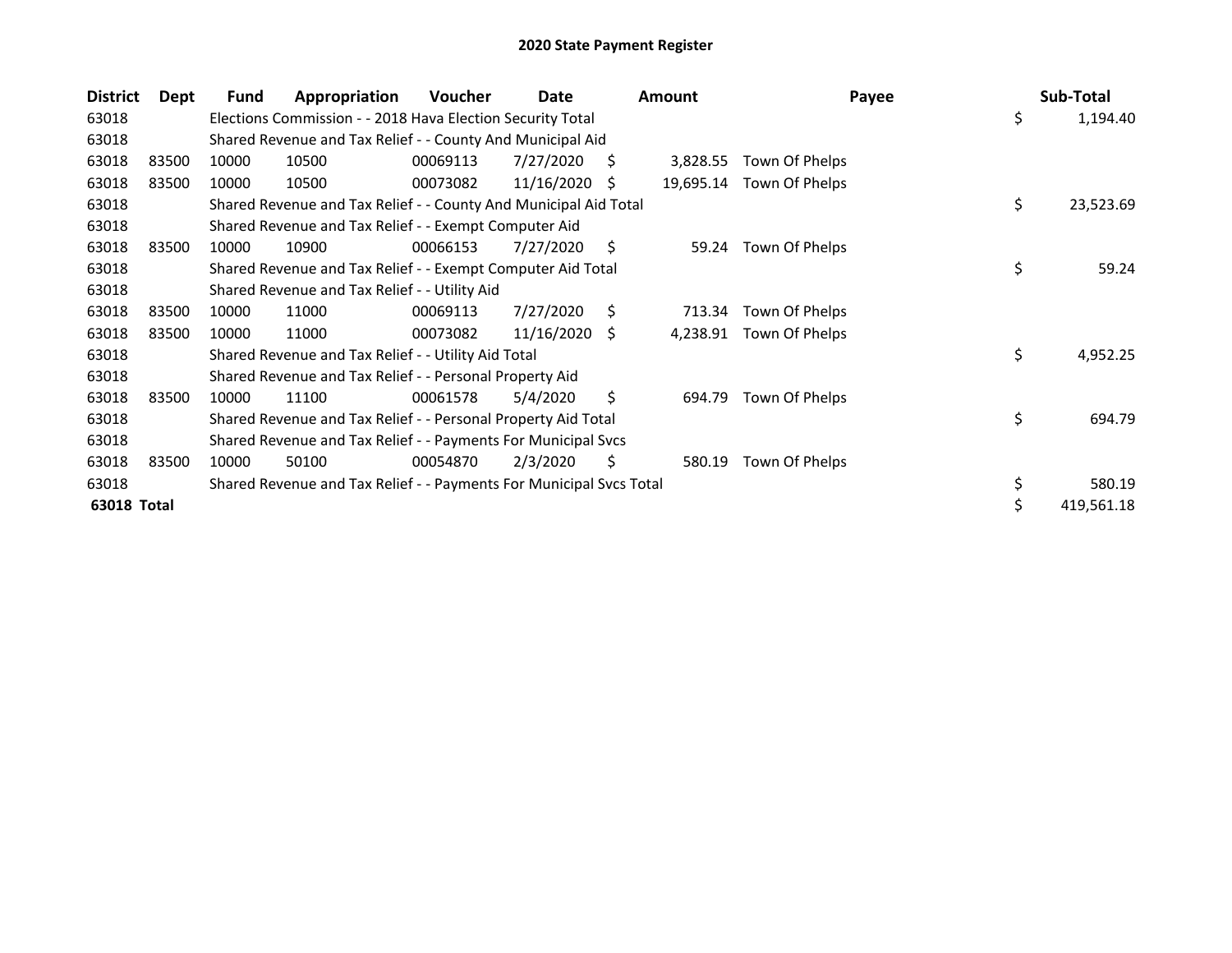| <b>District</b> | <b>Dept</b> | <b>Fund</b> | Appropriation                                                                   | Voucher   | Date          |    | <b>Amount</b> | Payee                       | Sub-Total        |
|-----------------|-------------|-------------|---------------------------------------------------------------------------------|-----------|---------------|----|---------------|-----------------------------|------------------|
| 63020           |             |             | Dept of Safety & Prof Services - - Fire Dues Distribution                       |           |               |    |               |                             |                  |
| 63020           | 16500       | 10000       | 22500                                                                           | 00037168  | 7/20/2020     | \$ |               | 6,080.21 Town of Plum Lake  |                  |
| 63020           |             |             | Dept of Safety & Prof Services - - Fire Dues Distribution Total                 |           |               |    |               |                             | \$<br>6,080.21   |
| 63020           |             |             | Dept of Natural Resources - - Aids In Lieu Of Taxes - Gener                     |           |               |    |               |                             |                  |
| 63020           | 37000       | 10000       | 50300                                                                           | 00383579  | 1/17/2020     | \$ |               | 8,381.31 Town of Plum Lake  |                  |
| 63020           |             |             | Dept of Natural Resources - - Aids In Lieu Of Taxes - Gener Total               |           |               |    |               |                             | \$<br>8,381.31   |
| 63020           |             |             | Dept of Natural Resources - - General Program Operations --                     |           |               |    |               |                             |                  |
| 63020           | 37000       | 21200       | 25400                                                                           | 00423976  | 7/14/2020     | \$ |               | 571.50 Town of Plum Lake    |                  |
| 63020           |             |             | Dept of Natural Resources - - General Program Operations -- Total               |           |               |    |               |                             | \$<br>571.50     |
| 63020           |             |             | Dept of Natural Resources - - Resaids - Cnty Forst, Cl & Mfl                    |           |               |    |               |                             |                  |
| 63020           | 37000       | 21200       | 57100                                                                           | 00417869  | 6/18/2020     | \$ |               | 2,459.00 Town of Plum Lake  |                  |
| 63020           |             |             | Dept of Natural Resources - - Resaids - Cnty Forst, Cl & Mfl Total              |           |               |    |               |                             | \$<br>2,459.00   |
| 63020           |             |             | Dept of Natural Resources - - Aids In Lieu Of Taxes - Sum S                     |           |               |    |               |                             |                  |
| 63020           | 37000       | 21200       | 57900                                                                           | 00403762  | 4/21/2020     | \$ | 30,396.32     | Town of Plum Lake           |                  |
| 63020           | 37000       | 21200       | 57900                                                                           | 00403763  | 4/21/2020     | \$ | 35.20         | Town of Plum Lake           |                  |
| 63020           |             |             | Dept of Natural Resources - - Aids In Lieu Of Taxes - Sum S Total               |           |               |    |               |                             | \$<br>30,431.52  |
| 63020           |             |             | Dept of Natural Resources - - Ea - Lake Protection                              |           |               |    |               |                             |                  |
| 63020           | 37000       | 21200       | 66300                                                                           | 00391591  | 2/21/2020     | \$ |               | 4,616.85 Town of Plum Lake  |                  |
| 63020           | 37000       | 21200       | 66300                                                                           | 00391598  | 2/21/2020     | Ŝ. |               | 3,871.67 Town of Plum Lake  |                  |
| 63020           |             |             | Dept of Natural Resources - - Ea - Lake Protection Total                        |           |               |    |               |                             | \$<br>8,488.52   |
| 63020           |             |             | Dept of Natural Resources - - Ea - Invasive Aqu & Lake Mon                      |           |               |    |               |                             |                  |
| 63020           | 37000       | 21200       | 67800                                                                           | 00384027  | 1/22/2020     | \$ |               | 4,989.34 Town of Plum Lake  |                  |
| 63020           | 37000       | 21200       | 67800                                                                           | 00400914  | 4/13/2020     | \$ |               | 4,991.63 Town of Plum Lake  |                  |
| 63020           |             |             | Dept of Natural Resources - - Ea - Invasive Aqu & Lake Mon Total                |           |               |    |               |                             | \$<br>9,980.97   |
| 63020           |             |             | WI Dept of Transportation - - Trns Aids To Mnc.-Sf                              |           |               |    |               |                             |                  |
| 63020           | 39500       | 21100       | 19100                                                                           | 00477115  | 1/6/2020      | \$ |               | 60,082.65 Town of Plum Lake |                  |
| 63020           | 39500       | 21100       | 19100                                                                           | 00506970  | 4/6/2020      | \$ |               | 60,082.65 Town of Plum Lake |                  |
| 63020           | 39500       | 21100       | 19100                                                                           | 00543962  | 7/6/2020      | \$ |               | 60,082.65 Town of Plum Lake |                  |
| 63020           | 39500       | 21100       | 19100                                                                           | 00586788  | 10/5/2020     | \$ |               | 60,082.65 Town of Plum Lake |                  |
| 63020           |             |             | WI Dept of Transportation - - Trns Aids To Mnc.-Sf Total                        |           |               |    |               |                             | \$<br>240,330.60 |
| 63020           |             |             | Department of Health Services - - Prepaid Medical Transport Reimbursement       |           |               |    |               |                             |                  |
| 63020           | 43500       | 10000       | 16300                                                                           | AMBULANCE | 11/16/2020 \$ |    |               | 2,000.00 Town of Plum Lake  |                  |
| 63020           |             |             | Department of Health Services - - Prepaid Medical Transport Reimbursement Total |           |               |    |               |                             | \$<br>2,000.00   |
| 63020           |             |             | Department of Administration - - Federal Aid                                    |           |               |    |               |                             |                  |
| 63020           | 50500       | 10000       | 14200                                                                           | 00130236  | 10/2/2020     | \$ |               | 1,583.51 Town of Plum Lake  |                  |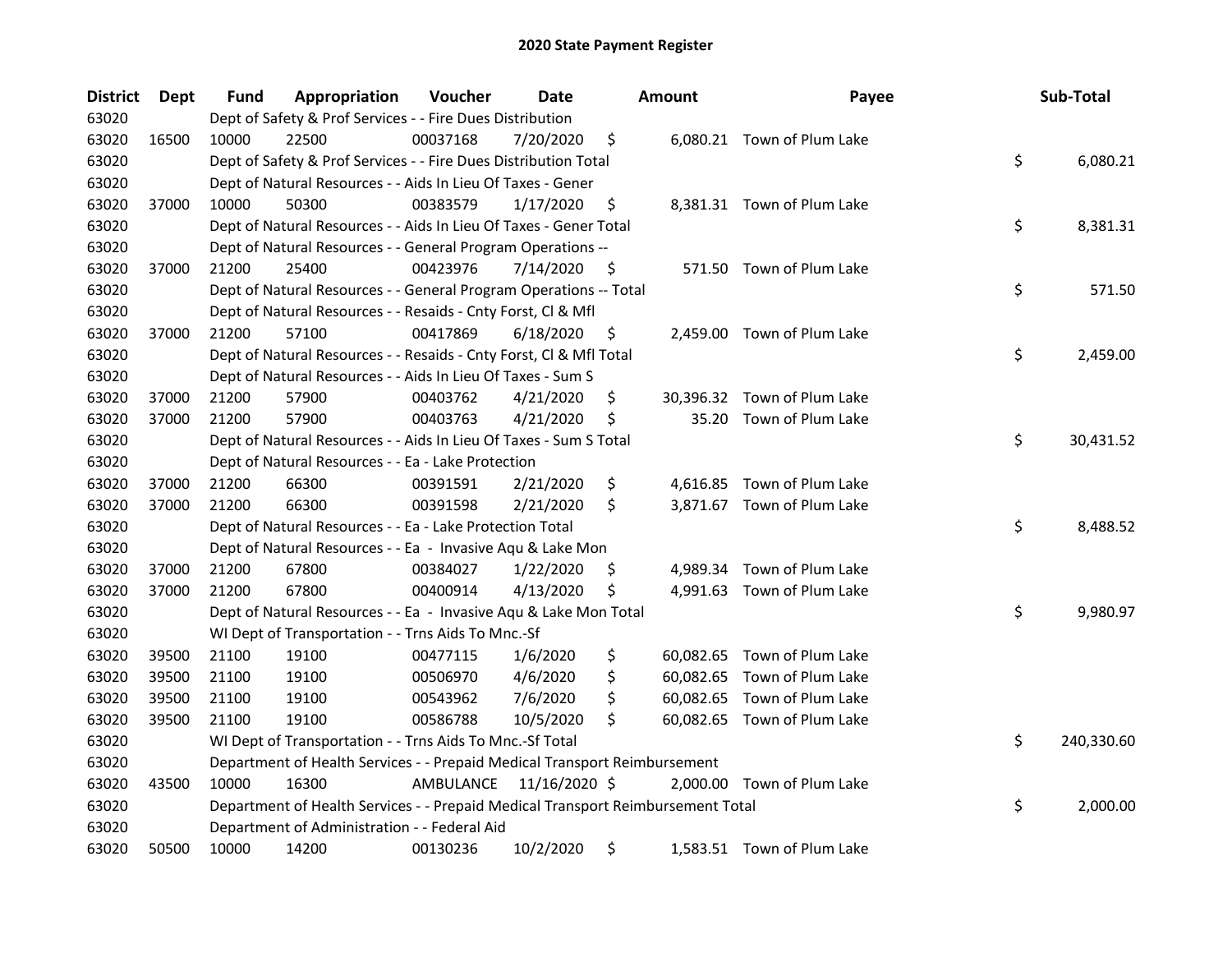| <b>District</b> | <b>Dept</b> | <b>Fund</b> | Appropriation                                                       | Voucher  | Date       |    | <b>Amount</b> | Payee             |     | Sub-Total  |
|-----------------|-------------|-------------|---------------------------------------------------------------------|----------|------------|----|---------------|-------------------|-----|------------|
| 63020           |             |             | Department of Administration - - Federal Aid Total                  |          |            |    |               |                   | \$  | 1,583.51   |
| 63020           |             |             | Elections Commission - - 2018 Hava Election Security                |          |            |    |               |                   |     |            |
| 63020           | 51000       | 22000       | 18200                                                               | 00004183 | 8/14/2020  | S. | 669.70        | Town of Plum Lake |     |            |
| 63020           |             |             | Elections Commission - - 2018 Hava Election Security Total          |          |            |    |               |                   | \$  | 669.70     |
| 63020           |             |             | Shared Revenue and Tax Relief - - County And Municipal Aid          |          |            |    |               |                   |     |            |
| 63020           | 83500       | 10000       | 10500                                                               | 00069114 | 7/27/2020  | S  | 1,971.08      | Town of Plum Lake |     |            |
| 63020           | 83500       | 10000       | 10500                                                               | 00073083 | 11/16/2020 | S  | 9,169.48      | Town of Plum Lake |     |            |
| 63020           |             |             | Shared Revenue and Tax Relief - - County And Municipal Aid Total    |          |            |    |               |                   | \$. | 11,140.56  |
| 63020           |             |             | Shared Revenue and Tax Relief - - Exempt Computer Aid               |          |            |    |               |                   |     |            |
| 63020           | 83500       | 10000       | 10900                                                               | 00066154 | 7/27/2020  | \$ | 50.92         | Town of Plum Lake |     |            |
| 63020           |             |             | Shared Revenue and Tax Relief - - Exempt Computer Aid Total         |          |            |    |               |                   | \$  | 50.92      |
| 63020           |             |             | Shared Revenue and Tax Relief - - Utility Aid                       |          |            |    |               |                   |     |            |
| 63020           | 83500       | 10000       | 11000                                                               | 00069114 | 7/27/2020  | S  | 4.21          | Town of Plum Lake |     |            |
| 63020           | 83500       | 10000       | 11000                                                               | 00073083 | 11/16/2020 | -S | 25.04         | Town of Plum Lake |     |            |
| 63020           |             |             | Shared Revenue and Tax Relief - - Utility Aid Total                 |          |            |    |               |                   | \$  | 29.25      |
| 63020           |             |             | Shared Revenue and Tax Relief - - Personal Property Aid             |          |            |    |               |                   |     |            |
| 63020           | 83500       | 10000       | 11100                                                               | 00061579 | 5/4/2020   | \$ | 610.95        | Town of Plum Lake |     |            |
| 63020           |             |             | Shared Revenue and Tax Relief - - Personal Property Aid Total       |          |            |    |               |                   | \$  | 610.95     |
| 63020           |             |             | Shared Revenue and Tax Relief - - Payments For Municipal Svcs       |          |            |    |               |                   |     |            |
| 63020           | 83500       | 10000       | 50100                                                               | 00054645 | 2/3/2020   | \$ | 876.51        | Town of Plum Lake |     |            |
| 63020           |             |             | Shared Revenue and Tax Relief - - Payments For Municipal Svcs Total |          |            |    |               |                   | \$  | 876.51     |
| 63020 Total     |             |             |                                                                     |          |            |    |               |                   |     | 323,685.03 |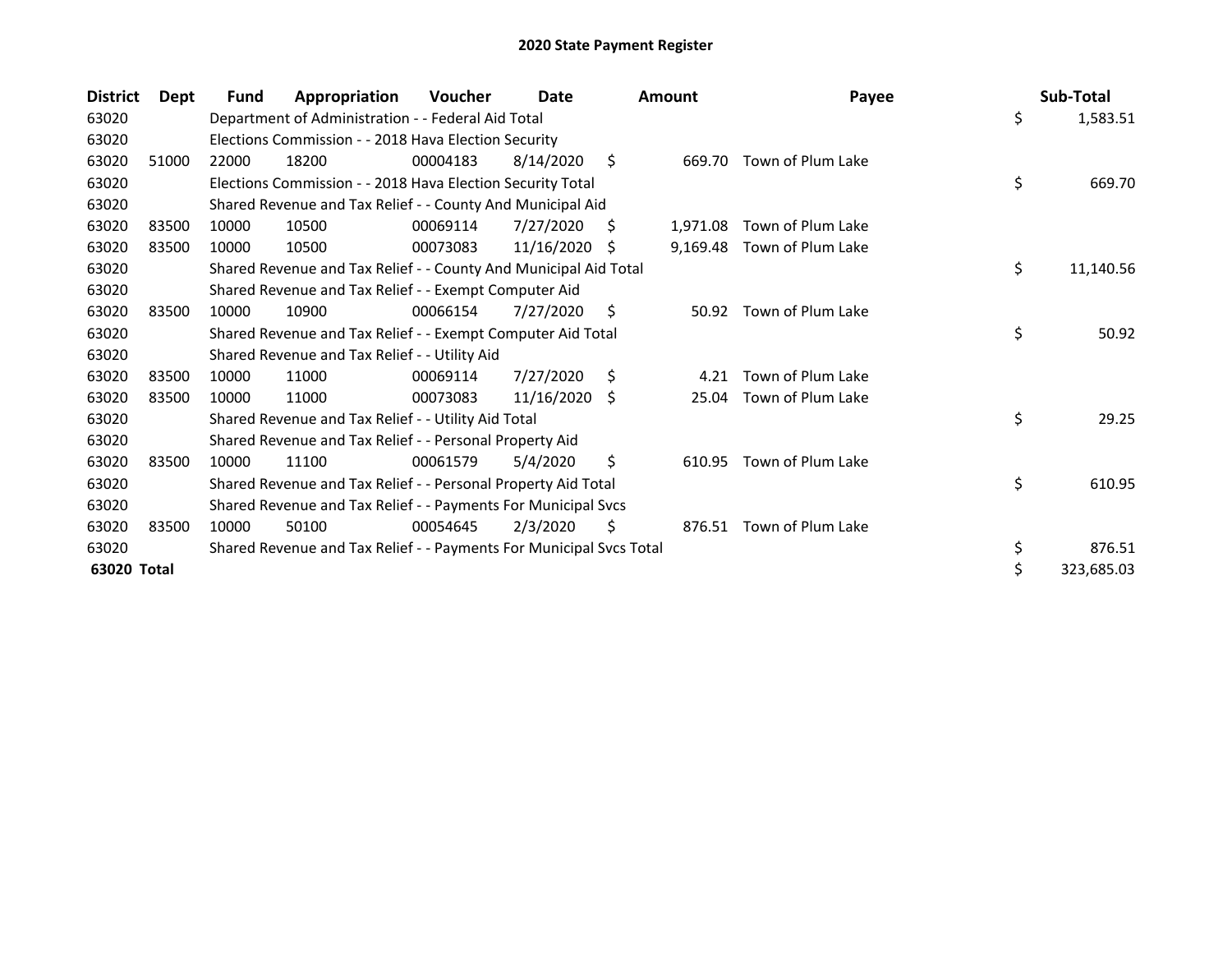| <b>District</b> | Dept  | Fund  | Appropriation                                                      | Voucher  | <b>Date</b> | <b>Amount</b>   | Payee                          | Sub-Total        |
|-----------------|-------|-------|--------------------------------------------------------------------|----------|-------------|-----------------|--------------------------------|------------------|
| 63022           |       |       | Dept of Safety & Prof Services - - Fire Dues Distribution          |          |             |                 |                                |                  |
| 63022           | 16500 | 10000 | 22500                                                              | 00037169 | 7/17/2020   | \$              | 12,488.98 Town Of Presque Isle |                  |
| 63022           |       |       | Dept of Safety & Prof Services - - Fire Dues Distribution Total    |          |             |                 |                                | \$<br>12,488.98  |
| 63022           |       |       | Dept of Natural Resources - - Aids In Lieu Of Taxes - Gener        |          |             |                 |                                |                  |
| 63022           | 37000 | 10000 | 50300                                                              | 00383630 | 1/16/2020   | \$              | 6,076.64 Town Of Presque Isle  |                  |
| 63022           | 37000 | 10000 | 50300                                                              | 00383631 | 1/16/2020   | \$<br>10,851.41 | Town Of Presque Isle           |                  |
| 63022           | 37000 | 10000 | 50300                                                              | 00404942 | 4/21/2020   | \$<br>65.95     | Town Of Presque Isle           |                  |
| 63022           | 37000 | 10000 | 50300                                                              | 00404944 | 4/21/2020   | \$<br>439.69    | Town Of Presque Isle           |                  |
| 63022           |       |       | Dept of Natural Resources - - Aids In Lieu Of Taxes - Gener Total  |          |             |                 |                                | \$<br>17,433.69  |
| 63022           |       |       | Dept of Natural Resources - - Resaids - Cnty Forst, Cl & Mfl       |          |             |                 |                                |                  |
| 63022           | 37000 | 21200 | 57100                                                              | 00417870 | 6/18/2020   | \$              | 716.85 Town Of Presque Isle    |                  |
| 63022           |       |       | Dept of Natural Resources - - Resaids - Cnty Forst, Cl & Mfl Total |          |             |                 |                                | \$<br>716.85     |
| 63022           |       |       | Dept of Natural Resources - - Aids In Lieu Of Taxes - Sum S        |          |             |                 |                                |                  |
| 63022           | 37000 | 21200 | 57900                                                              | 00404941 | 4/21/2020   | \$              | 256.22 Town Of Presque Isle    |                  |
| 63022           | 37000 | 21200 | 57900                                                              | 00404943 | 4/21/2020   | \$<br>0.07      | Town Of Presque Isle           |                  |
| 63022           | 37000 | 21200 | 57900                                                              | 00404945 | 4/21/2020   | \$<br>7,366.97  | Town Of Presque Isle           |                  |
| 63022           |       |       | Dept of Natural Resources - - Aids In Lieu Of Taxes - Sum S Total  |          |             |                 |                                | \$<br>7,623.26   |
| 63022           |       |       | Dept of Natural Resources - - Ea - Lake Protection                 |          |             |                 |                                |                  |
| 63022           | 37000 | 21200 | 66300                                                              | 00397158 | 3/18/2020   | \$<br>2,465.60  | Town Of Presque Isle           |                  |
| 63022           | 37000 | 21200 | 66300                                                              | 00397161 | 3/18/2020   | \$              | 2,457.22 Town Of Presque Isle  |                  |
| 63022           | 37000 | 21200 | 66300                                                              | 00397163 | 3/18/2020   | \$              | 2,483.25 Town Of Presque Isle  |                  |
| 63022           | 37000 | 21200 | 66300                                                              | 00397439 | 3/24/2020   | \$<br>2,491.50  | Town Of Presque Isle           |                  |
| 63022           | 37000 | 21200 | 66300                                                              | 00397480 | 3/24/2020   | \$<br>1,823.25  | Town Of Presque Isle           |                  |
| 63022           | 37000 | 21200 | 66300                                                              | 00397484 | 3/24/2020   | \$<br>1,993.75  | Town Of Presque Isle           |                  |
| 63022           | 37000 | 21200 | 66300                                                              | 00399446 | 3/31/2020   | \$              | 1,993.75 Town Of Presque Isle  |                  |
| 63022           |       |       | Dept of Natural Resources - - Ea - Lake Protection Total           |          |             |                 |                                | \$<br>15,708.32  |
| 63022           |       |       | Dept of Natural Resources - - Land Acquisition                     |          |             |                 |                                |                  |
| 63022           | 37000 | 36300 | <b>TA100</b>                                                       | 00426058 | 7/23/2020   | \$              | 30,861.25 Town Of Presque Isle |                  |
| 63022           |       |       | Dept of Natural Resources - - Land Acquisition Total               |          |             |                 |                                | \$<br>30,861.25  |
| 63022           |       |       | WI Dept of Transportation - - Trns Aids To Mnc.-Sf                 |          |             |                 |                                |                  |
| 63022           | 39500 | 21100 | 19100                                                              | 00477116 | 1/6/2020    | \$              | 40,425.21 Town Of Presque Isle |                  |
| 63022           | 39500 | 21100 | 19100                                                              | 00506971 | 4/6/2020    | \$              | 40,425.21 Town Of Presque Isle |                  |
| 63022           | 39500 | 21100 | 19100                                                              | 00543963 | 7/6/2020    | \$              | 40,425.21 Town Of Presque Isle |                  |
| 63022           | 39500 | 21100 | 19100                                                              | 00586789 | 10/5/2020   | \$              | 40,425.21 Town Of Presque Isle |                  |
| 63022           |       |       | WI Dept of Transportation - - Trns Aids To Mnc.-Sf Total           |          |             |                 |                                | \$<br>161,700.84 |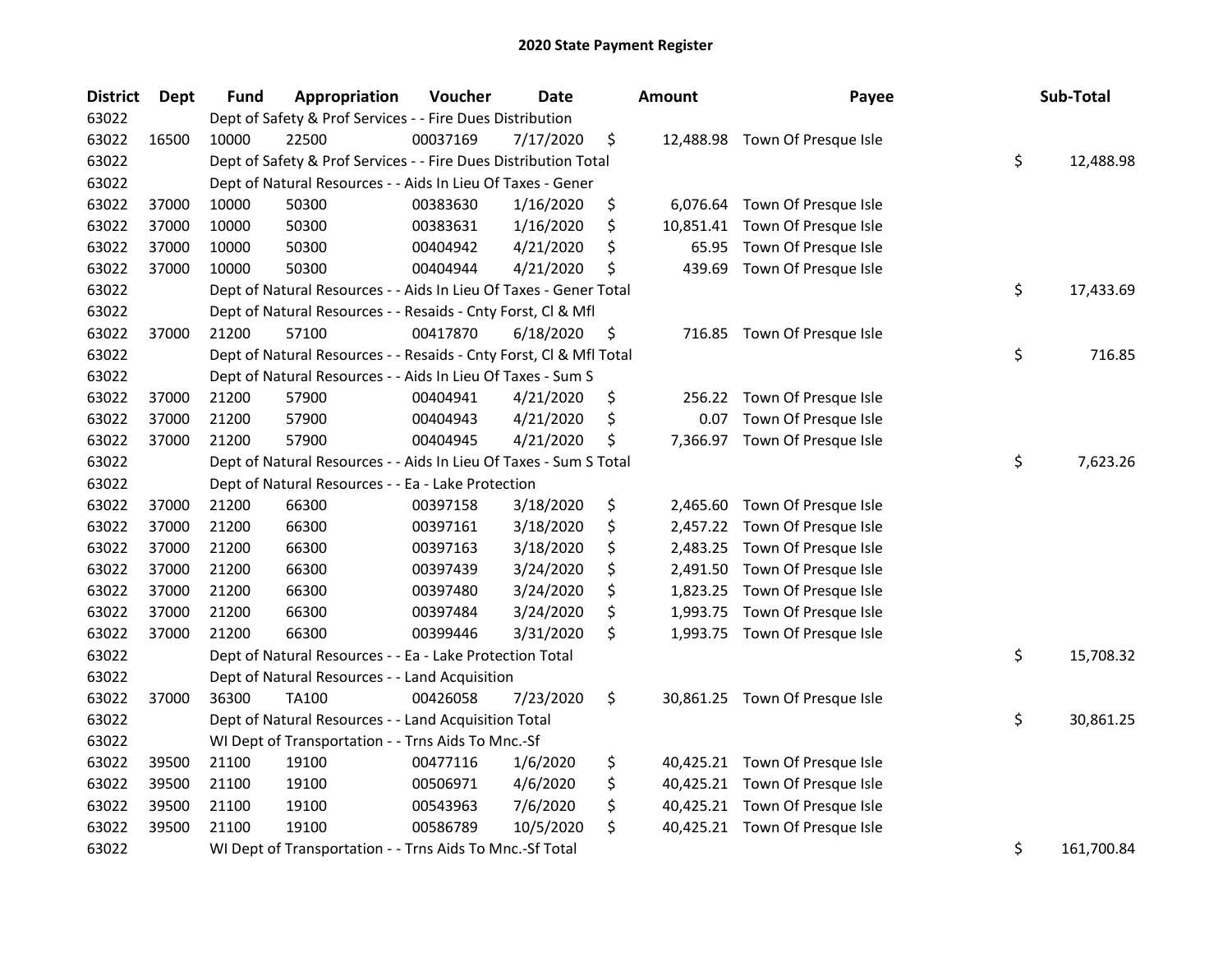| <b>District</b> | Dept  | Fund  | Appropriation                                                                   | Voucher   | Date          |     | <b>Amount</b> | Payee                         | Sub-Total        |
|-----------------|-------|-------|---------------------------------------------------------------------------------|-----------|---------------|-----|---------------|-------------------------------|------------------|
| 63022           |       |       | Department of Health Services - - Emergency Medical Services, Ai                |           |               |     |               |                               |                  |
| 63022           | 43500 | 10000 | 11900                                                                           | 00379112  | 9/15/2020     | \$. |               | 5,361.29 Town Of Presque Isle |                  |
| 63022           |       |       | Department of Health Services - - Emergency Medical Services, Ai Total          |           |               |     |               |                               | \$<br>5,361.29   |
| 63022           |       |       | Department of Health Services - - Prepaid Medical Transport Reimbursement       |           |               |     |               |                               |                  |
| 63022           | 43500 | 10000 | 16300                                                                           | AMBULANCE | 11/16/2020 \$ |     |               | 2,000.00 Town Of Presque Isle |                  |
| 63022           |       |       | Department of Health Services - - Prepaid Medical Transport Reimbursement Total |           |               |     |               |                               | \$<br>2,000.00   |
| 63022           |       |       | Department of Administration - - Federal Aid                                    |           |               |     |               |                               |                  |
| 63022           | 50500 | 10000 | 14200                                                                           | 00130237  | 10/1/2020     | \$  | 1,216.97      | Town Of Presque Isle          |                  |
| 63022           | 50500 | 10000 | 14200                                                                           | 00135269  | 12/9/2020     | \$  | 9,107.03      | Town Of Presque Isle          |                  |
| 63022           | 50500 | 10000 | 14200                                                                           | 00136577  | 12/16/2020    | Ŝ.  |               | 1,095.71 Town Of Presque Isle |                  |
| 63022           |       |       | Department of Administration - - Federal Aid Total                              |           |               |     |               |                               | \$<br>11,419.71  |
| 63022           |       |       | Elections Commission - - 2018 Hava Election Security                            |           |               |     |               |                               |                  |
| 63022           | 51000 | 22000 | 18200                                                                           | 00003751  | 7/3/2020      | \$  | 857.80        | Town Of Presque Isle          |                  |
| 63022           |       |       | Elections Commission - - 2018 Hava Election Security Total                      |           |               |     |               |                               | \$<br>857.80     |
| 63022           |       |       | Shared Revenue and Tax Relief - - County And Municipal Aid                      |           |               |     |               |                               |                  |
| 63022           | 83500 | 10000 | 10500                                                                           | 00069115  | 7/27/2020     | \$  | 1,962.36      | Town Of Presque Isle          |                  |
| 63022           | 83500 | 10000 | 10500                                                                           | 00073084  | 11/16/2020    | \$. | 9,120.03      | Town Of Presque Isle          |                  |
| 63022           |       |       | Shared Revenue and Tax Relief - - County And Municipal Aid Total                |           |               |     |               |                               | \$<br>11,082.39  |
| 63022           |       |       | Shared Revenue and Tax Relief - - Exempt Computer Aid                           |           |               |     |               |                               |                  |
| 63022           | 83500 | 10000 | 10900                                                                           | 00066155  | 7/27/2020     | S   | 38.45         | Town Of Presque Isle          |                  |
| 63022           |       |       | Shared Revenue and Tax Relief - - Exempt Computer Aid Total                     |           |               |     |               |                               | \$<br>38.45      |
| 63022           |       |       | Shared Revenue and Tax Relief - - Utility Aid                                   |           |               |     |               |                               |                  |
| 63022           | 83500 | 10000 | 11000                                                                           | 00069115  | 7/27/2020     | \$. | 4.35          | Town Of Presque Isle          |                  |
| 63022           | 83500 | 10000 | 11000                                                                           | 00073084  | 11/16/2020    | \$  | 24.21         | Town Of Presque Isle          |                  |
| 63022           |       |       | Shared Revenue and Tax Relief - - Utility Aid Total                             |           |               |     |               |                               | \$<br>28.56      |
| 63022 Total     |       |       |                                                                                 |           |               |     |               |                               | \$<br>277,321.39 |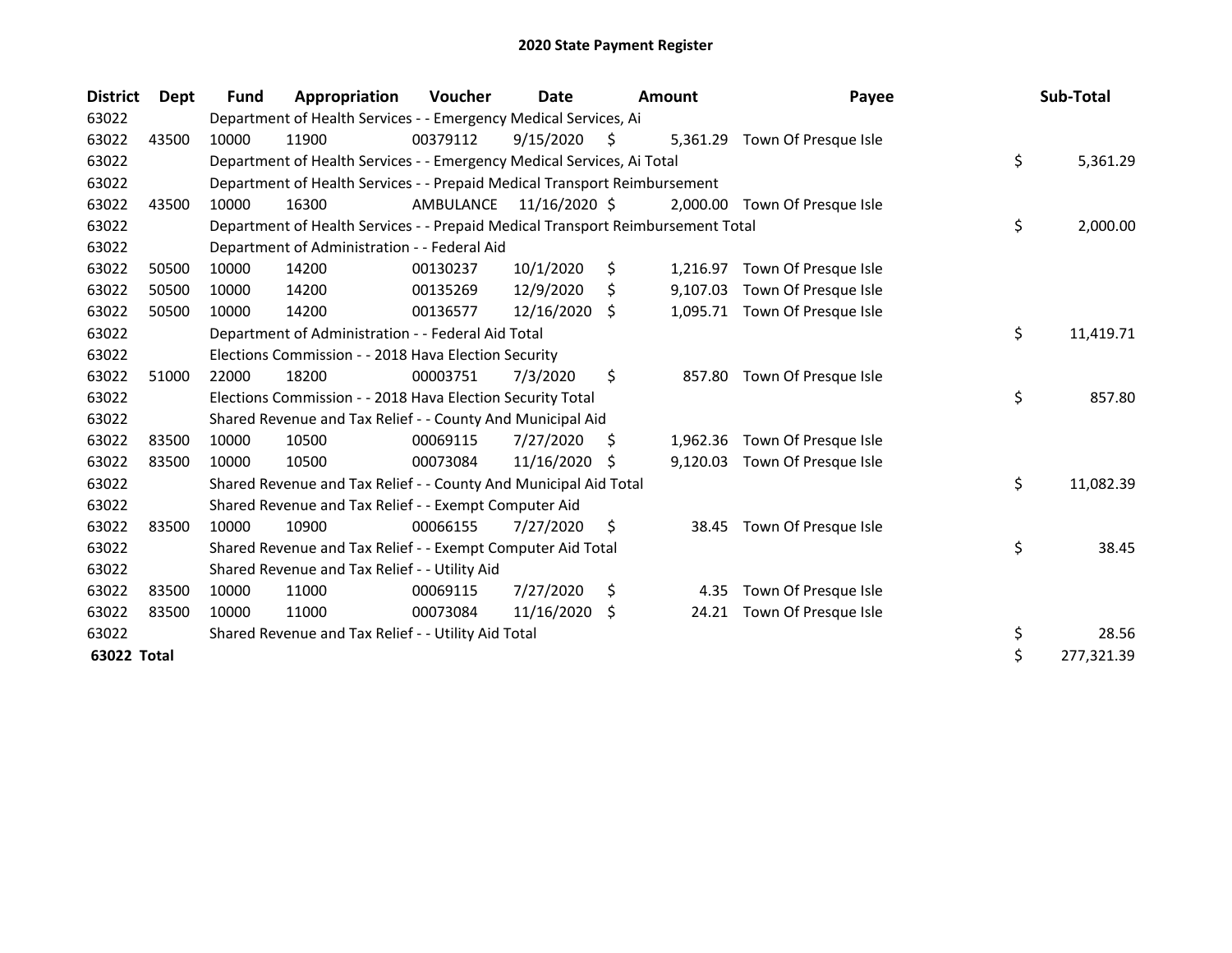| <b>District</b> | Dept  | Fund  | Appropriation                                                      | Voucher  | <b>Date</b>   |      | <b>Amount</b> | Payee                           | Sub-Total        |
|-----------------|-------|-------|--------------------------------------------------------------------|----------|---------------|------|---------------|---------------------------------|------------------|
| 63024           |       |       | Dept of Safety & Prof Services - - Fire Dues Distribution          |          |               |      |               |                                 |                  |
| 63024           | 16500 | 10000 | 22500                                                              | 00037170 | 7/20/2020     | \$   |               | 18,713.48 Town Of Saint Germain |                  |
| 63024           |       |       | Dept of Safety & Prof Services - - Fire Dues Distribution Total    |          |               |      |               |                                 | \$<br>18,713.48  |
| 63024           |       |       | Dept of Natural Resources - - Aids In Lieu Of Taxes - Gener        |          |               |      |               |                                 |                  |
| 63024           | 37000 | 10000 | 50300                                                              | 00383583 | 1/17/2020     | \$   | 33,626.50     | Town Of Saint Germain           |                  |
| 63024           | 37000 | 10000 | 50300                                                              | 00403893 | 4/21/2020     | \$   | 62.93         | Town Of Saint Germain           |                  |
| 63024           |       |       | Dept of Natural Resources - - Aids In Lieu Of Taxes - Gener Total  |          |               |      |               |                                 | \$<br>33,689.43  |
| 63024           |       |       | Dept of Natural Resources - - Resaids - Cnty Forst, Cl & Mfl       |          |               |      |               |                                 |                  |
| 63024           | 37000 | 21200 | 57100                                                              | 00417871 | 6/18/2020     | \$   |               | 317.92 Town Of Saint Germain    |                  |
| 63024           |       |       | Dept of Natural Resources - - Resaids - Cnty Forst, Cl & Mfl Total |          |               |      |               |                                 | \$<br>317.92     |
| 63024           |       |       | Dept of Natural Resources - - Aids In Lieu Of Taxes - Sum S        |          |               |      |               |                                 |                  |
| 63024           | 37000 | 21200 | 57900                                                              | 00403892 | 4/21/2020     | \$   | 0.87          | Town Of Saint Germain           |                  |
| 63024           | 37000 | 21200 | 57900                                                              | 00403894 | 4/21/2020     | \$   | 272.80        | Town Of Saint Germain           |                  |
| 63024           | 37000 | 21200 | 57900                                                              | 00403895 | 4/21/2020     | \$   | 6,760.74      | Town Of Saint Germain           |                  |
| 63024           |       |       | Dept of Natural Resources - - Aids In Lieu Of Taxes - Sum S Total  |          |               |      |               |                                 | \$<br>7,034.41   |
| 63024           |       |       | WI Dept of Transportation - - Trns Aids To Mnc.-Sf                 |          |               |      |               |                                 |                  |
| 63024           | 39500 | 21100 | 19100                                                              | 00477117 | 1/6/2020      | \$   |               | 57,559.77 Town Of Saint Germain |                  |
| 63024           | 39500 | 21100 | 19100                                                              | 00506972 | 4/6/2020      | \$   |               | 57,559.77 Town Of Saint Germain |                  |
| 63024           | 39500 | 21100 | 19100                                                              | 00543964 | 7/6/2020      | \$   |               | 57,559.77 Town Of Saint Germain |                  |
| 63024           | 39500 | 21100 | 19100                                                              | 00586790 | 10/5/2020     | \$   |               | 57,559.77 Town Of Saint Germain |                  |
| 63024           |       |       | WI Dept of Transportation - - Trns Aids To Mnc.-Sf Total           |          |               |      |               |                                 | \$<br>230,239.08 |
| 63024           |       |       | Department of Administration - - Federal Aid                       |          |               |      |               |                                 |                  |
| 63024           | 50500 | 10000 | 14200                                                              | 00135270 | 12/10/2020    | - \$ |               | 33,621.00 Town Of Saint Germain |                  |
| 63024           | 50500 | 10000 | 14200                                                              | 00136578 | 12/17/2020 \$ |      |               | 3,568.26 Town Of Saint Germain  |                  |
| 63024           |       |       | Department of Administration - - Federal Aid Total                 |          |               |      |               |                                 | \$<br>37,189.26  |
| 63024           |       |       | Elections Commission - - 2018 Hava Election Security               |          |               |      |               |                                 |                  |
| 63024           | 51000 | 22000 | 18200                                                              | 00004187 | 8/14/2020     | \$   |               | 1,855.50 Town Of Saint Germain  |                  |
| 63024           |       |       | Elections Commission - - 2018 Hava Election Security Total         |          |               |      |               |                                 | \$<br>1,855.50   |
| 63024           |       |       | Shared Revenue and Tax Relief - - County And Municipal Aid         |          |               |      |               |                                 |                  |
| 63024           | 83500 | 10000 | 10500                                                              | 00069116 | 7/27/2020     | \$   |               | 2,692.62 Town Of Saint Germain  |                  |
| 63024           | 83500 | 10000 | 10500                                                              | 00073085 | 11/16/2020    | S    |               | 15,258.21 Town Of Saint Germain |                  |
| 63024           |       |       | Shared Revenue and Tax Relief - - County And Municipal Aid Total   |          |               |      |               |                                 | \$<br>17,950.83  |
| 63024           |       |       | Shared Revenue and Tax Relief - - Exempt Computer Aid              |          |               |      |               |                                 |                  |
| 63024           | 83500 | 10000 | 10900                                                              | 00066156 | 7/27/2020     | \$   |               | 62.35 Town Of Saint Germain     |                  |
| 63024           |       |       | Shared Revenue and Tax Relief - - Exempt Computer Aid Total        |          |               |      |               |                                 | \$<br>62.35      |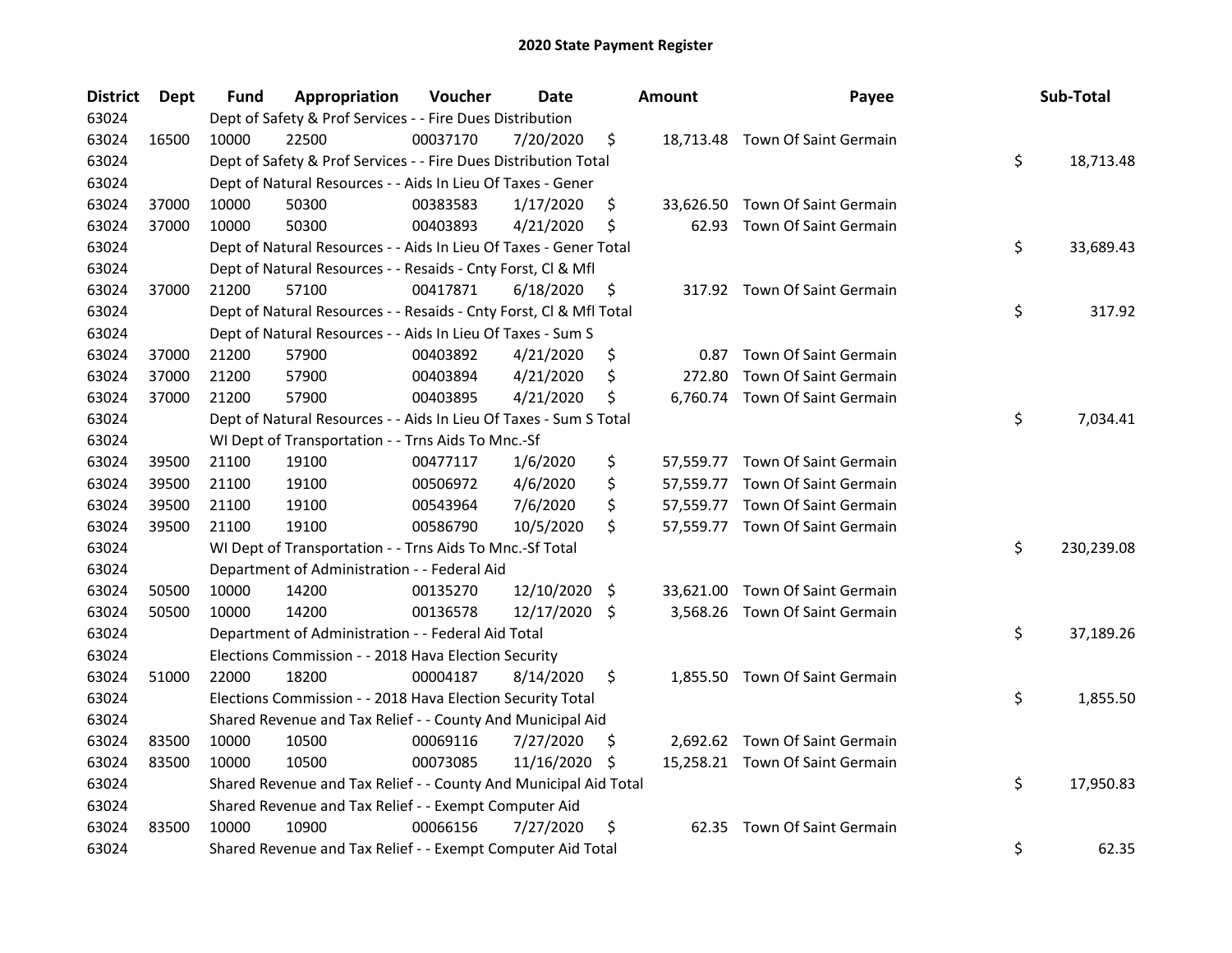| District Dept Fund Appropriation |  | Voucher | Date | <b>Amount</b> | Payee | Sub-Total  |
|----------------------------------|--|---------|------|---------------|-------|------------|
| 63024 Total                      |  |         |      |               |       | 347,052.26 |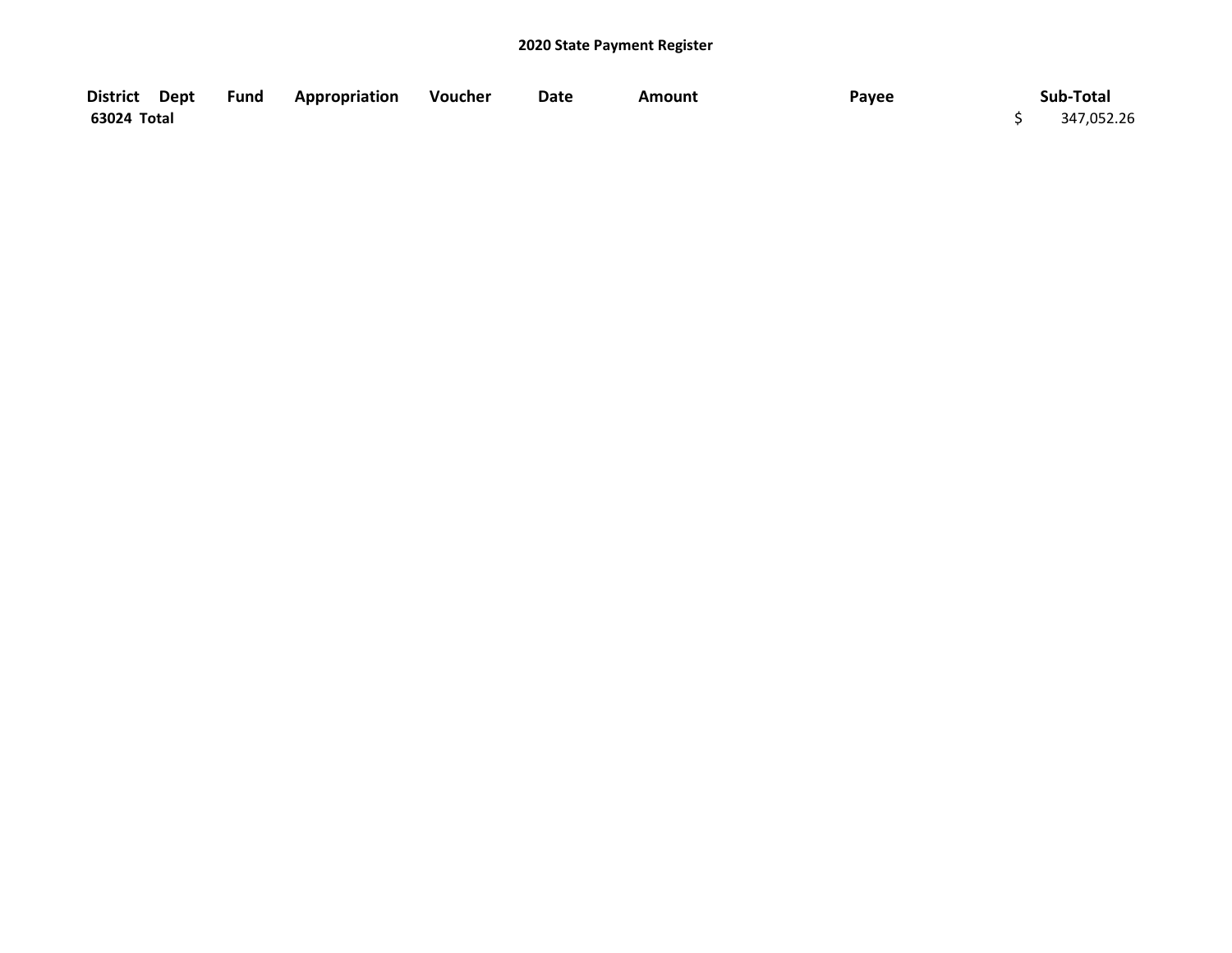| <b>District</b> | Dept  | Fund  | Appropriation                                                      | Voucher  | <b>Date</b>   |     | <b>Amount</b> | Payee                        | Sub-Total        |
|-----------------|-------|-------|--------------------------------------------------------------------|----------|---------------|-----|---------------|------------------------------|------------------|
| 63026           |       |       | Dept of Safety & Prof Services - - Fire Dues Distribution          |          |               |     |               |                              |                  |
| 63026           | 16500 | 10000 | 22500                                                              | 00037171 | 7/20/2020     | \$  |               | 15,266.95 Town Of Washington |                  |
| 63026           |       |       | Dept of Safety & Prof Services - - Fire Dues Distribution Total    |          |               |     |               |                              | \$<br>15,266.95  |
| 63026           |       |       | Dept of Natural Resources - - General Program Operations --        |          |               |     |               |                              |                  |
| 63026           | 37000 | 21200 | 25400                                                              | 00451612 | 12/17/2020 \$ |     |               | 4,600.00 Town Of Washington  |                  |
| 63026           |       |       | Dept of Natural Resources - - General Program Operations -- Total  |          |               |     |               |                              | \$<br>4,600.00   |
| 63026           |       |       | Dept of Natural Resources - - Resaids - Cnty Forst, Cl & Mfl       |          |               |     |               |                              |                  |
| 63026           | 37000 | 21200 | 57100                                                              | 00417872 | 6/18/2020     | \$  |               | 318.24 Town Of Washington    |                  |
| 63026           |       |       | Dept of Natural Resources - - Resaids - Cnty Forst, Cl & Mfl Total |          |               |     |               |                              | \$<br>318.24     |
| 63026           |       |       | Dept of Natural Resources - - Aids In Lieu Of Taxes - Sum S        |          |               |     |               |                              |                  |
| 63026           | 37000 | 21200 | 57900                                                              | 00405057 | 4/21/2020     | \$  | 123.75        | Town Of Washington           |                  |
| 63026           | 37000 | 21200 | 57900                                                              | 00405058 | 4/21/2020     | \$  | 2.73          | Town Of Washington           |                  |
| 63026           |       |       | Dept of Natural Resources - - Aids In Lieu Of Taxes - Sum S Total  |          |               |     |               |                              | \$<br>126.48     |
| 63026           |       |       | Dept of Natural Resources - - Resaids - Pymt In Lieu Tax Fed       |          |               |     |               |                              |                  |
| 63026           | 37000 | 21200 | 58400                                                              | 00439148 | 10/1/2020     | \$  |               | 19,121.46 Town Of Washington |                  |
| 63026           |       |       | Dept of Natural Resources - - Resaids - Pymt In Lieu Tax Fed Total |          |               |     |               |                              | \$<br>19,121.46  |
| 63026           |       |       | WI Dept of Transportation - - Trns Aids To Mnc.-Sf                 |          |               |     |               |                              |                  |
| 63026           | 39500 | 21100 | 19100                                                              | 00477118 | 1/6/2020      | \$  |               | 47,770.47 Town Of Washington |                  |
| 63026           | 39500 | 21100 | 19100                                                              | 00506973 | 4/6/2020      | \$  |               | 47,770.47 Town Of Washington |                  |
| 63026           | 39500 | 21100 | 19100                                                              | 00543965 | 7/6/2020      | \$  |               | 47,770.47 Town Of Washington |                  |
| 63026           | 39500 | 21100 | 19100                                                              | 00586791 | 10/5/2020     | \$  |               | 47,770.47 Town Of Washington |                  |
| 63026           |       |       | WI Dept of Transportation - - Trns Aids To Mnc.-Sf Total           |          |               |     |               |                              | \$<br>191,081.88 |
| 63026           |       |       | Department of Administration - - Federal Aid                       |          |               |     |               |                              |                  |
| 63026           | 50500 | 10000 | 14200                                                              | 00135271 | 12/10/2020 \$ |     |               | 20,091.23 Town Of Washington |                  |
| 63026           |       |       | Department of Administration - - Federal Aid Total                 |          |               |     |               |                              | \$<br>20,091.23  |
| 63026           |       |       | Elections Commission - - 2018 Hava Election Security               |          |               |     |               |                              |                  |
| 63026           | 51000 | 22000 | 18200                                                              | 00003850 | 7/16/2020     | \$  |               | 1,495.80 Town Of Washington  |                  |
| 63026           |       |       | Elections Commission - - 2018 Hava Election Security Total         |          |               |     |               |                              | \$<br>1,495.80   |
| 63026           |       |       | Shared Revenue and Tax Relief - - County And Municipal Aid         |          |               |     |               |                              |                  |
| 63026           | 83500 | 10000 | 10500                                                              | 00069117 | 7/27/2020     | \$. |               | 2,399.86 Town Of Washington  |                  |
| 63026           | 83500 | 10000 | 10500                                                              | 00073086 | 11/16/2020    | -\$ |               | 13,599.19 Town Of Washington |                  |
| 63026           |       |       | Shared Revenue and Tax Relief - - County And Municipal Aid Total   |          |               |     |               |                              | \$<br>15,999.05  |
| 63026           |       |       | Shared Revenue and Tax Relief - - Exempt Computer Aid              |          |               |     |               |                              |                  |
| 63026           | 83500 | 10000 | 10900                                                              | 00066157 | 7/27/2020     | \$  | 118.48        | Town Of Washington           |                  |
| 63026           |       |       | Shared Revenue and Tax Relief - - Exempt Computer Aid Total        |          |               |     |               |                              | \$<br>118.48     |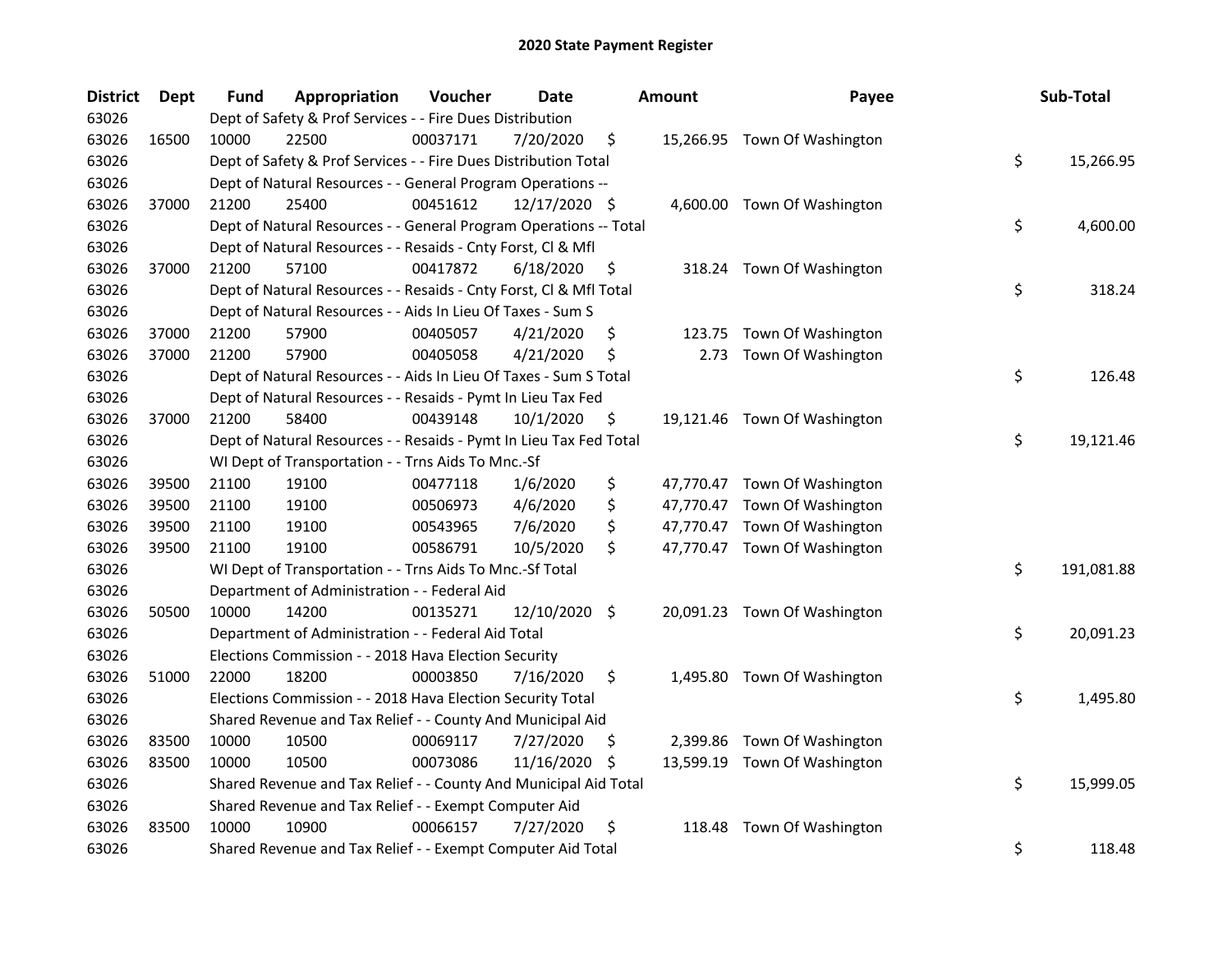| <b>District</b> | <b>Dept</b> | <b>Fund</b> | Appropriation                                                   | <b>Voucher</b> | Date      | <b>Amount</b> | Payee              | Sub-Total  |
|-----------------|-------------|-------------|-----------------------------------------------------------------|----------------|-----------|---------------|--------------------|------------|
| 63026           |             |             | Shared Revenue and Tax Relief - - Personal Property Aid         |                |           |               |                    |            |
| 63026           | 83500       | 10000       | 11100                                                           | 00061580       | 5/4/2020  | 325.99        | Town Of Washington |            |
| 63026           |             |             | Shared Revenue and Tax Relief - - Personal Property Aid Total   |                |           |               |                    | 325.99     |
| 63026           |             |             | Shared Revenue and Tax Relief - - Lottery & Gaming Credit       |                |           |               |                    |            |
| 63026           | 83500       | 52100       | 36300                                                           | 00055571       | 3/23/2020 | 1.739.70      | Town Of Washington |            |
| 63026           |             |             | Shared Revenue and Tax Relief - - Lottery & Gaming Credit Total |                |           |               |                    | 1.739.70   |
| 63026 Total     |             |             |                                                                 |                |           |               |                    | 270,285.26 |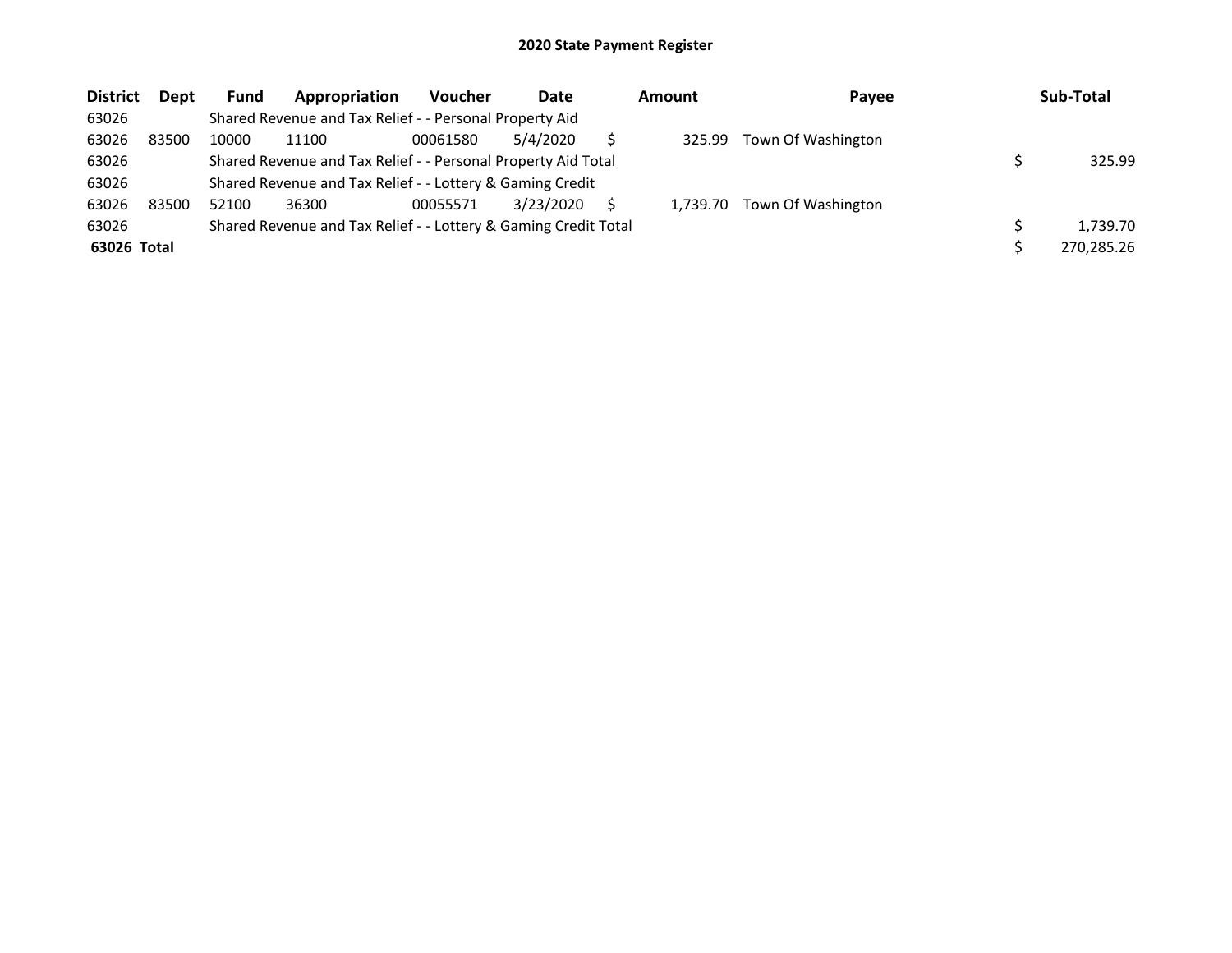| <b>District</b> | Dept  | <b>Fund</b> | Appropriation                                                          | Voucher  | <b>Date</b>     |    | <b>Amount</b> | Payee                        | Sub-Total        |
|-----------------|-------|-------------|------------------------------------------------------------------------|----------|-----------------|----|---------------|------------------------------|------------------|
| 63028           |       |             | Dept of Safety & Prof Services - - Fire Dues Distribution              |          |                 |    |               |                              |                  |
| 63028           | 16500 | 10000       | 22500                                                                  | 00037172 | 7/20/2020       | \$ |               | 6,856.43 Winchester, Town of |                  |
| 63028           |       |             | Dept of Safety & Prof Services - - Fire Dues Distribution Total        |          |                 |    |               |                              | \$<br>6,856.43   |
| 63028           |       |             | Dept of Natural Resources - - Aids In Lieu Of Taxes - Gener            |          |                 |    |               |                              |                  |
| 63028           | 37000 | 10000       | 50300                                                                  | 00383648 | 1/17/2020       | \$ | 22,493.72     | Winchester, Town of          |                  |
| 63028           | 37000 | 10000       | 50300                                                                  | 00383649 | 1/17/2020       | \$ | 877.53        | Winchester, Town of          |                  |
| 63028           | 37000 | 10000       | 50300                                                                  | 00405079 | 4/21/2020       | \$ | 324.20        | Winchester, Town of          |                  |
| 63028           |       |             | Dept of Natural Resources - - Aids In Lieu Of Taxes - Gener Total      |          |                 |    |               |                              | \$<br>23,695.45  |
| 63028           |       |             | Dept of Natural Resources - - Resaids - Cnty Forst, Cl & Mfl           |          |                 |    |               |                              |                  |
| 63028           | 37000 | 21200       | 57100                                                                  | 00417873 | 6/18/2020       | S. | 1,360.66      | Winchester, Town of          |                  |
| 63028           |       |             | Dept of Natural Resources - - Resaids - Cnty Forst, Cl & Mfl Total     |          |                 |    |               |                              | \$<br>1,360.66   |
| 63028           |       |             | Dept of Natural Resources - - Aids In Lieu Of Taxes - Sum S            |          |                 |    |               |                              |                  |
| 63028           | 37000 | 21200       | 57900                                                                  | 00405080 | 4/21/2020       | \$ |               | 4,041.34 Winchester, Town of |                  |
| 63028           |       |             | Dept of Natural Resources - - Aids In Lieu Of Taxes - Sum S Total      |          |                 |    |               |                              | \$<br>4,041.34   |
| 63028           |       |             | WI Dept of Transportation - - Trns Aids To Mnc.-Sf                     |          |                 |    |               |                              |                  |
| 63028           | 39500 | 21100       | 19100                                                                  | 00477119 | 1/6/2020        | \$ | 28,494.09     | Winchester, Town of          |                  |
| 63028           | 39500 | 21100       | 19100                                                                  | 00506974 | 4/6/2020        | \$ | 28,494.09     | Winchester, Town of          |                  |
| 63028           | 39500 | 21100       | 19100                                                                  | 00543966 | 7/6/2020        | \$ | 28,494.09     | Winchester, Town of          |                  |
| 63028           | 39500 | 21100       | 19100                                                                  | 00586792 | 10/5/2020       | \$ | 28,494.09     | Winchester, Town of          |                  |
| 63028           |       |             | WI Dept of Transportation - - Trns Aids To Mnc.-Sf Total               |          |                 |    |               |                              | \$<br>113,976.36 |
| 63028           |       |             | Department of Health Services - - Emergency Medical Services, Ai       |          |                 |    |               |                              |                  |
| 63028           | 43500 | 10000       | 11900                                                                  | 00379164 | 9/15/2020       | \$ | 5,348.94      | Winchester, Town of          |                  |
| 63028           |       |             | Department of Health Services - - Emergency Medical Services, Ai Total |          |                 |    |               |                              | \$<br>5,348.94   |
| 63028           |       |             | Elections Commission - - 2018 Hava Election Security                   |          |                 |    |               |                              |                  |
| 63028           | 51000 | 22000       | 18200                                                                  | 00003096 | 2/4/2020        | \$ | 600.00        | Winchester, Town of          |                  |
| 63028           |       |             | Elections Commission - - 2018 Hava Election Security Total             |          |                 |    |               |                              | \$<br>600.00     |
| 63028           |       |             | Shared Revenue and Tax Relief - - County And Municipal Aid             |          |                 |    |               |                              |                  |
| 63028           | 83500 | 10000       | 10500                                                                  | 00073087 | $11/16/2020$ \$ |    |               | 3,719.80 Winchester, Town of |                  |
| 63028           |       |             | Shared Revenue and Tax Relief - - County And Municipal Aid Total       |          |                 |    |               |                              | \$<br>3,719.80   |
| 63028           |       |             | Shared Revenue and Tax Relief - - Exempt Computer Aid                  |          |                 |    |               |                              |                  |
| 63028           | 83500 | 10000       | 10900                                                                  | 00066158 | 7/27/2020       | \$ | 24.94         | Winchester, Town of          |                  |
| 63028           |       |             | Shared Revenue and Tax Relief - - Exempt Computer Aid Total            |          |                 |    |               |                              | \$<br>24.94      |
| 63028 Total     |       |             |                                                                        |          |                 |    |               |                              | \$<br>159,623.92 |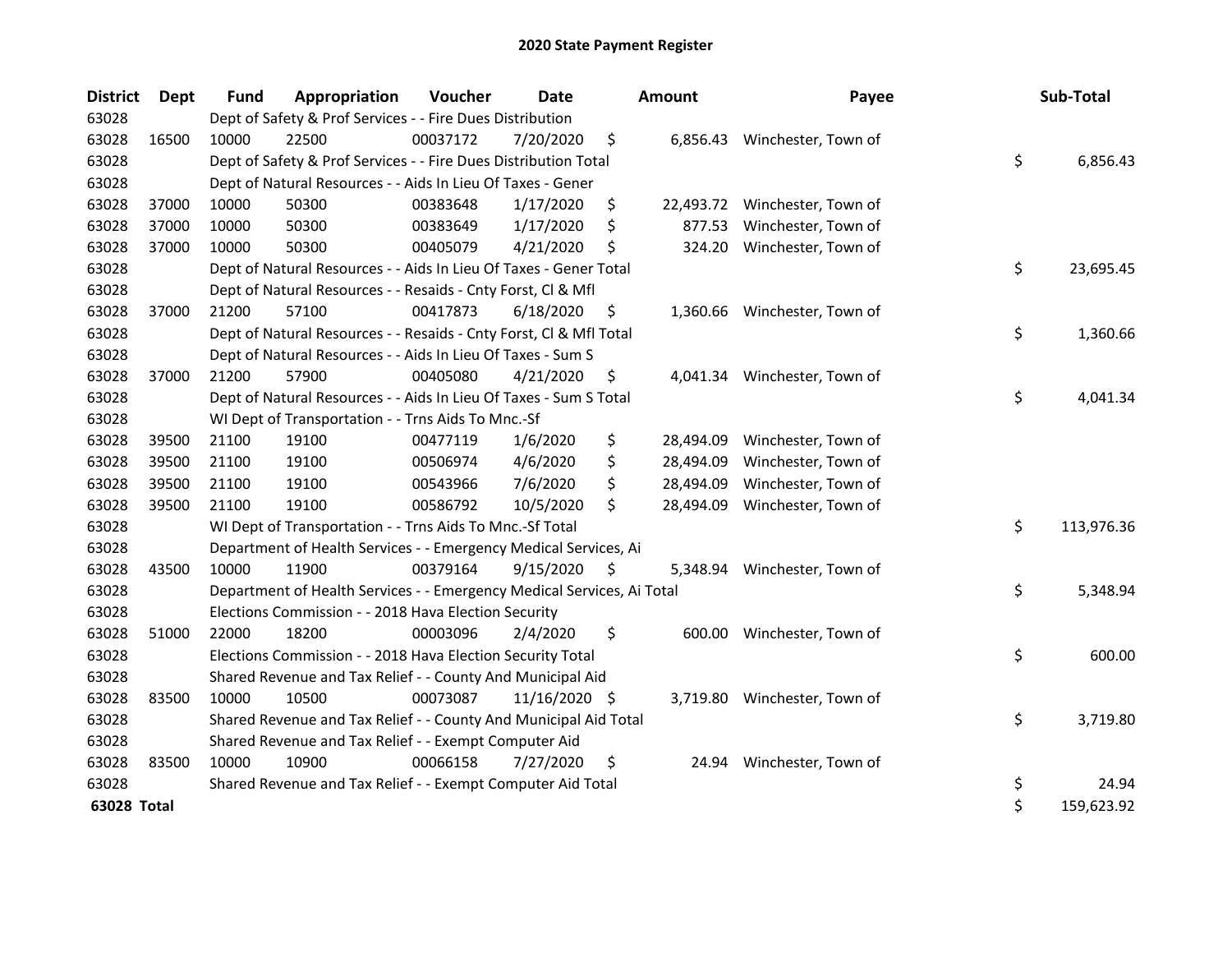| <b>District</b> | Dept  | <b>Fund</b> | Appropriation                                                         | Voucher  | <b>Date</b>   |      | <b>Amount</b> | Payee                         | Sub-Total        |
|-----------------|-------|-------------|-----------------------------------------------------------------------|----------|---------------|------|---------------|-------------------------------|------------------|
| 63221           |       |             | Dept of Safety & Prof Services - - Fire Dues Distribution             |          |               |      |               |                               |                  |
| 63221           | 16500 | 10000       | 22500                                                                 | 00037173 | 7/20/2020     | \$   |               | 6,791.96 City Of Eagle River  |                  |
| 63221           |       |             | Dept of Safety & Prof Services - - Fire Dues Distribution Total       |          |               |      |               |                               | \$<br>6,791.96   |
| 63221           |       |             | WI Dept of Transportation - - Trns Aids To Mnc.-Sf                    |          |               |      |               |                               |                  |
| 63221           | 39500 | 21100       | 19100                                                                 | 00477120 | 1/6/2020      | \$   | 66,042.24     | City Of Eagle River           |                  |
| 63221           | 39500 | 21100       | 19100                                                                 | 00506975 | 4/6/2020      | \$   | 66,042.24     | City Of Eagle River           |                  |
| 63221           | 39500 | 21100       | 19100                                                                 | 00543967 | 7/6/2020      | \$   | 66,042.24     | City Of Eagle River           |                  |
| 63221           | 39500 | 21100       | 19100                                                                 | 00586793 | 10/5/2020     | \$   | 66,042.27     | City Of Eagle River           |                  |
| 63221           |       |             | WI Dept of Transportation - - Trns Aids To Mnc.-Sf Total              |          |               |      |               |                               | \$<br>264,168.99 |
| 63221           |       |             | WI Dept of Transportation - - Local Rds, Grants Sf                    |          |               |      |               |                               |                  |
| 63221           | 39500 | 21100       | 27000                                                                 | 00573681 | 8/25/2020     | \$   | 321,555.00    | City Of Eagle River           |                  |
| 63221           |       |             | WI Dept of Transportation - - Local Rds, Grants Sf Total              |          |               |      |               |                               | \$<br>321,555.00 |
| 63221           |       |             | WI Dept of Transportation - - St Hwy Rehab, Sf                        |          |               |      |               |                               |                  |
| 63221           | 39500 | 21100       | 36300                                                                 | 00492470 | 2/13/2020     | \$   | 8,322.04      | City Of Eagle River           |                  |
| 63221           |       |             | WI Dept of Transportation - - St Hwy Rehab, Sf Total                  |          |               |      |               |                               | \$<br>8,322.04   |
| 63221           |       |             | Department of Justice - - Law Enforcement Train, Local                |          |               |      |               |                               |                  |
| 63221           | 45500 | 10000       | 23100                                                                 | 00091422 | 12/4/2020     | \$   | 960.00        | City Of Eagle River           |                  |
| 63221           |       |             | Department of Justice - - Law Enforcement Train, Local Total          |          |               |      |               |                               | \$<br>960.00     |
| 63221           |       |             | Department of Administration - - Federal Aid                          |          |               |      |               |                               |                  |
| 63221           | 50500 | 10000       | 14200                                                                 | 00135263 | 12/10/2020    | - \$ | 24,484.00     | City Of Eagle River           |                  |
| 63221           | 50500 | 10000       | 14200                                                                 | 00136576 | 12/17/2020 \$ |      | 2,598.54      | City Of Eagle River           |                  |
| 63221           |       |             | Department of Administration - - Federal Aid Total                    |          |               |      |               |                               | \$<br>27,082.54  |
| 63221           |       |             | Elections Commission - - General Program Ops, GPR                     |          |               |      |               |                               |                  |
| 63221           | 51000 | 10000       | 10100                                                                 | 00005044 | 12/24/2020 \$ |      | 375.50        | City Of Eagle River           |                  |
| 63221           |       |             | Elections Commission - - General Program Ops, GPR Total               |          |               |      |               |                               | \$<br>375.50     |
| 63221           |       |             | Elections Commission - - 2018 Hava Election Security                  |          |               |      |               |                               |                  |
| 63221           | 51000 | 22000       | 18200                                                                 | 00004782 | 10/14/2020 \$ |      |               | 1,182.30 City Of Eagle River  |                  |
| 63221           |       |             | Elections Commission - - 2018 Hava Election Security Total            |          |               |      |               |                               | \$<br>1,182.30   |
| 63221           |       |             | Shared Revenue and Tax Relief - - Expenditure Restraint Program       |          |               |      |               |                               |                  |
| 63221           | 83500 | 10000       | 10100                                                                 | 00069118 | 7/27/2020     | \$,  |               | 44,514.21 City Of Eagle River |                  |
| 63221           |       |             | Shared Revenue and Tax Relief - - Expenditure Restraint Program Total |          |               |      |               |                               | \$<br>44,514.21  |
| 63221           |       |             | Shared Revenue and Tax Relief - - County And Municipal Aid            |          |               |      |               |                               |                  |
| 63221           | 83500 | 10000       | 10500                                                                 | 00069118 | 7/27/2020     | \$   | 3,560.75      | City Of Eagle River           |                  |
| 63221           | 83500 | 10000       | 10500                                                                 | 00073088 | 11/16/2020    | -S   | 20,177.59     | City Of Eagle River           |                  |
| 63221           |       |             | Shared Revenue and Tax Relief - - County And Municipal Aid Total      |          |               |      |               |                               | \$<br>23,738.34  |